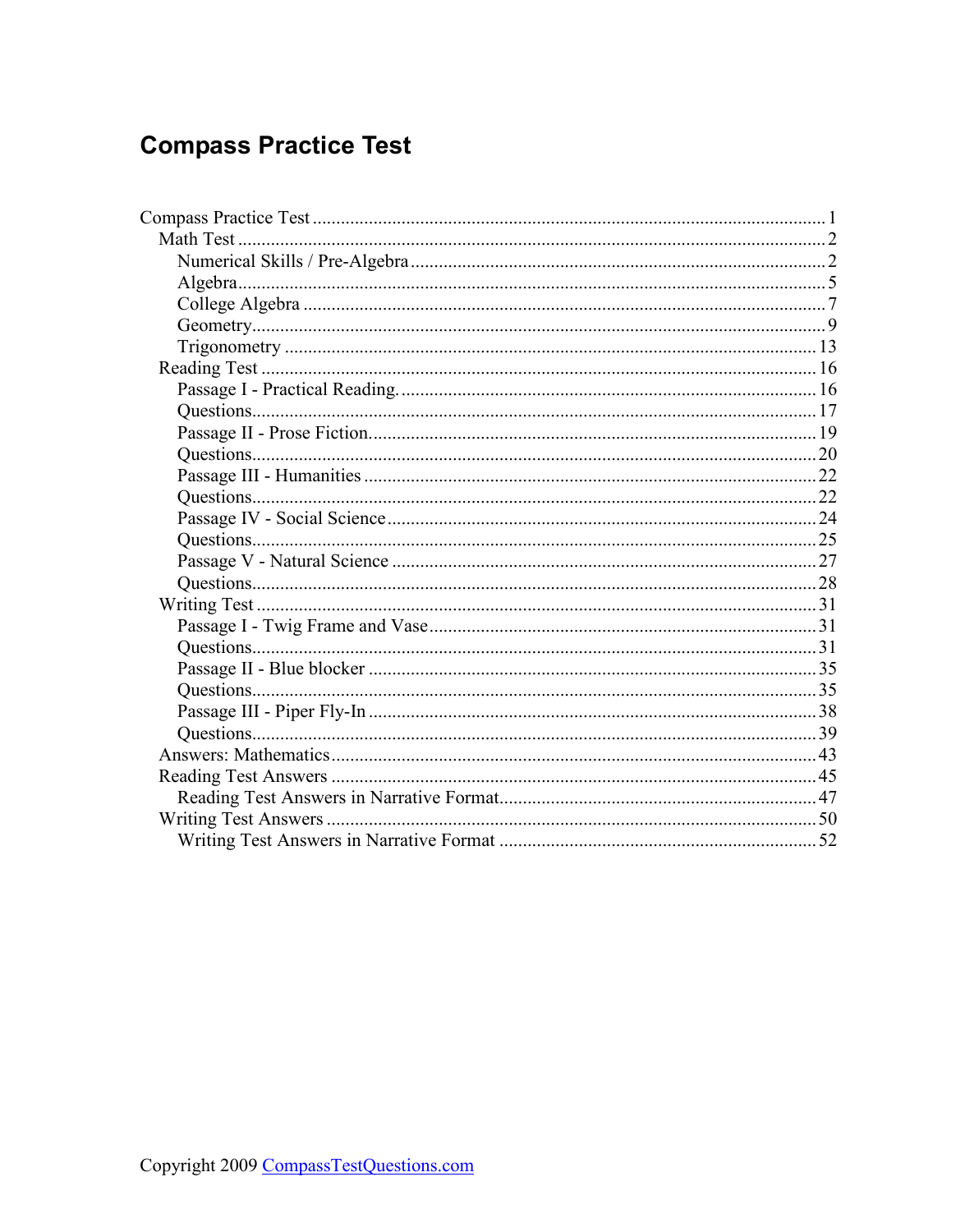### <span id="page-1-0"></span>*Math Test*

Select the best answer for each question.

#### **Numerical Skills / Pre-Algebra**

- 1. What will be the eighth element of the series beginning 1, -1/2, 2, -1/4, 4, -1/8?
	- a.  $\frac{1}{4}$
	- b. 6
	- c. -1/16
	- d. 16
	- e. 8
- 2. John works for four hours at \$15/hour. He then buys two CDs at \$13.25 each. How much money does he have left?
	- a. \$33.50
	- b. \$1.75
	- c. \$26.50
	- d. \$15
	- e. \$30
- 3. Solve  $\frac{1}{4}$ 4  $+\Big(\frac{2}{2}\Big)$ 3  $\times \frac{1}{4}$ 4 ſ l  $\mathsf{I}$  $\backslash$  $+\left(\frac{3}{2}\right)$ 2  $\div \frac{1}{4}$ 4 ſ l L  $\backslash$  $\int -3 = ?$ a.  $4\frac{1}{12}$ 12 b.  $3\frac{5}{16}$ 12 c.  $3\frac{1}{16}$ 12 d. 6 e.  $4\frac{1}{4}$ 4
- 4. A cell phone company offers two plans. Plan A customers pay \$3 for every hour of phone usage. Plan B customers pay a flat fee of \$35 per month. If Melanie signs up for plan B and uses her phone for 16 hours the first month, how much does she save compared to if she had selected plan A?
	- a. \$8
	- b. \$48
	- c. \$35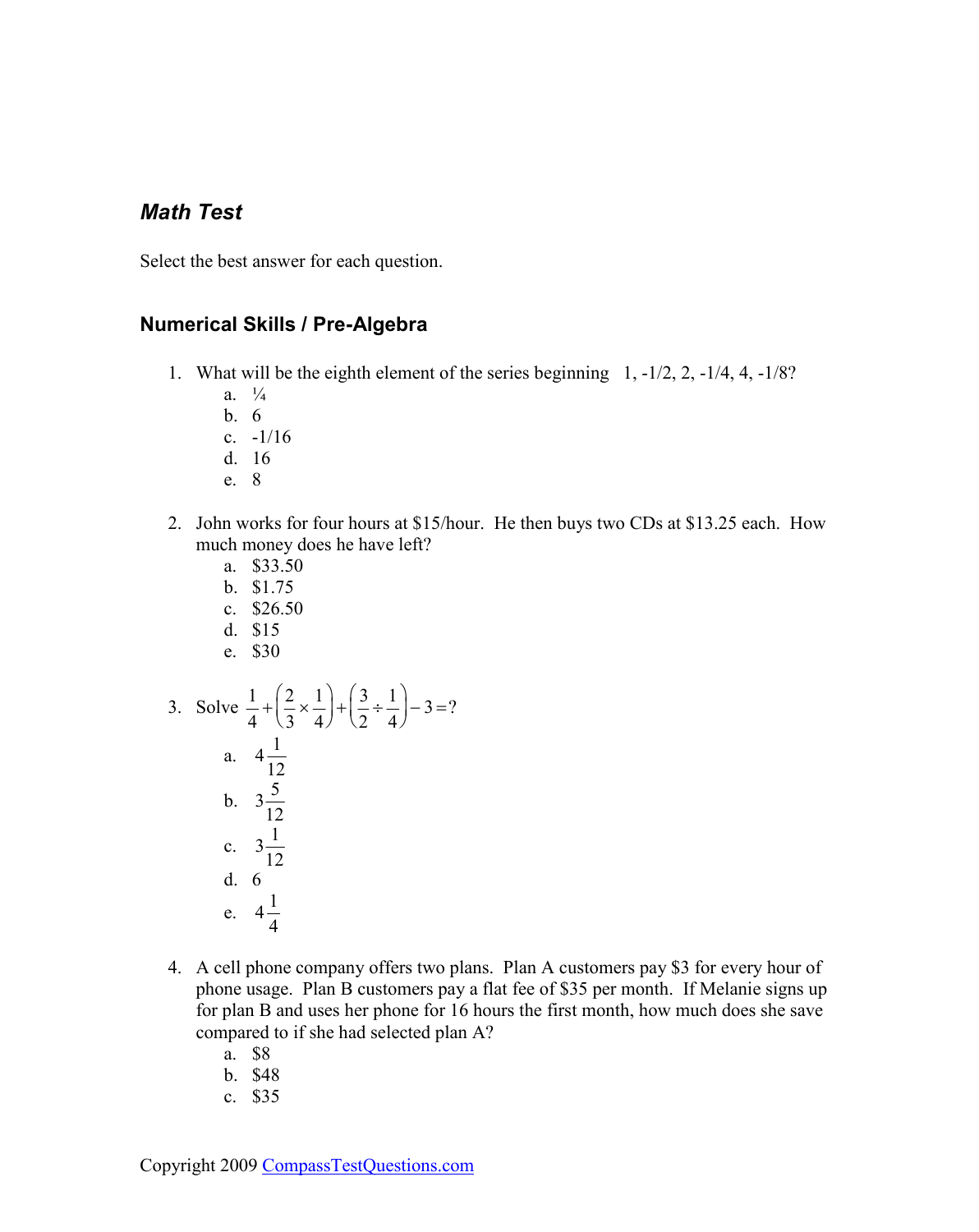| d. \$13                                               |
|-------------------------------------------------------|
| e. \$17                                               |
| 5. Solve $\frac{4.5 \times 10^7}{1.5 \times 10^{-3}}$ |
| a. $3 \times 10^4$                                    |
| b. $3 \times 10^{-4}$                                 |
| c. $3 \times 10^{10}$                                 |
| d. $3 \times 10^{-10}$                                |
| e. $3 \times 10^{21}$                                 |

 $\overline{1}$   $\overline{2}$ 

- 6. Which expression is equivalent to  $4 \times \sqrt[3]{81}$ ?
	- a.  $\frac{4}{3}$ 3  $\times$  9<sup>3</sup> b.  $4 \times 9^{1/3}$ c.  $\frac{4}{3}$ 3  $\times 81$ d.  $\frac{4}{2}$ 3  $\times 9^{1/2}$ e.  $4 \times 9^{2/3}$
- 7. Yossi gets a 20% discount at the bicycle store because he works there. How much will he have to pay for gear that normally sells for \$150?
	- a. \$140
	- b. \$130
	- c. \$120
	- d. \$110
	- e. \$100
- 8. Martine gets an auto service bill charging her \$350 for labor and \$150 for parts. What percentage of the total bill is for parts?
	- a. 30%
	- b. 15%
	- c. 150%
	- d. 75%
	- e. 45%
- 9. Bartholomew buys 12 gallons of gasoline for his car at a price of \$2.40 per gallon. He hands the attendant two \$20 bills. How much change should he receive?
	- a. \$16
	- b. \$12.20
	- c. \$11.40
	- d. \$11.20
	- e. \$10.80
- 10. If 25 pounds of potatoes costs \$30, how much will 30 pounds cost?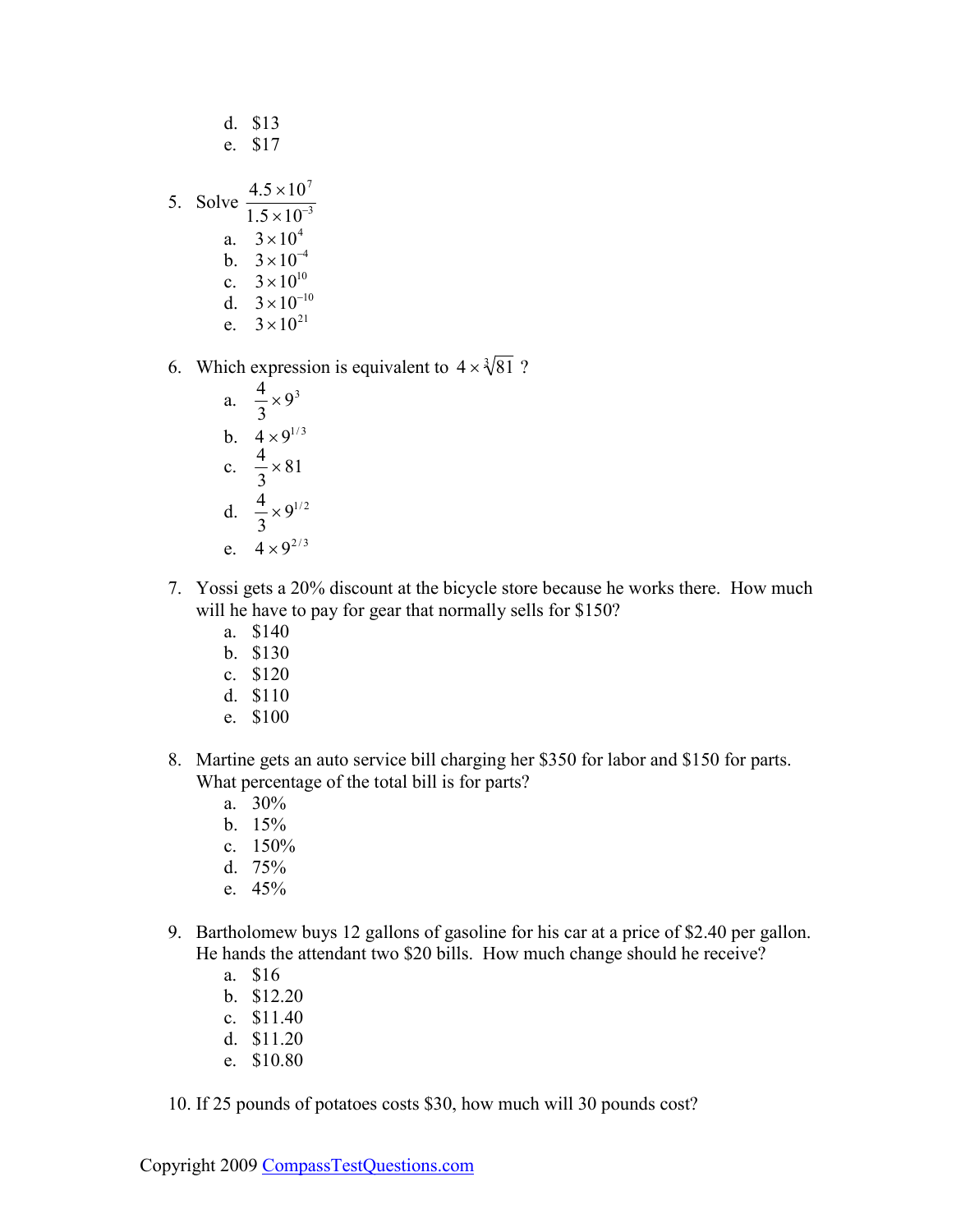- a. \$25
- b. \$32
- c. \$36
- d. \$38
- e. \$42
- 11. Half the students taking a math test receive an average grade of 66%. The other half receives an average grade of 86%. What is the average grade overall?
	- a. 70%
	- b. 74%
	- c. 76%
	- d. 78%
	- e. 82%

12. What is the value of *A* if  $\frac{A}{2}$ 3  $=\frac{4}{3}$ 9 ?

- a.  $\frac{9}{4}$ 4 b.  $\frac{3}{4}$ 4 c. 3 d.  $\frac{4}{2}$ 3 e.  $\frac{5}{2}$ 3
- 13. A man drives 350 miles in 7 hours. If he continues at the same average speed, how long will it take him to complete a 400 mile trip?
	- a. 8 hours
	- b. 9 hours
	- c. 8.5 hours
	- d. 9.5 hours
	- e. 7.5 hours

14. Calculate the mean of the number set (26, 12, 26, 8, 26, 26, 23).

- a. 26
- b. 24
- c. 23
- d. 21
- e. 20
- 15. A company selling televisions instituted a price increase at the end of the year. One unit's selling price of \$720 was increased to \$900. By what percentage was the price increased?
	- a. 20%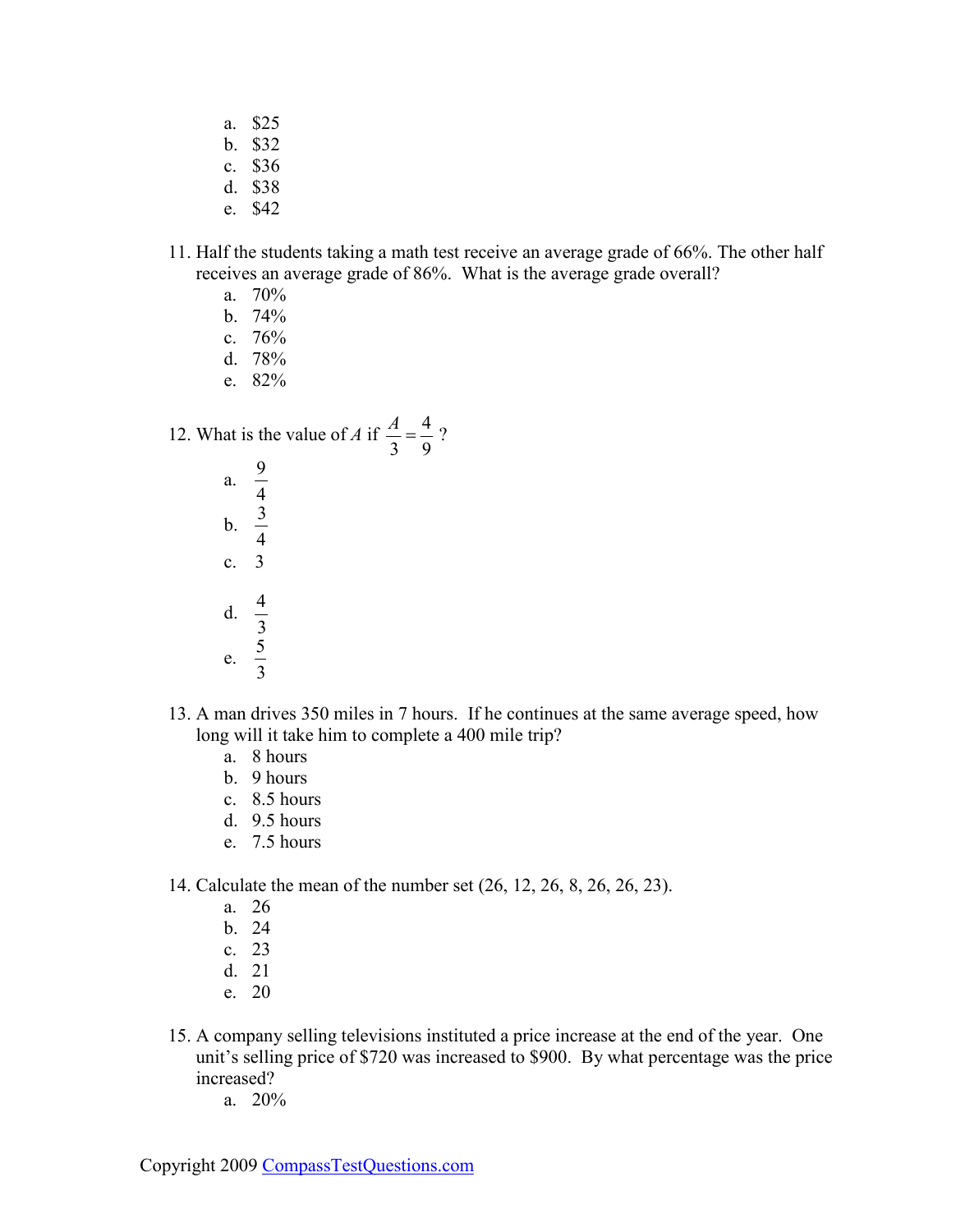- <span id="page-4-0"></span>b. 15%
- c. 25%
- d. 18%
- e. 22%

### **Algebra**

- 16. What is the value of *y* if  $y = 2x^2 4$  and  $x = 3$ ?
	- a. 16
	- b. 9
	- c. 18 d. 14
	- e. 2

17. The area *A* of a triangle is calculated as  $A = \frac{1}{2}$ *hB*. If the height *h* is 12 feet and the

2 base *B* is 4 feet long, what is the area, in square feet?

- a. 24 b. 12 c. 36
- d. 48
- e. 8
- 18. A 210 ft. long rope is cut into 3 pieces. The first piece of rope is 3 times as long as the second piece of rope. The third piece of rope is 2 times as long as the second piece of rope. What is the length of the longest piece of rope?
	- a. 70 ft.
	- b. 90 ft.
	- c. 105 ft.
	- d. 110 ft.
	- e. 140 ft.
- 19. Mrs. Park is organizing a class trip to the aquarium, and has raised \$900 to help pay for it. Adult tickets are \$45, and student tickets are \$30. If she has 25 students and needs to take one adult for every five students, how much will each student have to pay so that the adults who agree to chaperone will have to pay nothing?
	- a. \$5
	- b. \$6
	- c. \$4
	- d. \$3
	- e. \$2

20. If  $f(x) = x^2$ , which of the following is equal to  $f(x+1)$ ?

- a.  $x^2 + 1$
- b.  $x^2 1$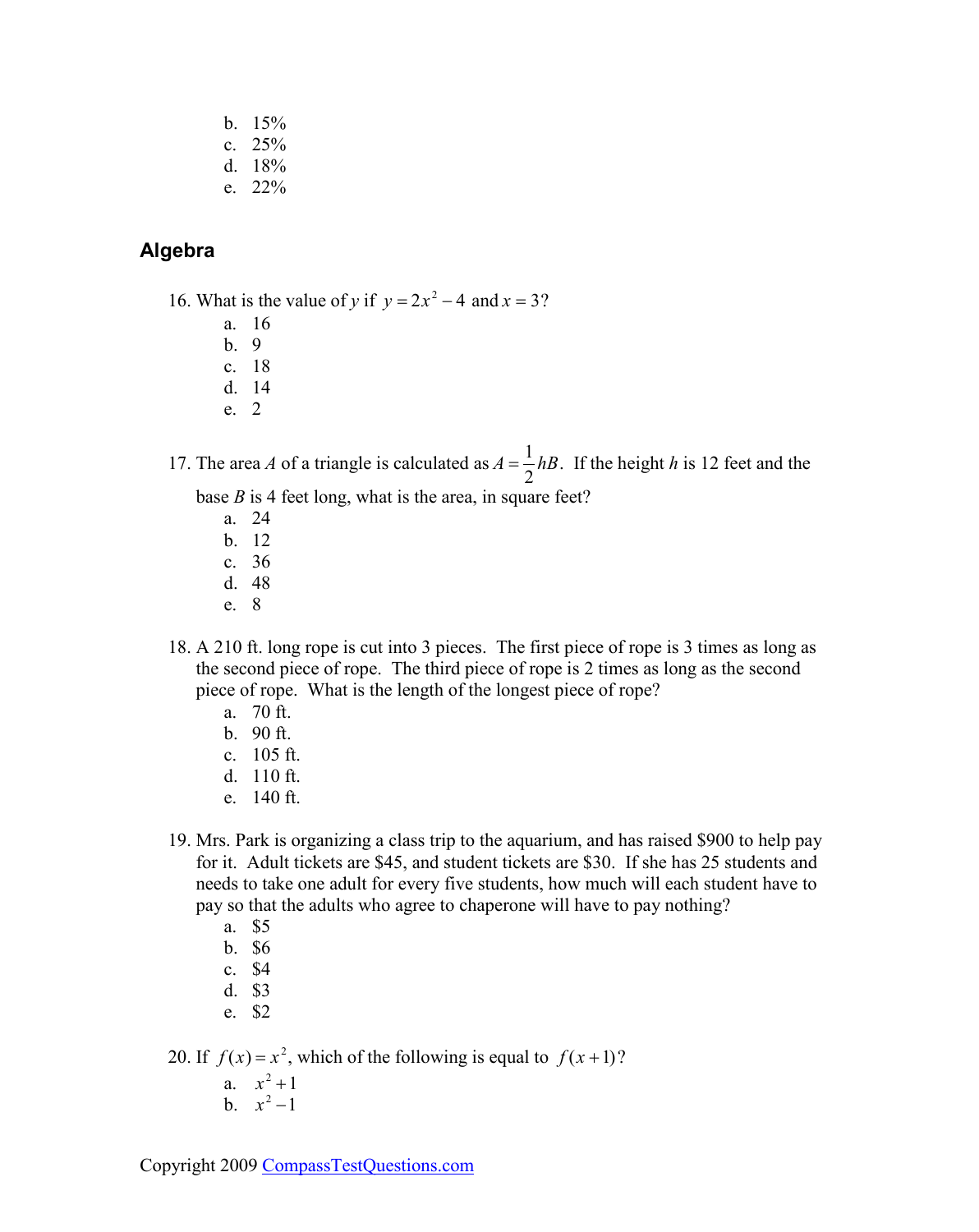c.  $x^2 + x$ d.  $x^2 + 2x + 1$ e. 1

21. Which of the following is a simplified form of the expression  $2x^2 - (3y - x^2) + 2y^2$ ?

- a.  $2x^2 + 2y^2 3y$ b.  $3x^2 + 2y^2 - 3y$ c.  $x^2 + 2y^2 - 3y$ d.  $3x^2 - y^2$
- e.  $2x^2 3y^2$

22. Which of the following is a simplified form of the expression  $4x^2 + 6x - 10$ ?

- a.  $(x+5)(4x-2)$
- b.  $(x+5)(2x-2)$
- c.  $(2x+5)(4x-2)$
- d.  $(x+5)(x-2)$
- e.  $(2x+5)(2x-2)$

23. Which of the following is equivalent to the expression  $(t^2 - t - 6)(t - 3)^{-1}$ ?

- a.  $t^3 9t + 18$ b.  $(t-2)(t+3)$ c.  $(t+2)(t-3)$ d.  $(t-2)$ e.  $(t+2)$
- 24. Given two lines with the equations  $4y = 5x 2$  and  $10y = 5 8x$ , which of the following is true?
	- a. The lines have the same *y*-intercept
	- b. The lines are parallel
	- c. The lines have the same *x*-intercept
	- d. The lines are perpendicular
	- e. The first line is parallel to the *x*-axis
- 25. What is the value of *x* if  $4x + 9 = 9x + 34$ ?
	- a. 5
	- b. -5
	- c. 9
	- d. -9
	- e. 17

26. A *luminescent* chemical emits light when heated. The intensity *I* of the light can be obtained by using the formula  $I = -\frac{t^3}{10}$ 100  $+ 0.4t^2 + 0.3t + 10$ , where *t* is the temperature in degrees Celsius. What is the light intensity at 25°C? a. 111.25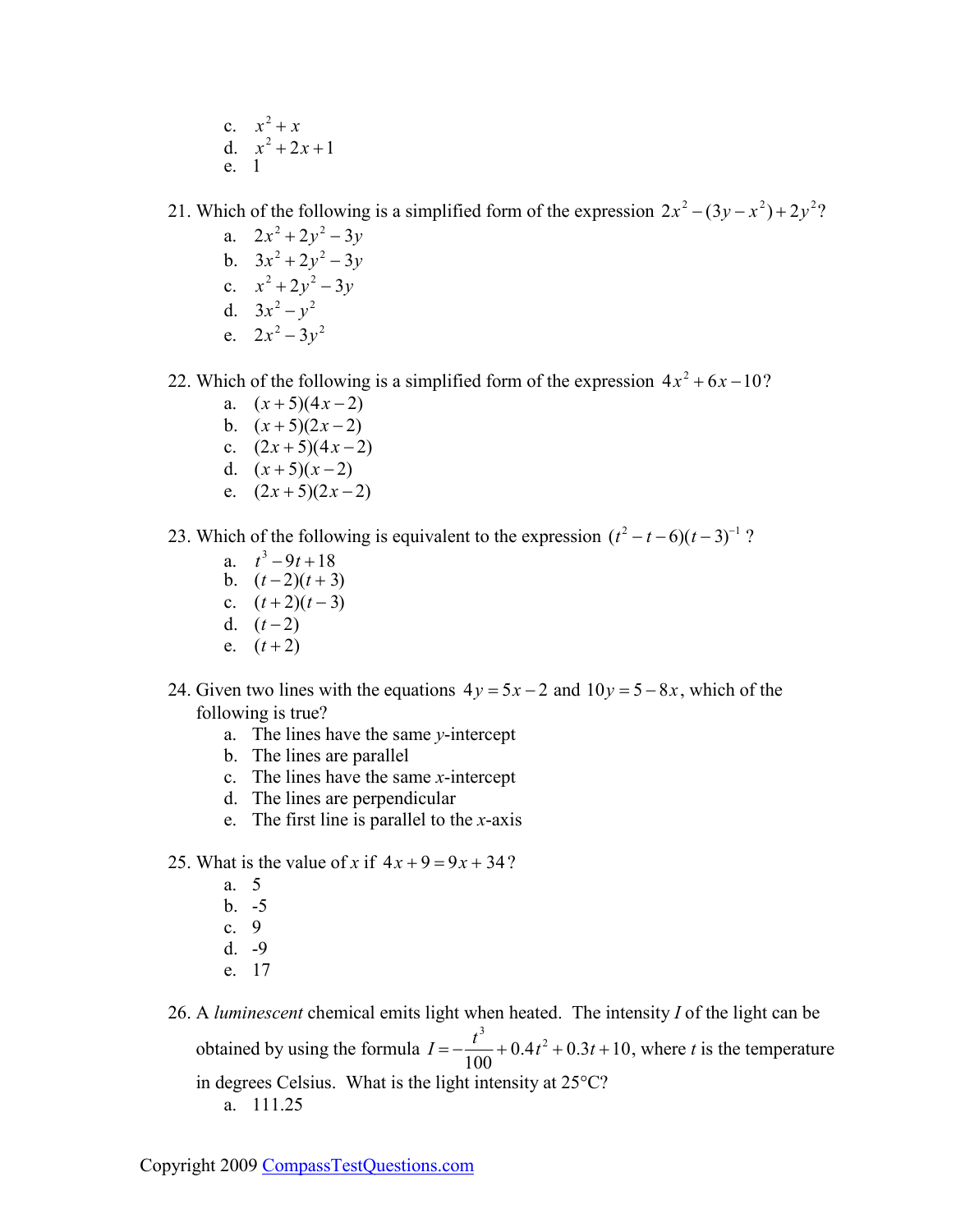<span id="page-6-0"></span>b. 267.25

- c. 156.25
- d. 257.50
- e. 10.7

#### 27. Which of the following functions represents an exponential decay?

- a.  $y = 7(0.5)^{x}$ b.  $y = 7^x$ c.  $y = (1.5)^x$ d.  $y = (0.5)^x$ e.  $y = \frac{3}{2}$ 2 ſ l  $\mathsf{I}$  $\backslash$ J  $\overline{\phantom{a}}$ *x* 28. If  $3^{x+2} = 18$ , then  $3^x = ?$ a. 2
	- b. 3 c. 9 d. 1.8 e. 2.3

29. If *x* is a positive number, then  $\frac{x^{2/3} \times x^{4/3}}{1/3}$  $\frac{x}{x^{1/3}}$  = ?

> a.  $\sqrt[5]{x^3}$ b.  $\sqrt[3]{x^5}$ c.  $x^{2/3}$ d.  $x^{3/2}$ e.  $x^{1/3}$

30. For what value of *x* is  $\frac{x^2 - 12x + 17}{2}$  $x^2 + 7x + 12$  undefined? a. -4 b. 4 c. -3 d. 3 e. 0

### **College Algebra**

31. What is the first term in the arithmetic sequence  $\frac{1}{2}$ , 8 $\frac{1}{2}$ 3  $,7,5\frac{2}{3}$ 3  $,4\frac{1}{2}$ 3 ,… ?

a. 11 b. 9 ½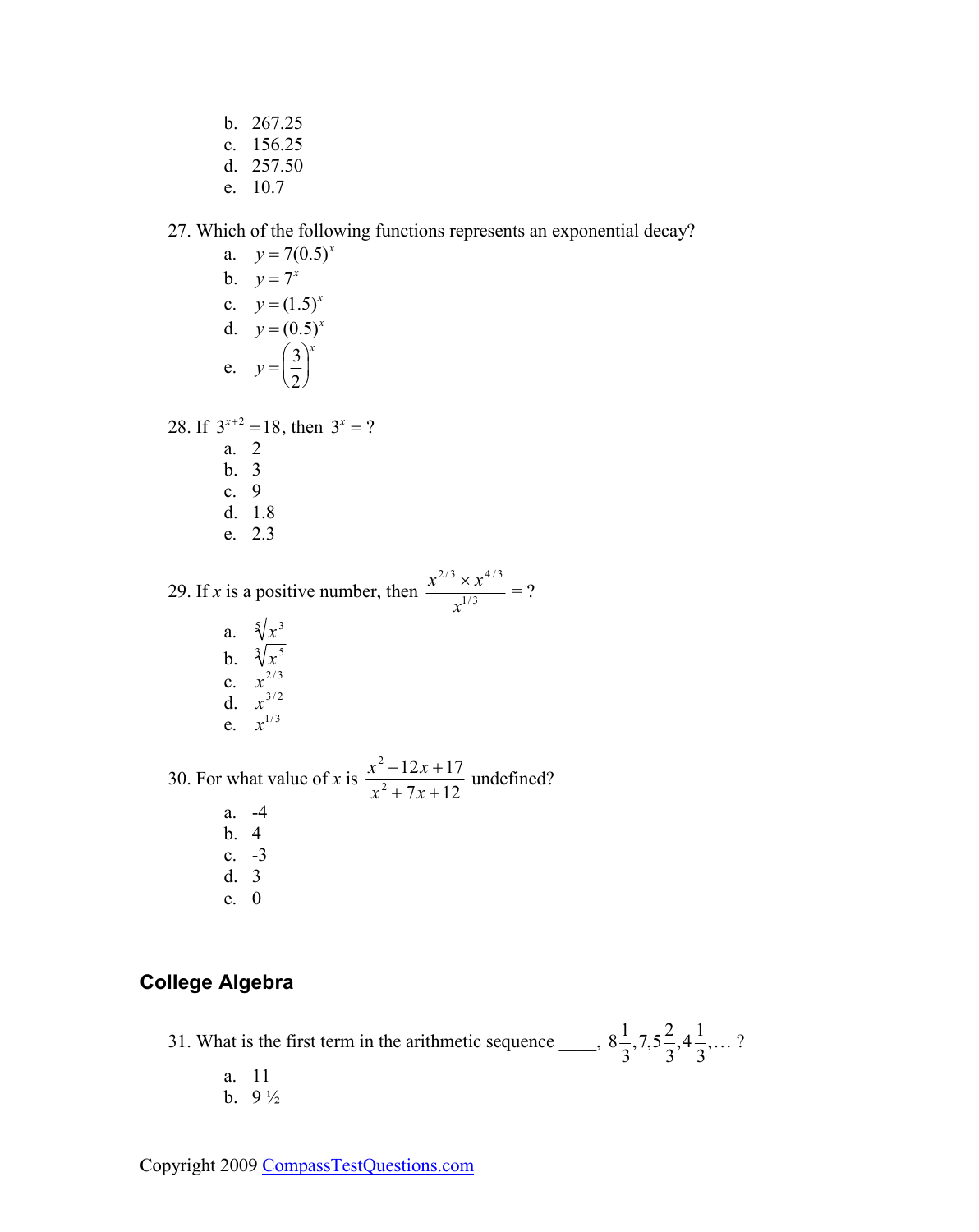c. 
$$
9\frac{2}{3}
$$
  
d. 10  
e.  $10\frac{1}{3}$ 

32. Which of the following is a linear function?

a. 
$$
f(x) = x^2 + 2x + 4
$$
  
\nb.  $f(x) = \sqrt{2x + 4}$   
\nc.  $f(x) = 2x + x^{1/2}$   
\nd.  $f(x) = 4$   
\ne.  $f(x) = \frac{2}{x}$ 

33. What is the slope of the line passing through the points (-2,-1) and (2,3)?

- a. 1 b. ½ c. 2 d. 3
- e. -2

34. Given the following two equations, what is the value of *a*?

- $a + 2b = 12$
- $2a + b = 6$
- a. 0
- b. 6 c. 3
- d. 4
- e. -3

35. Given the following equation, what is the value of *x*?

- $5^{4x} = 125^{x+2}$ a. 0 b. 3 c. 5 d. 6
- e.  $3\sqrt{5}$

36. What is the value of the function  $f(A) = A^{\log_A(12)}$ ?

- a. 0
- b. 4
- c. 12
- d. 16
- e. *A* 2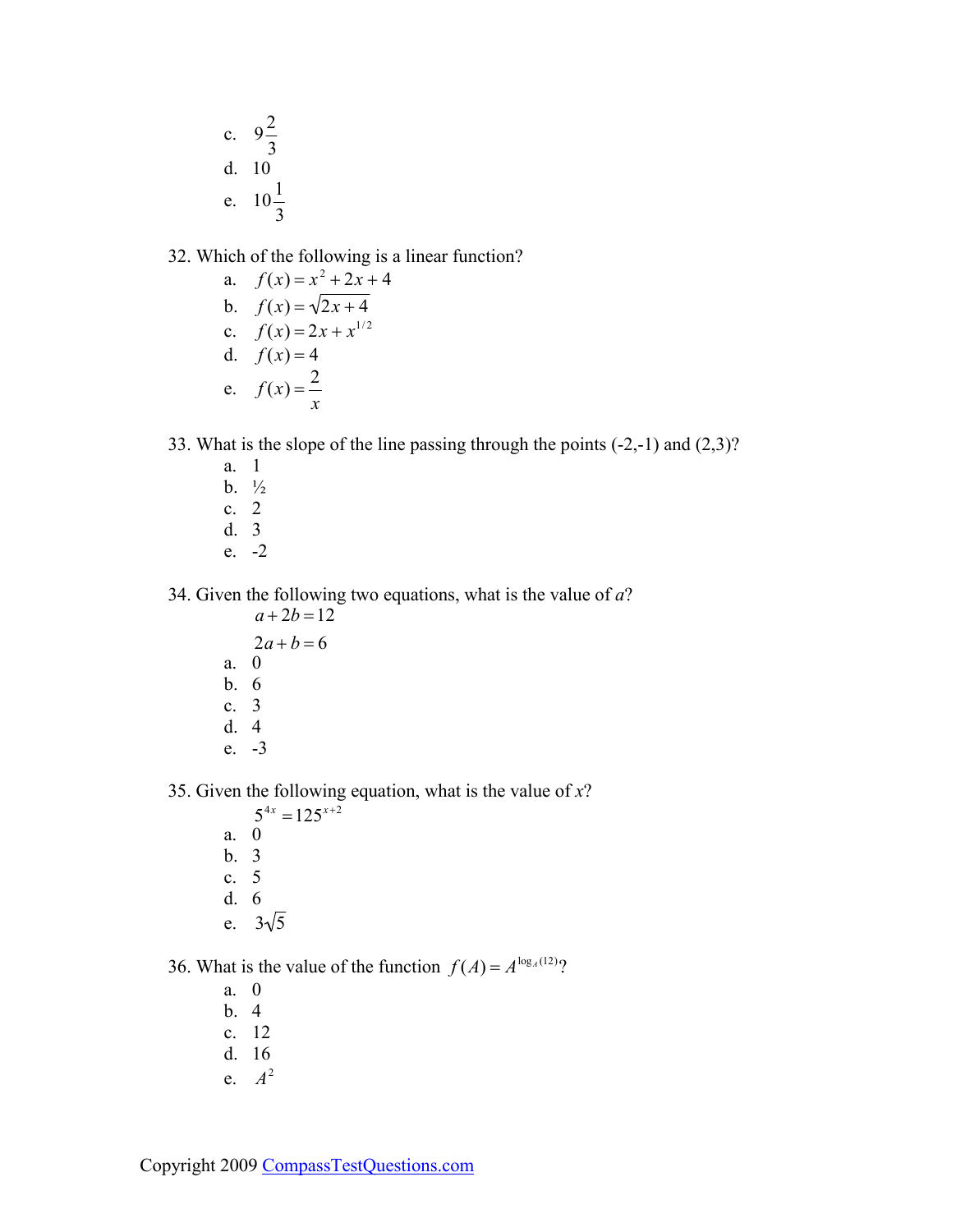<span id="page-8-0"></span>37. Determine the values of *x* and *y* in the matrix equation *x* 5  $\overline{a}$ L  $\mathsf{L}$  $\overline{\phantom{a}}$  $\rfloor$  $|+$ 2*y* −*x* Ŀ Ŀ  $\mathsf{L}$  $\overline{\phantom{a}}$  $\rfloor$  $\vert$  = 8 3 L L L  $\overline{\phantom{a}}$ J  $\cdot$ 

- a.  $x = -2, y = 4$
- b.  $x = 2, y = 4$
- c.  $x = -2, y = -3$
- d.  $x = 2, y = 5$ e.  $x = 2, y = 3$

38. The vertex matrix for a triangle is −3 4 6 4 7 9 J. L L  $\overline{\phantom{a}}$ J . The same triangle is moved to a new

position on the coordinate plane so that it is now described by the vertex matrix Ī.

- −3 4 6  $\overline{\phantom{a}}$ 」 . What operation has been performed?
- 3 6 8 L  $\mathsf{L}$ 
	- a. Clockwise rotation
	- b. Reflection across the y*-*axis
	- c. Translation
	- d. Counterclockwise rotation
	- e. Reflection across the *x*-axis

39. If 
$$
i = \sqrt{-1}
$$
, what is the value of  $i^8$ ?

- a. -1
- b. 1
- c. 0
- d. *i*
- e. *–i*

40. What is the greatest common factor of  $15w^4x^5 - 30w^3x^2 + 45w^2x^2$ ?

- a. 5*wx*
- b. 3*wx* 2
- c.  $15w^2x^2$
- d.  $5w^2x^2$
- e. 15*wx*

### **Geometry**

- 41. A model airplane flies a circular course at the speed of 175 ft/sec. If it completes one circuit in 3 seconds, what is the radius of the circle?
	- a. 175 ft
	- b. 83 ft
	- c. 166 ft
	- d. 53 ft
	- e. 215 ft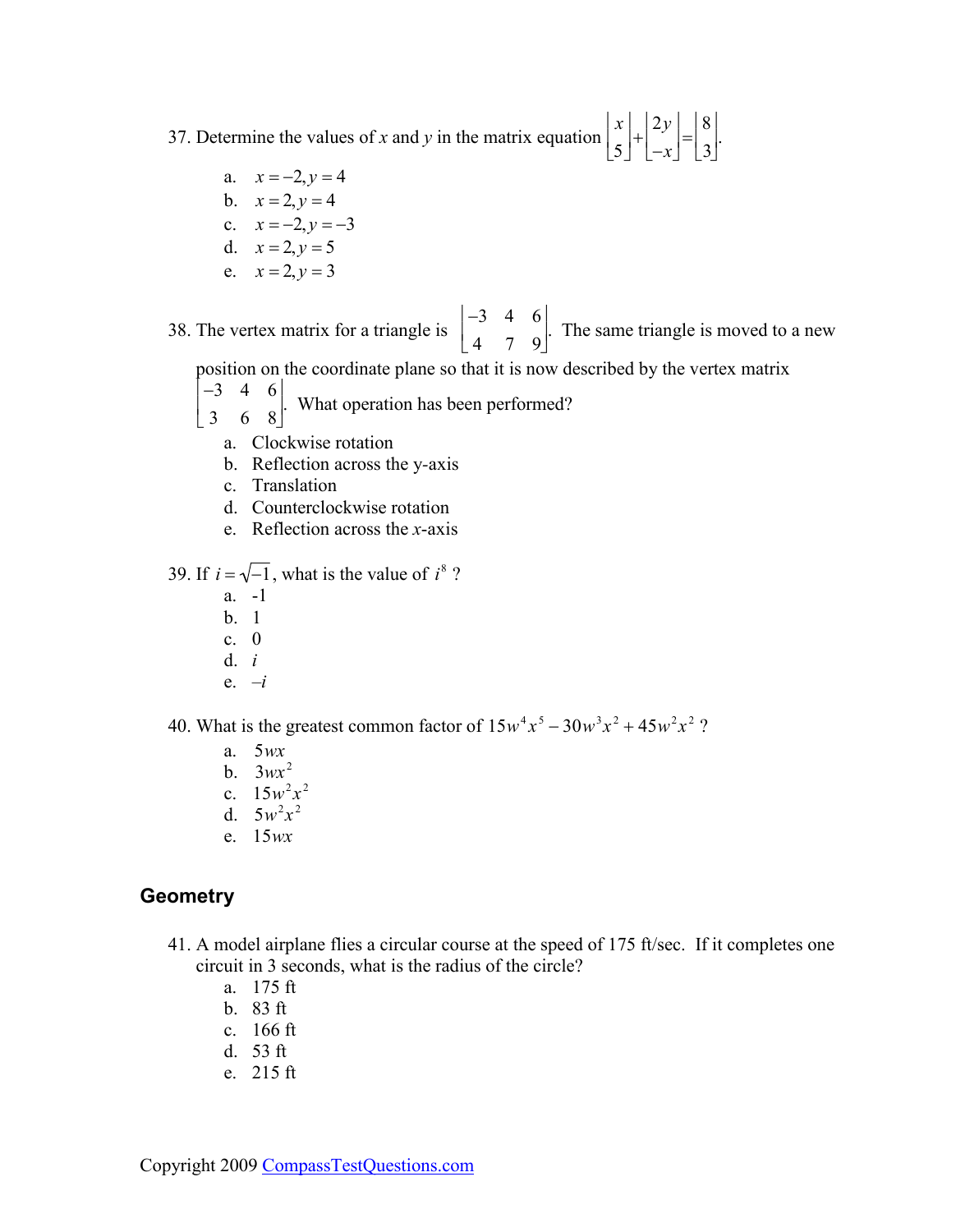42. Two circles are shown in the figure below. How many common tangents can be drawn to them?



43. In the circle below, radius OD is perpendicular to AB. If length AC = 12, what is the length of CB?



44. In the figure below, point A is 8 ft away from a circle of radius  $R = 5$  ft. Line AB is tangential to the circle. What is the distance AB?

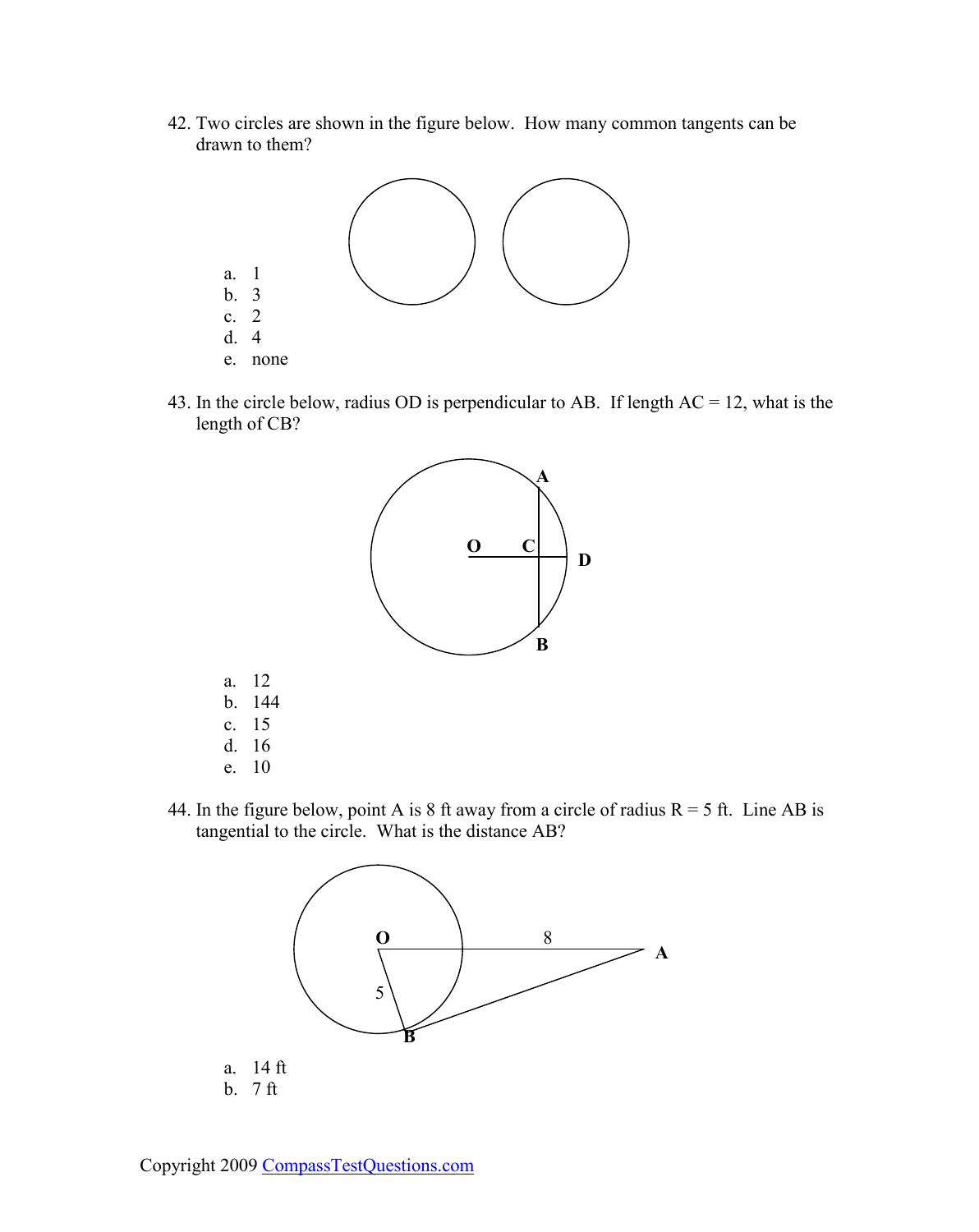- c. 11 ft
- d. 12 ft
- e. 13 ft
- 45. In the figure below, Lines AB and CD are parallel. If Segment GF is perpendicular to Line CD, as shown, and the angle ∠AGE is 57°, what is the angle *X* ?



- 46. What is the volume in cubic centimeters of the smallest sphere that can completely contain two equal spheres of radius 3 cm?
	- a. 113
	- b. 905
	- c. 647
	- d. 488
	- e. 716
- 47. One side of a triangle has length 12 ft and another has length 10 ft. Which of the following are possible values of the area of this triangle?
	- I. 120 square feet
	- II. 60 square feet
	- III. 40 square feet
	- a. I only
	- b. II only
	- c. III only
	- d. I and II only
	- e. II and III only
- 48. A rectangular swimming pool is 50 m long and 28 m wide. It has a concrete border around it that is 0.5 m wide. What is the area of the concrete border?
	- a. 79 square meters
	- b. 156 square meters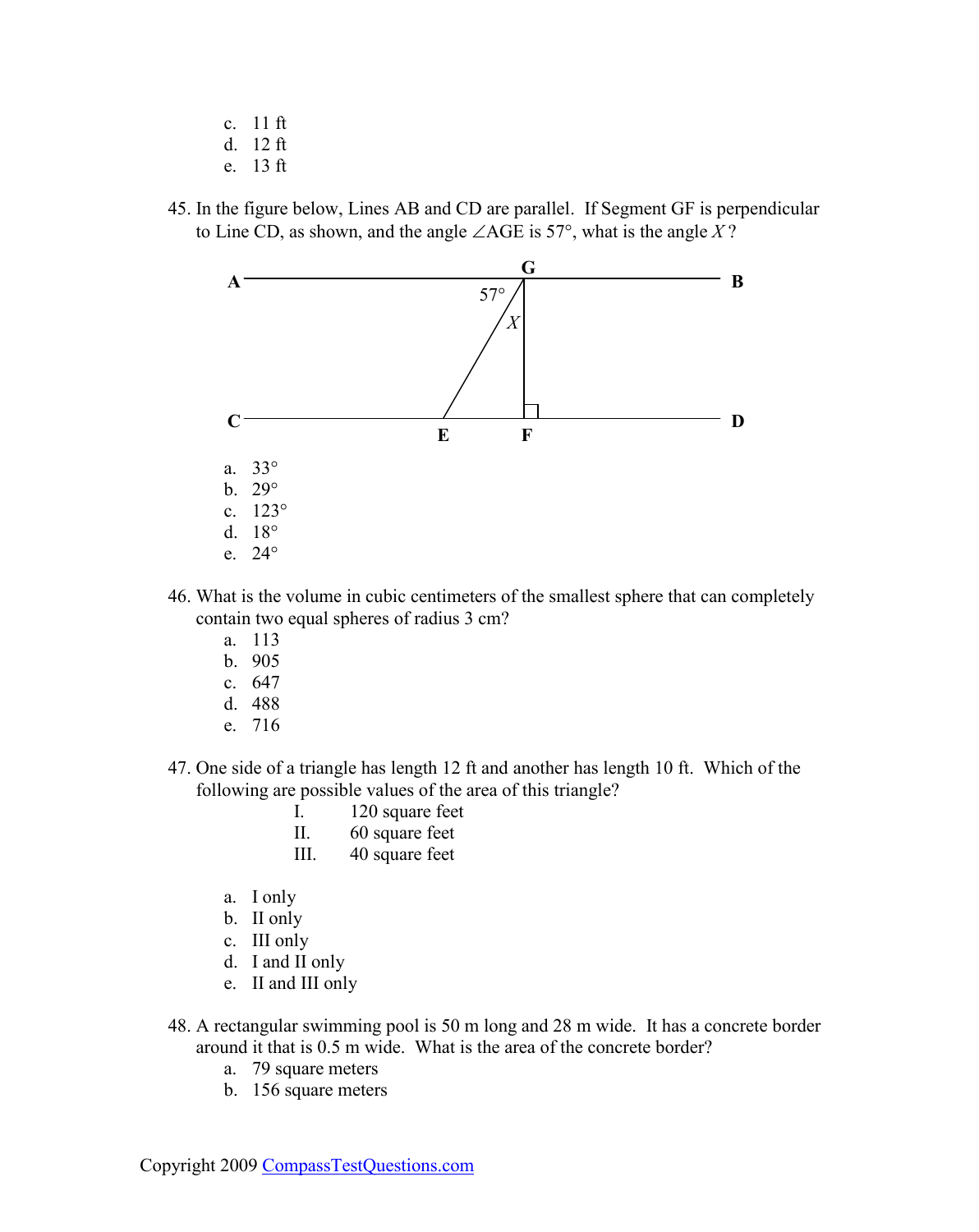- c. 78 square meters
- d. 2800 square meters
- e. 56 square meters
- 49. In the figure below, ABC is an isosceles triangle inscribed within a circle of radius 4, such that side BC passes through the center. What is the length of the arc segment AC?



- a. 4π b. 2π c. π  $d$ .  $rac{\pi}{2}$ e. 4
- 50. In the figure below, ABC is an equilateral of area *A*. Line DE bisects both AB and BE. What is the area of BDE?



Copyright 2009 [CompassTestQuestions.com](http://www.compasstestquestions.com/)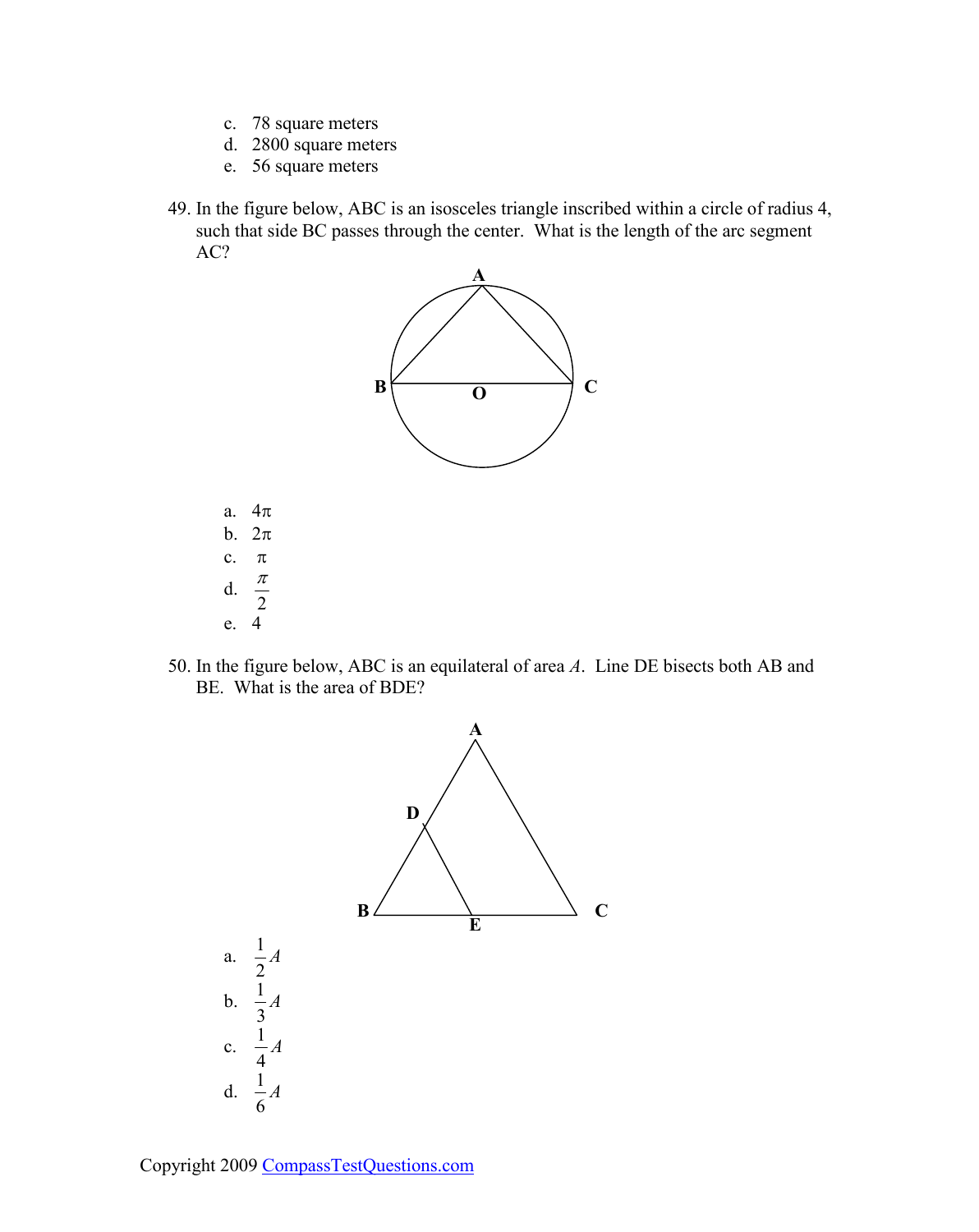<span id="page-12-0"></span>
$$
e. \quad \frac{1}{8}A
$$

### **Trigonometry**

51. If the cosine of angle  $\varphi$  is  $\frac{3}{16}$ 16 , what is the secant of the same angle? a.  $\frac{3}{16}$ 16 b.  $\frac{16}{2}$ 3 c.  $\frac{3}{6}$ 8 d.  $\frac{13}{16}$ 16 e.  $\frac{13}{6}$ 8

- 52. A treadmill is set to a 10% incline, meaning that its elevation increases by 10 inches for every inch of horizontal displacement. If the treadmill bed is 50 inches long, what is its vertical rise?
	- a. 5 inches
	- b. 10 inches
	- c. 1 inch
	- d. 20 inches
	- e. 15 inches
- 53. What is the equivalent measure, in radians, of an angle of 60°?

a.  $\frac{\pi}{4}$ 4 b.  $\frac{\pi}{2}$ 3 c.  $\frac{\pi}{a}$ 8 d.  $\frac{\pi}{4}$ 6 e.  $\frac{\pi}{2}$ 9

54. In the figure below, an isosceles triangle of height of height  $h = 4$  units and equal sides equal to 5 units is drawn within a pentagon, such that the apex of the triangle is at the center of the pentagon. What is the area of the pentagon, in square units?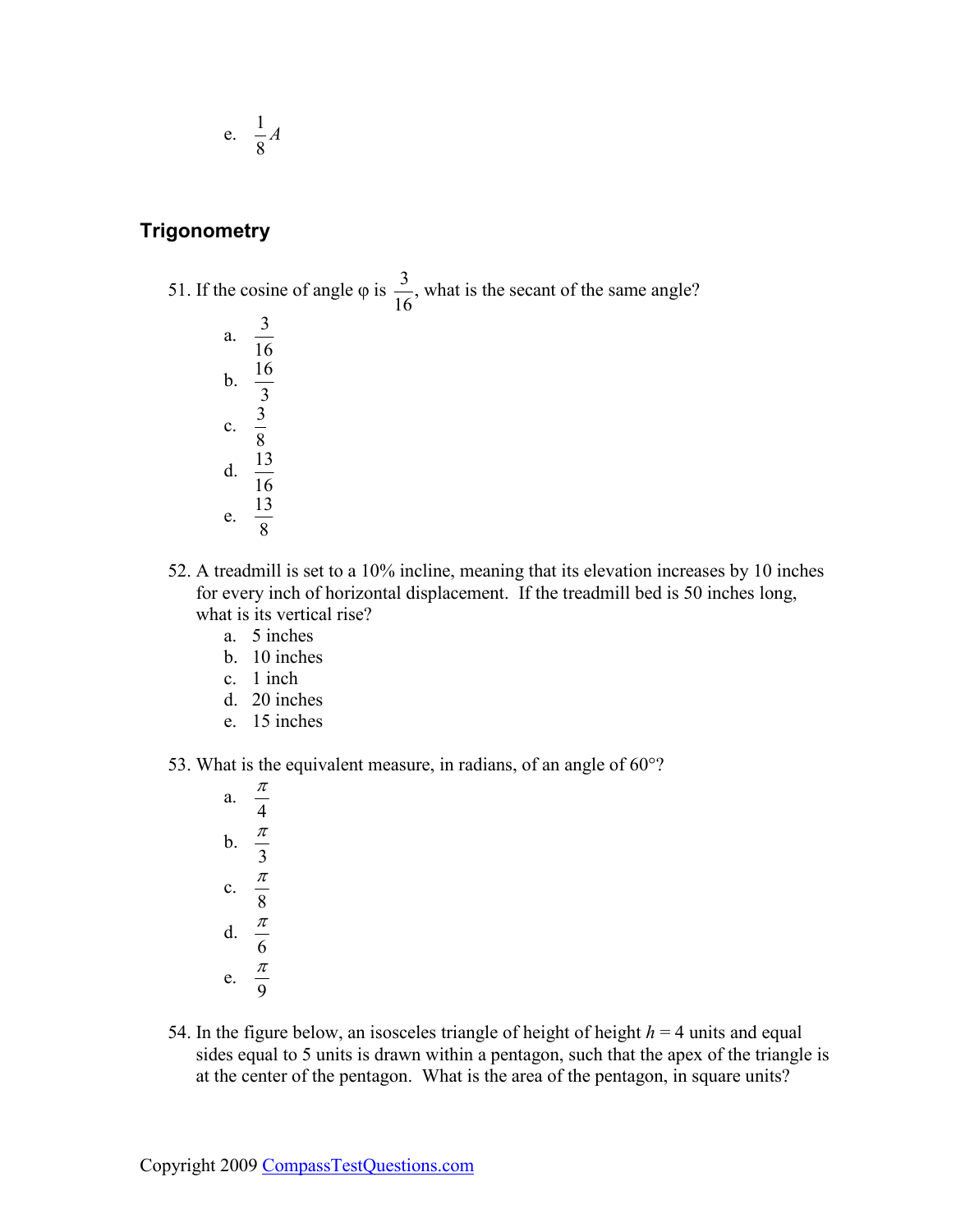

- 55. A line with a slope of 1 passes through the origin in a coordinate plane. What is the angle between the line and the *x*-axis?
	- a. 30°
	- b. 45°
	- c. 60°
	- d. 75°
	- e. 90
- 56. Which of the following angles has both sine and cosine less than zero?
	- a. 50°
	- b. 125°
	- c. 195°
	- d. 275°
	- e. 80°
- 57. A swimming pool is 4 ft deep at the shallow end, 16 ft deep at the deep end. If it is 48 ft long and the bottom drops off at a steady slope, what is the angle formed by the bottom with the horizontal?
	- a. 30°
	- b. 24°
	- c. 16°
	- d. 14°
	- e. 12°
- 58. Given the angles and dimensions shown, find the area of the triangle in the figure below.

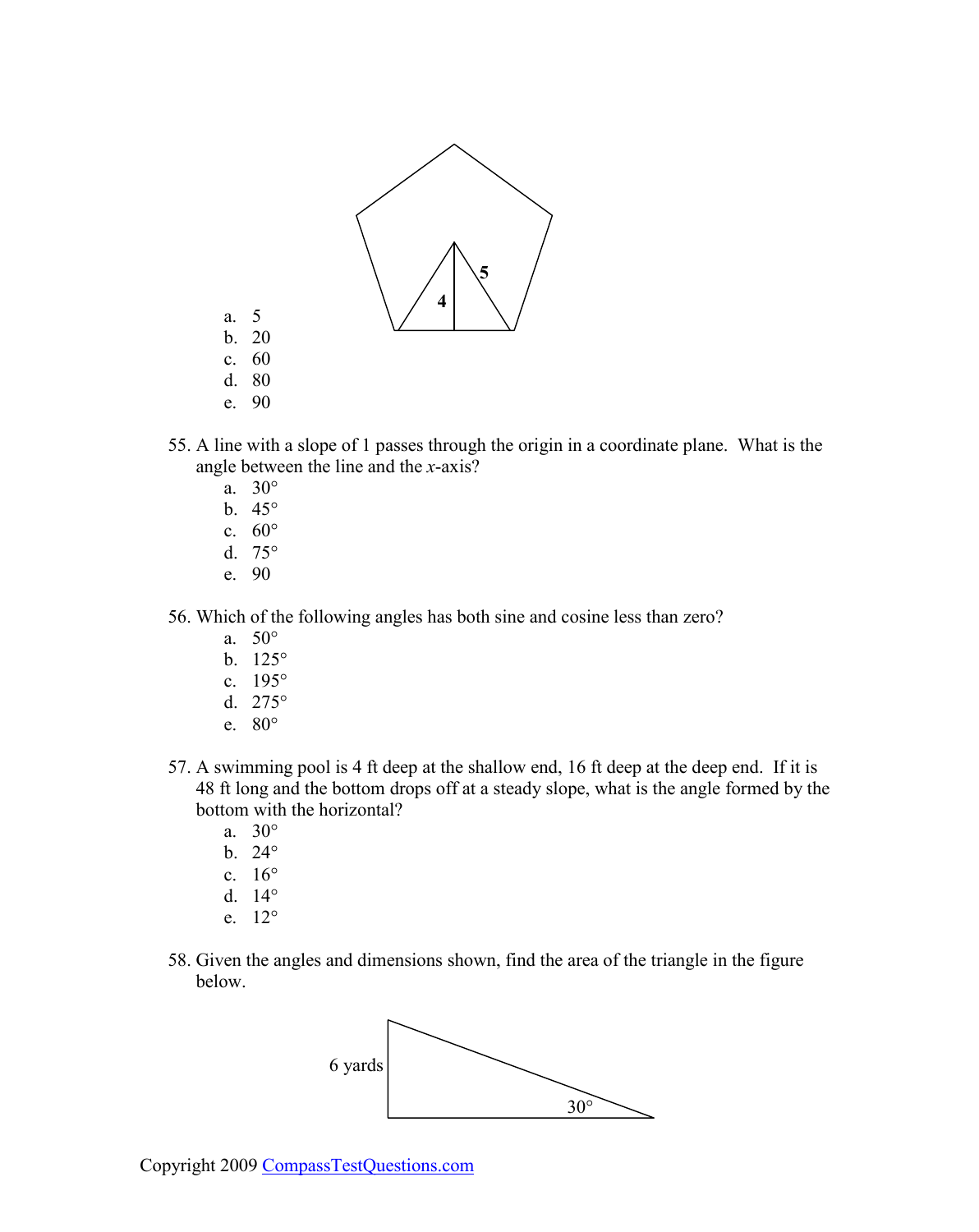- a. 23.5 sq yard
- b. 31.2 sq yard
- c. 43.4 sq yard
- d. 54.1 sq yard
- e. 60 sq yard

59. Let  $\sin \theta = a$ , for  $0 < \theta < 90^{\circ}$ . What is the value of  $\tan \theta$ ?

a. 
$$
\sqrt{1-a^2}
$$
  
\nb.  $\frac{a}{1-a^2}$   
\nc.  $\frac{a}{\sqrt{1-a^2}}$   
\nd.  $\frac{a}{a^2-1}$   
\ne.  $\frac{\sqrt{1-a}}{a^2}$ 

60. In the figure below, if  $\cos C = 0.8$ , what is the length AC?

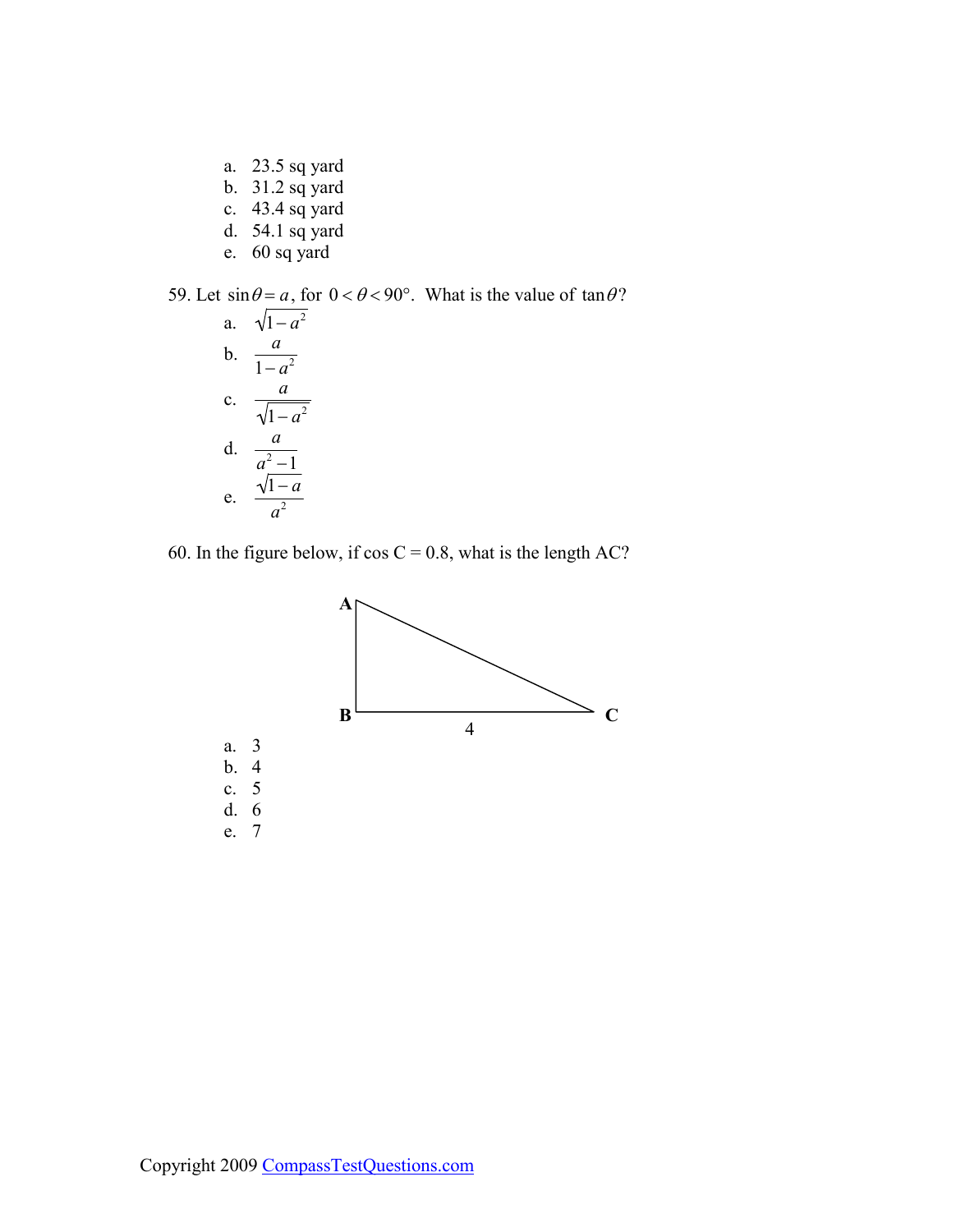# <span id="page-15-0"></span>*Reading Test*

Each of the following passages is followed by a series of questions to test reference and reasoning abilities. Referring questions are about material explicitly stated in a passage. Reasoning items test the ability to make appropriate inferences. In each case, select the best choice from the multiple-choice alternatives that follow the text.

### **Passage I - Practical Reading.**

#### How to Remove the Bones from Poultry

Many recipes for chicken, turkey, or duck require that the bones be removed from the bird, leaving the body as intact as possible so that it may be closed up, stuffed, and then cooked as a normal bird. De-boned poultry is particularly tender and is suitable for deep-frying as well as roasting. Many may find this requirement to be daunting, but it is, in fact, quite simple. Here, I present a very straightforward method for removing the bones from a whole bird. These are the basic steps:

First, place the bird breast side down on a cutting board or other suitable surface. Using a sharp paring knife, make a cut down the full length of the back.

Next, begin to cut the meat away from the bones on one side, working from the front of the bird to the back. Stay as close to the bone as possible, and scrape the meat free. As you get to the thigh and wing, cut the tendons and separate them from the skeleton. Take the bone out of the thigh, but leave the ones that are inside the drumsticks and wings. Then, repeat this step on the other side of the bird.

Continue until you are able to remove the breastbone. You will have to work this free of the surrounding meat until you can extract it from the body cavity. Be careful not to cut the skin.

Flatten the bird as much as possible on the cutting surface, skin side down; then season with salt and pepper.

Finally, close the back of the bird by sewing it up with a large gauge needle and thick cotton kitchen thread. Curved upholstery needles work well for this.

Now, you can stuff the bird and roast it just like a normal bird. When preparing the stuffing, keep in mind that there will be more room inside a de-boned bird than in one that has retained its skeleton, so more stuffing will be required. Alternatively, you can use this technique to prepare Turducken, where a de-boned chicken is placed within a duck, which is placed within a turkey. Turducken is a Thanksgiving specialty in many parts of the country.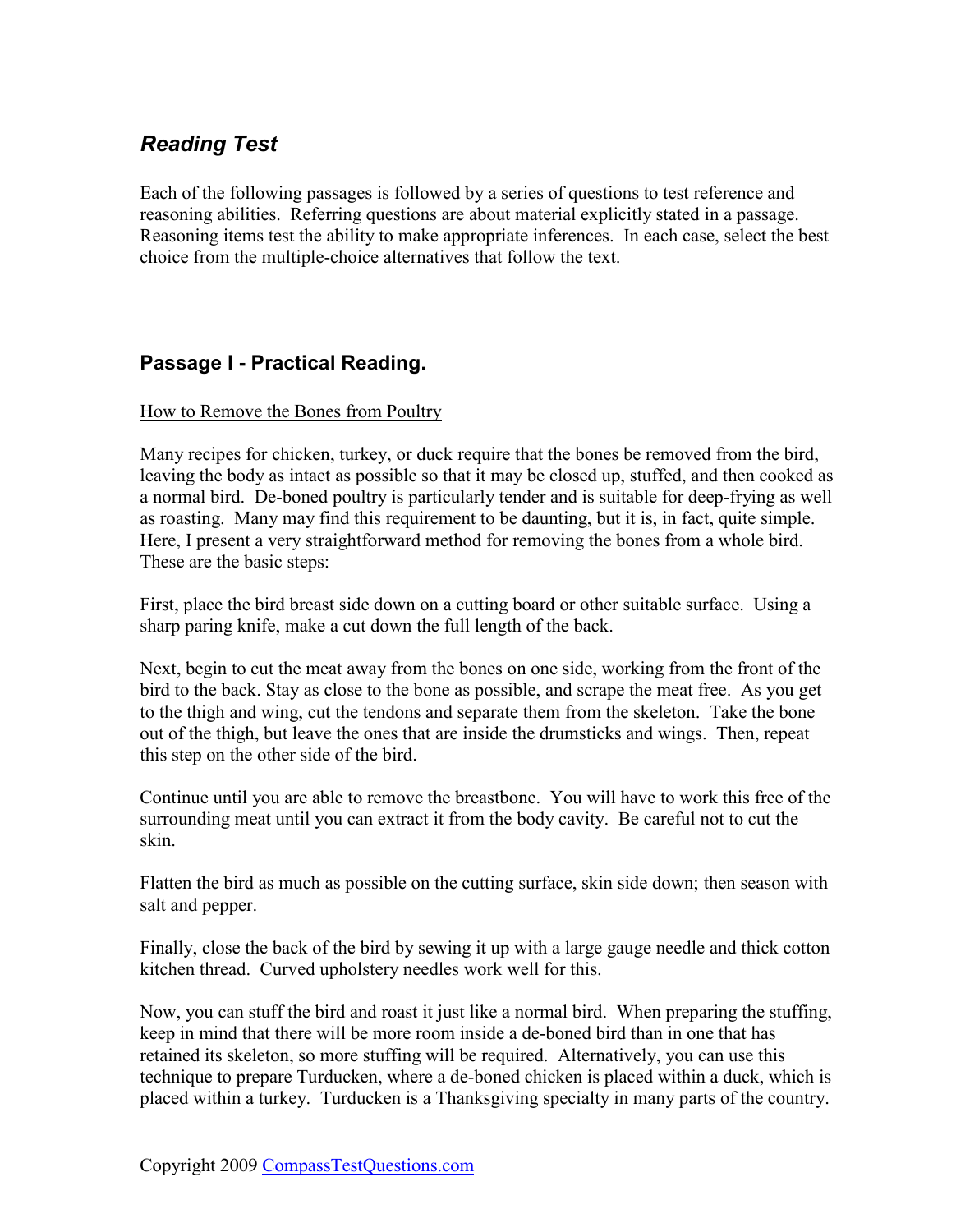### <span id="page-16-0"></span>**Questions**

- 1. What is the main purpose of the passage?
	- a. To illustrate the use of a paring knife
	- b. To instruct the reader in a method for de-boning poultry
	- c. To teach the reader to prepare Turducken
	- d. To provide a recipe
	- e. To show the reader how to roast a chicken
- 2. What is the purpose of the first paragraph?
	- a. To introduce the topic of the text by describing its purpose and uses
	- b. To convince the reader that de-boned birds are better for deep-frying
	- c. To convince the reader that de-boned birds are unnecessary for many recipes
	- d. To give examples of recipes in which de-boned birds are used
	- e. To establish the author's credibility as a culinary authority
- 3. In the first paragraph, the word *daunting* means
	- a. horrible
	- b. dastardly
	- c. comparable
	- d. disgusting
	- e. formidable
- 4. Which of the following best describes the organization of the passage?
	- a. Hypothesis, elaboration, and conclusion
	- b. Arguments in favor of an opinion
	- c. Step-by-step procedure
	- d. Announcement and details
	- e. Characterization
- 5. What is one advantage of removing the bones from a poultry bird?
	- a. It prevents the bird from walking
	- b. It cooks more rapidly
	- c. You can add more stuffing
	- d. It will be more tender
	- e. It roasts to a darker color
- 6. Which part of the bird does on cut into to begin the procedure?
	- a. The back
	- b. The breastbone
	- c. The gut
	- d. The thigh and wing
	- e. The drumstick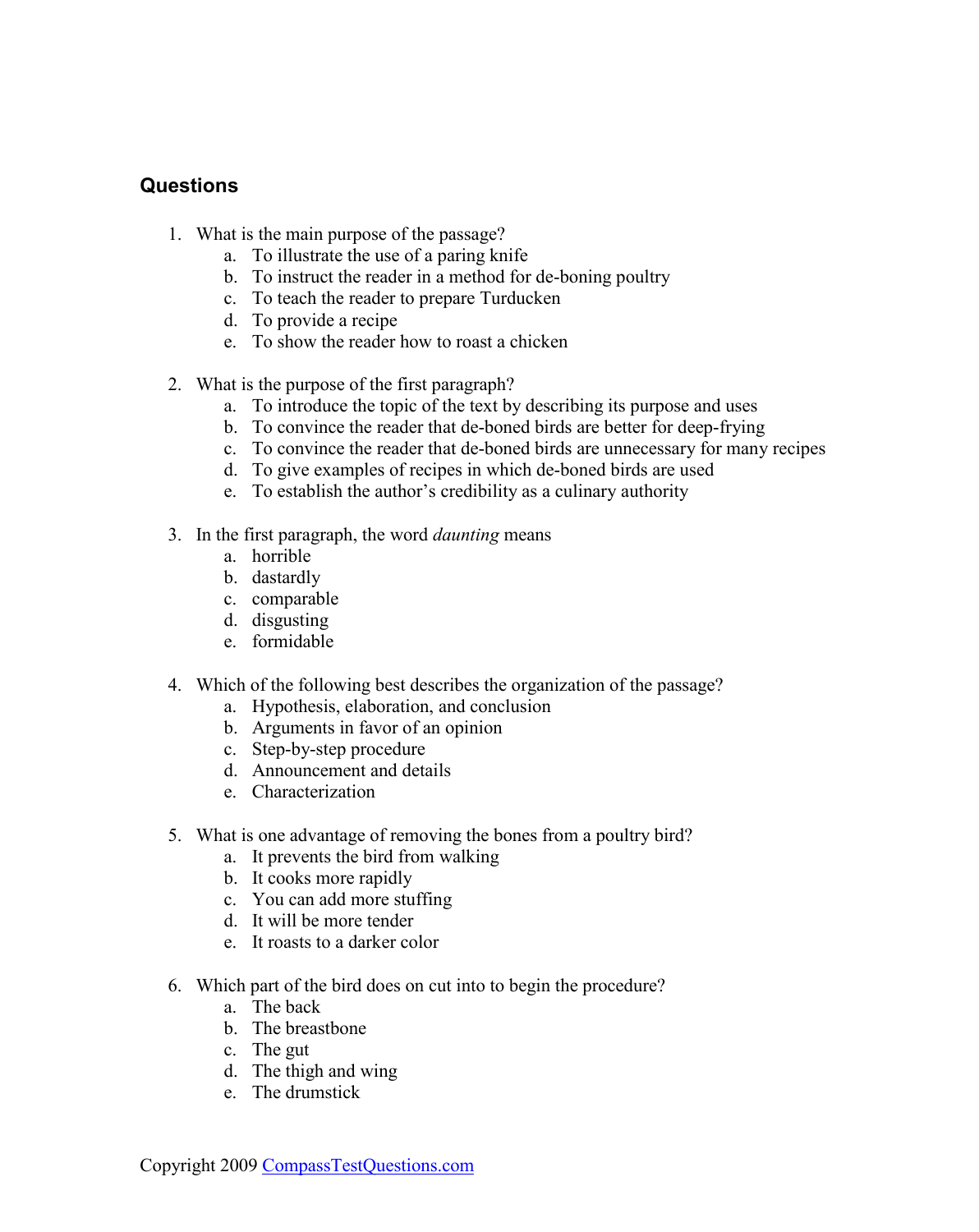- 7. Why are the large tendons of the thighs and wings cut?
	- a. To get at the breast meat
	- b. To scrape the meat away from the skeleton
	- c. To flatten the bird
	- d. So that the thigh bones may later be extracted
	- e. So that the thigh and wing bones may later be extracted
- 8. Are any bones left inside the bird?
	- a. Only the thigh bones
	- b. Only the wings and drumsticks
	- c. Only the drumsticks
	- d. Only the thighs, wings, and drumsticks
	- e. All the bones are removed
- 9. Why are upholstery needles used to sew up the bird?
	- a. Their shape is advantageous
	- b. Upholstery is often stuffed with feathers
	- c. Upholstery needles work best with cotton thread
	- d. A de-boned bird resembles a chair
	- e. Upholstery needles are long, straight and thick
- 10. Why is more stuffing required for a de-boned bird than for a normal bird?
	- a. Larger birds are used for de-boning
	- b. They are more loosely sewn than normal birds
	- c. The space once taken up by the bones must also be filled
	- d. The stuffing is packed more tightly
	- e. The stuffing shrinks when you fry the bird
- 11. What are the components of Turducken?
	- a. Turkey, chicken and duck
	- b. Poultry and stuffing
	- c. Chicken stuffing and cotton thread
	- d. Cotton thread and upholstery needles
	- e. Goose, duck and grouse
- 12. When is Turducken often eaten, according to the passage?
	- a. After de-boning a bird
	- b. In many parts of the country
	- c. When there is a large crowd
	- d. At Christmas
	- e. At Thanksgiving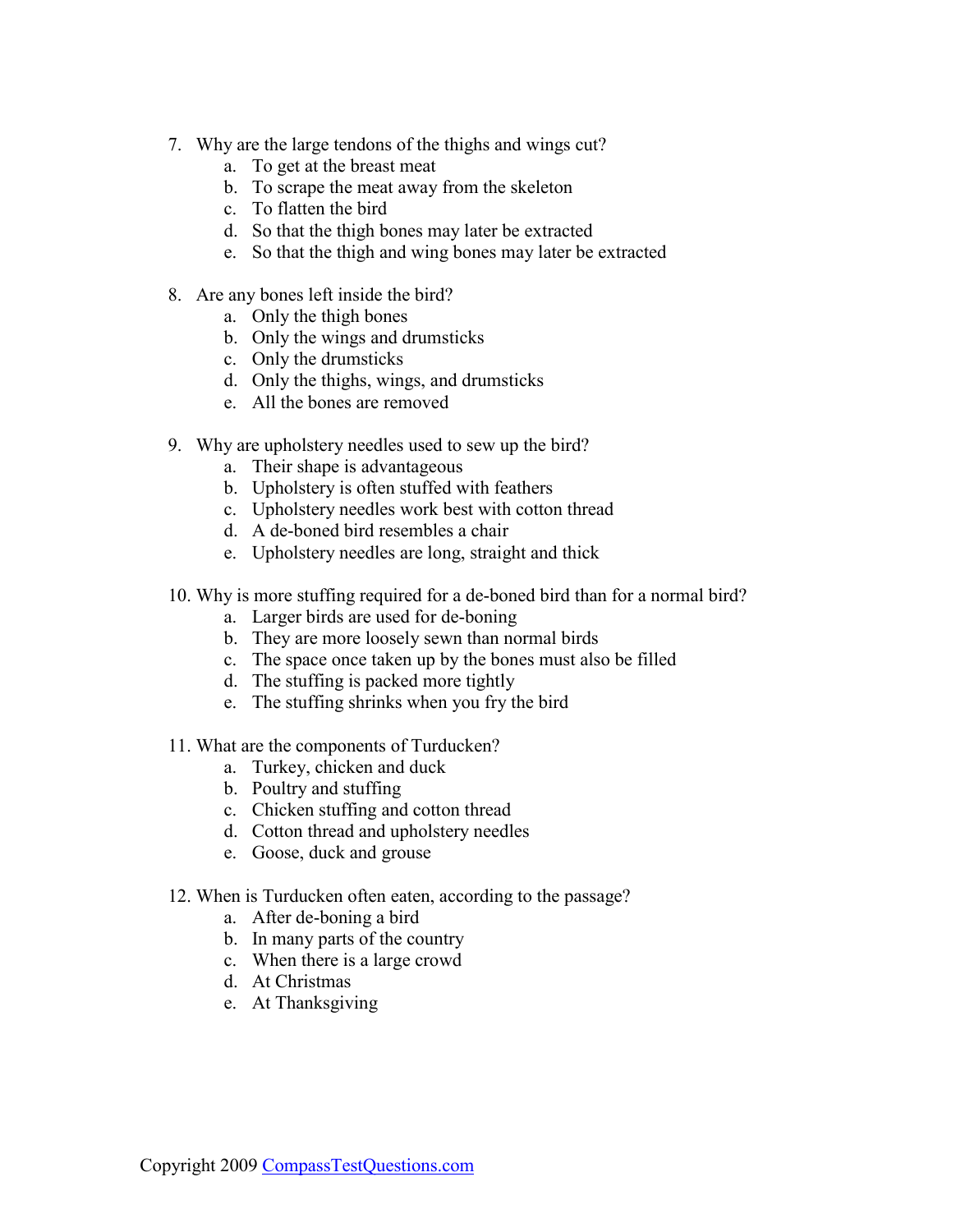### <span id="page-18-0"></span>**Passage II - Prose Fiction.**

#### O'Rourke

I always did like O'Rourke, the crabby old round-shouldered news editor at *The Sentinel*. Of course Constantin was the real boss, but he lived in a lofty place from which he could perceive nothing smaller than an international crisis. Sometimes we saw him passing in lonely grandeur to his inner sanctum, his mind hovering over the Persian Gulf. He never saw us, but O'Rourke was his first lieutenant and it was he that we knew. The old man nodded and pushed his spectacles up on his bald forehead as I came in.

"Well Jenkins, you seem to be doing very well," he said kindly. "The factory fire was excellent. So was the bus crash. What did you want to see me about?"

"To ask a favor"

His brow furrowed warily.

"What is it?"

"Do you think, Sir, that you could possibly send me on some mission for the paper? I would do my best to get you some good copy."

"What sort of mission had you in mind, Jenkins?"

"Well, Sir, anything that had adventure and danger in it. The more difficult, the better!"

"You seem very anxious to lose your life, Jenkins."

"To justify my life, Sir!"

"Dear me, this is rather exalted. I'm afraid the day for this sort of thing is past. The expense of the special assignment business hardly justifies the result, and in any case only an experienced man with a name that could command public confidence would get such an order."

My shoulders sank. O'Rourke looked at me kindly for a moment. But suddenly, his head bobbed up and he looked excited.

"Wait a moment," said he. "What about exposing a fraud? There's a fellow going about making ridiculous claims about a lost continent. You could show him up as the liar that he is. How does that appeal to you?"

"Anything, anywhere," I cried. O'Rourke thought furiously for some minutes.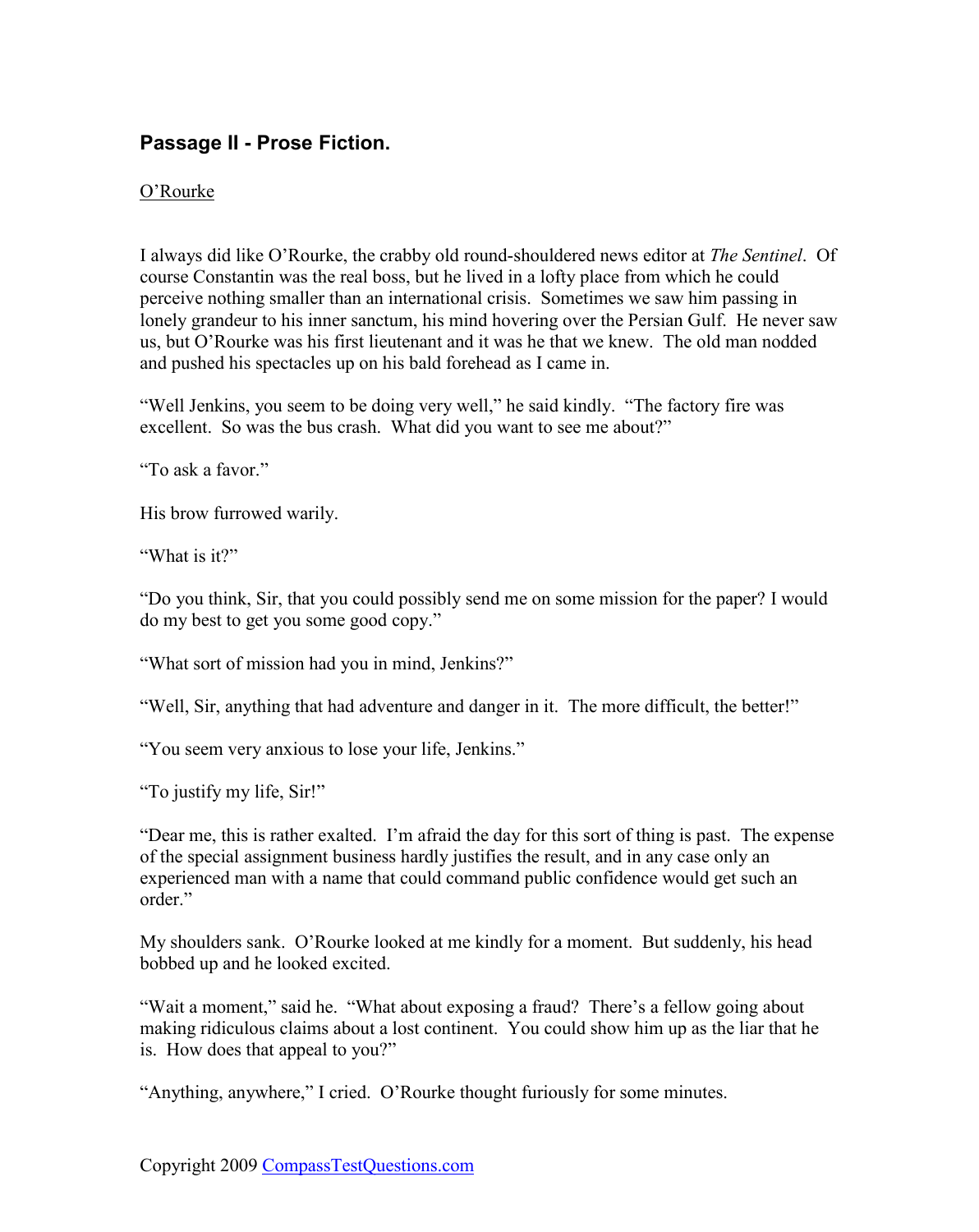<span id="page-19-0"></span>"I bet you could get friendly with this fellow," he said at last. "You seem to be good with people. Animal magnetism or something. Why not try your luck with Professor Corval?"

I must have looked a little startled. "Corval," I cried. "Corval, the famous anthropologist? Wasn't he the man who broke Benson's arm over that piece he wrote for The *Telegraph*?"

The news editor smiled grimly. "Didn't you say it was adventures you were after?"

### **Questions**

13. The description of O'Rourke as "round-shouldered" suggests that he is

- a. bookish
- b. unflappable
- c. strong
- d. malicious
- e. contentious

14. The "lofty place" in which Constantin lives, according to the first paragraph, is

- a. a hilltop home
- b. simile
- c. metaphor
- d. an indication that he deals only in important things
- e. an indication that he is in a precarious position

15. In the first paragraph, the term *inner sanctum* refers to

- a. a church
- b. the restroom
- c. a private office
- d. a state of mind
- e. an international crisis

16. In the first paragraph, Constantin's mind is said to be "hovering over the Persian Gulf." This means that

- a. Constantin is hallucinating
- b. Constantin is probably preoccupied with weighty matters
- c. Constantin is listening to the news on a headset
- d. Constantin is mentally ill
- e. Constantin has indigestion from a Persian meal
- 17. From the context of the passage, we can conclude that *The Sentinel* is
	- a. a train
	- b. an airplane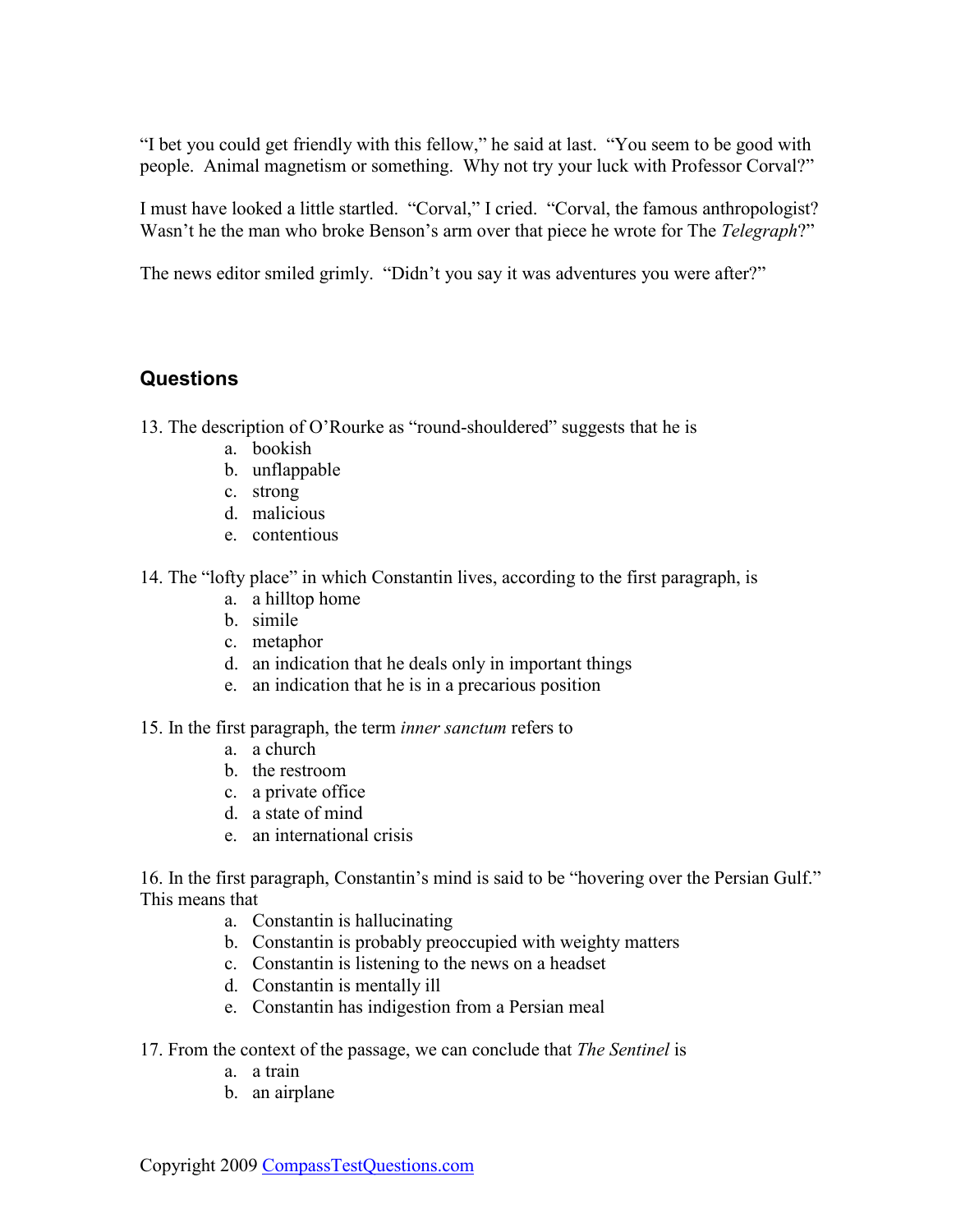- c. a guardian
- d. an alarm system
- e. a newspaper
- 18. When O'Rourke says that the factory fire was excellent, he means that
	- a. the factory had been an eyesore
	- b. he is glad that it burned down
	- c. not much damage was done
	- d. Jenkins did a good job on the story
	- e. everyone had a good time
- 19. Characteristics that would apply to Jenkins might be
	- a. unseasoned and romantic
	- b. experienced and determined
	- c. resolute and unwavering
	- d. bashful and deferring
	- e. modest and beguiling

#### 20. When O'Rourke describes Jenkins' request as "exalted", he is being

- a. modest
- b. reverent
- c. ironic
- d. assiduous
- e. regretful

21. When O'Rourke is said to have "thought furiously" after suggesting the assignment, this means that

- a. he was angry at Jenkins
- b. he was angry at himself
- c. he was angry at Corval
- d. he was thinking as quickly as possible
- e. he was trying to restrain himself
- 22. O'Rourke feels that "animal magnetism" is
	- a. an ability to get along with people
	- b. an ability to get along with animals
	- c. something not very useful
	- d. a way of exposing frauds
	- e. a way of writing up a story
- 23. Upon first recognizing the name of Corval, Jenkins seems to think that he
	- a. has a great story opportunity
	- b. may be going on a trip
	- c. may have bitten off more than he intended
	- d. has animal magnetism
	- e. has angered O'Rourke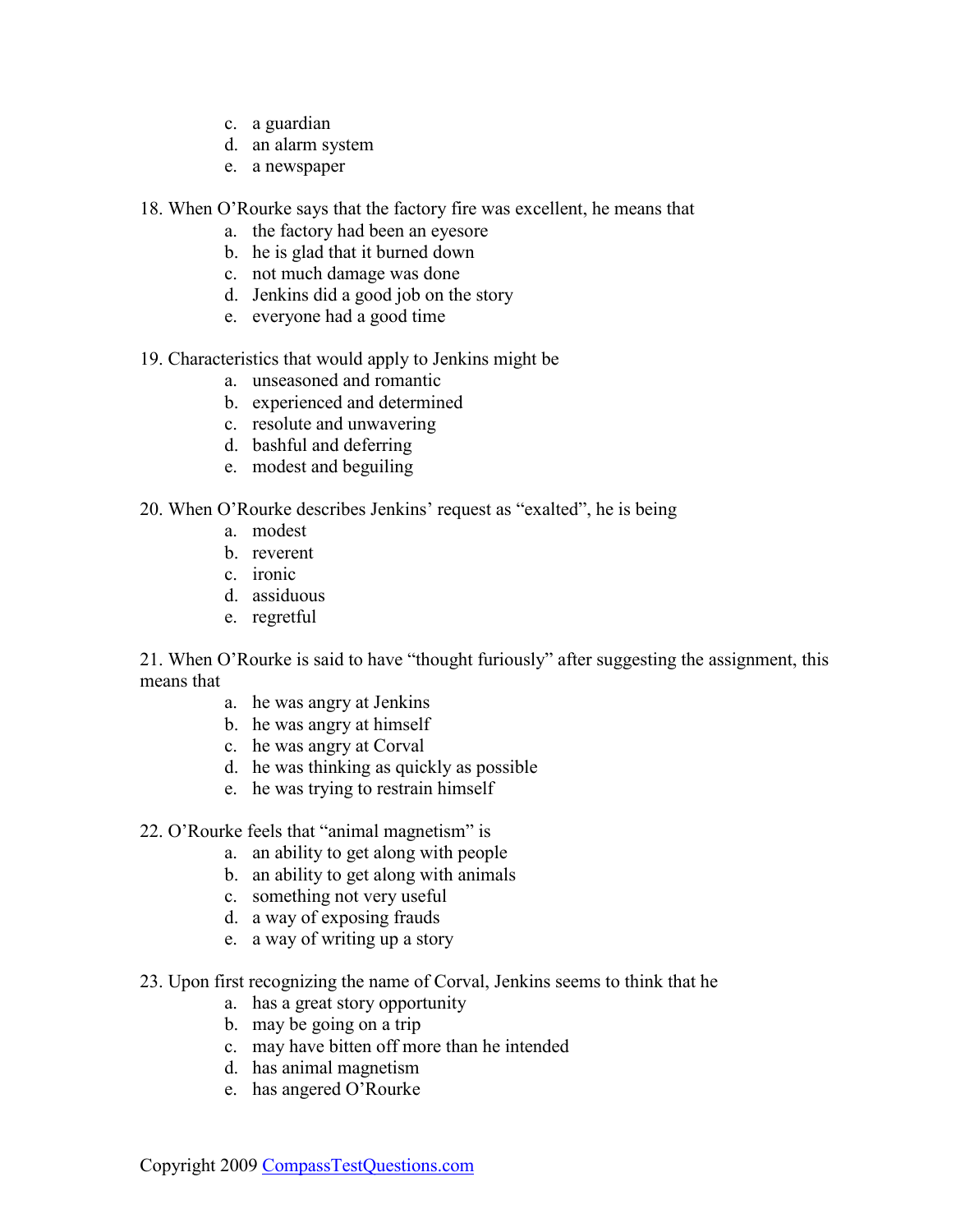#### <span id="page-21-0"></span>24. Benson is

- a. a friend of Constanin
- b. another reporter
- c. a wrestler
- d. an anthropologist
- e. a friend of O'Rourke

### **Passage III - Humanities**

#### Dance in America: San Francisco Ballet's Nutcracker Suite

With its recent production of the beloved Nutcracker Ballet, the San Francisco Ballet truly makes this dance its own. Dazzling performances by Maria Kochetkova and Davit Karapetyan complement astute choreography by the artistic director, Helgi Tomasson, and elegant sets and costumes by, respectively, Michael Yeargan and Martin Pakledinaz.

The Nutcracker is based on E.T.A. Hoffman's story "The Nutcracker and the King of Mice," which tells of a young German girl who dreams of a Nutcracker Prince and a fierce battle against a Mouse King with seven heads. It was first choreographed by Marius Petipa who actually used a revision of the story by the French author Alexander Dumas. The San Francisco Ballet has reset the story during the 1915 Panama Pacific International Exhibition.

Hoffman's story was set to music by Tchaikovsky and first presented in 1892. The composer selected eight of the numbers from the ballet for concert performance that preceded the dance premiere. The suite was first performed, under the composer's direction, on March  $19<sup>th</sup>$ , 1892. It became instantly popular, although the complete ballet did not achieve its great popularity until around the mid-1950s.

Among other things, the score of The Nutcracker is noted for its use of the celesta, an instrument that the composer had already employed in his much lesser known symphonic ballad "The Voyevoda." In The Nutcracker, the celesta is best known as the featured solo instrument in the "Dance of the Sugar Plum Fairy" from Act II.

The ballet holds a special significance for the San Francisco ensemble, America's oldest professional ballet company. It had its U.S. premiere there in 1944. Since then, Tchaikovsky's beguiling score has become one of the most popular pieces of music ever written. Interestingly, the composer felt the ballet score was not among his best work. Some 115 years, countless performances, and myriad LPs and CDs later, many would disagree.

### **Questions**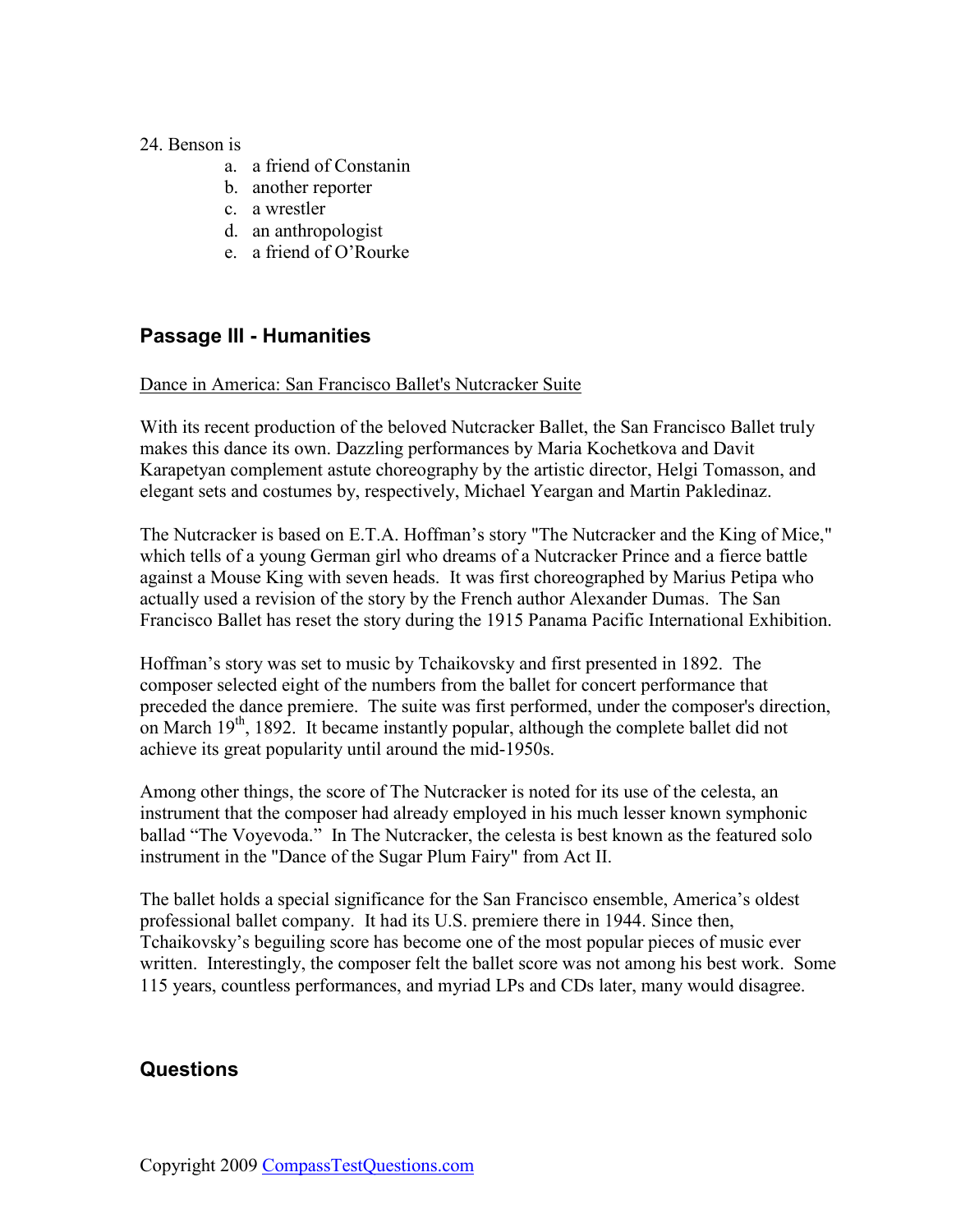- 25. What is the main purpose of the first paragraph of this passage?
	- a. It tells who the dancers were.
	- b. It summarizes the author's opinion of the performance
	- c. It introduces the San Francisco ballet
	- d. It introduces Tchaikovsky's Nutcracker ballet
	- e. It tells who designed the sets
- 26. What is the main purpose of this passage?
	- a. To review the ballet performance
	- b. To describe the costumes
	- c. To provide a history of the composition
	- d. To tell the story of Tchaikovsky's life
	- e. To tell the story upon which the Nutcracker is based
- 27. In the first paragraph, the word "complement" means
	- a. an expression of praise
	- b. an expression of civility
	- c. to make complete
	- d. the entire cast of the ballet
	- e. to gratify the taste

28. The sets were designed by

- a. Helgi Tomasson
- b. Martin Pakledinaz
- c. Maria Kochetkova and Davit Karapetyan
- d. E.T.A. Hoffman
- e. Michael Yeargan

#### 29. According o the passage, Marius Petipa choreographed

- a. a ballet performed in San Francisco
- b. a ballet set in Panama
- c. a story by E.T.A. Hoffman
- d. a revision written by a French author
- e. a story about a German prince
- 30. The San Francisco Ballet's version of the ballet is set in
	- a. 1915
	- b. San Francisco
	- c. Germany
	- d. The Black Forest
	- e. 1892
- 31. In E.T.A.Hoffman's story, the Nutcracker was a
	- a. mouse
	- b. king
	- c. dancer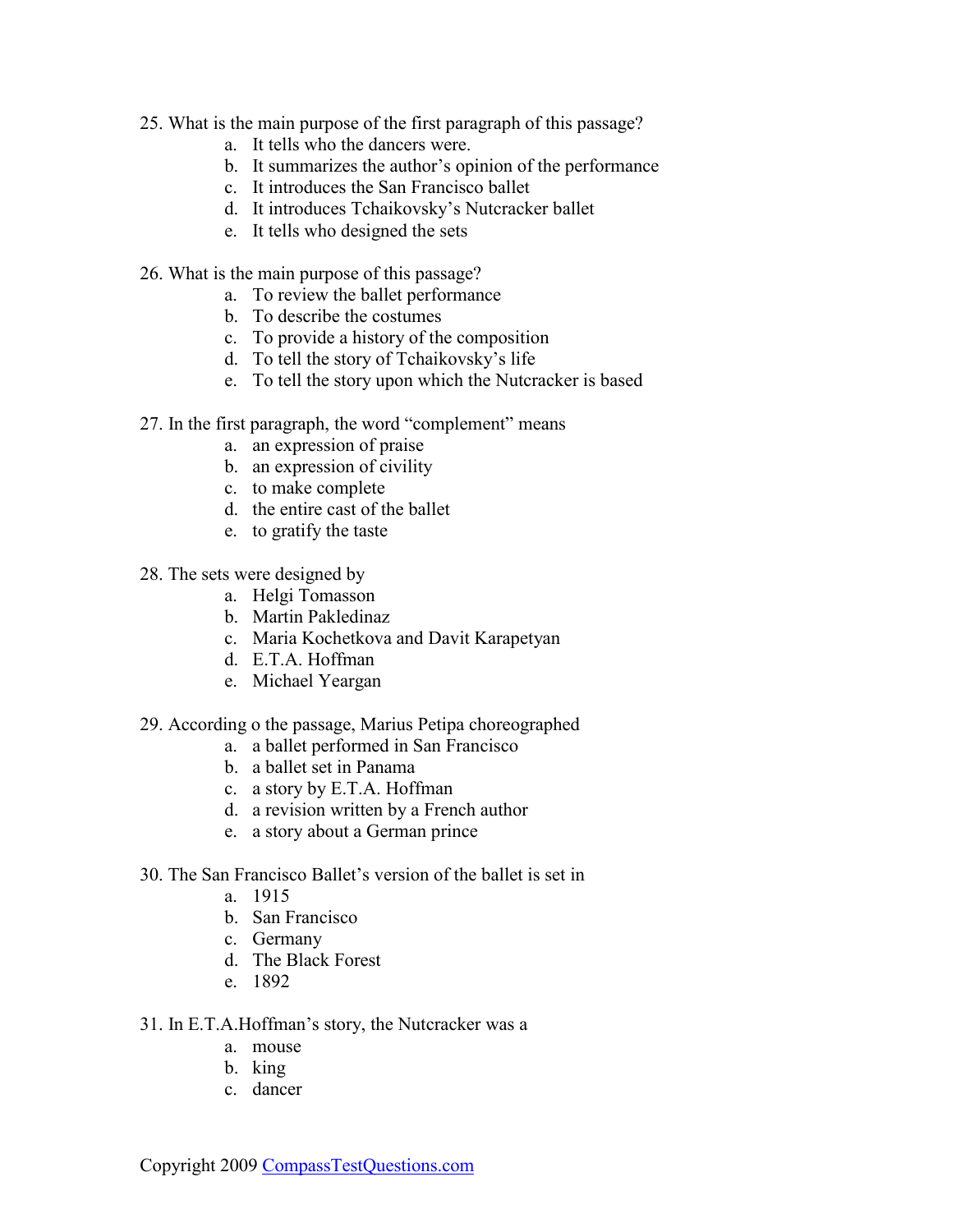- d. prince
- e. girl
- <span id="page-23-0"></span>32. The music of the ballet was first performed
	- a. without dancers
	- b. with a French conductor
	- c. at the 1915 Panama Pacific International Exhibition
	- d. in 1944
	- e. without a celesta
- 33. The ballet became very popular in
	- a. France
	- b. San Francisco
	- c. 1892
	- d. the 1950s
	- e. 1915
- 34. Why is this ballet especially significant to the San Francisco Ballet?
	- a. Tchaikovsky lived in San Francisco
	- b. The Voyevoda is in San Francisco
	- c. A lot of Russians live in San Francisco
	- d. The San Francisco music director is Russian
	- e. The ballet had its U.S. premiere in San Francisco.
- 35. The celesta is
	- a. the place where the Nutcracker battled the Mouse King
	- b. a mythological place in heaven
	- c. a dance step
	- d. a musical instrument
	- e. a name for the German girl's dream
- 36. When the music was first performed, the composer felt that it was
	- a. his best work
	- b. one of his best pieces
	- c. not the best he'd written
	- d. better than "The Voyevoda"
	- e. too long

### **Passage IV - Social Science**

#### The Railways of Egypt

Egypt was the second country in the world, after the United Kingdom, to develop a railway system. The first railway ran from Cairo to Alexandria, a distance of 209 kilometers, and was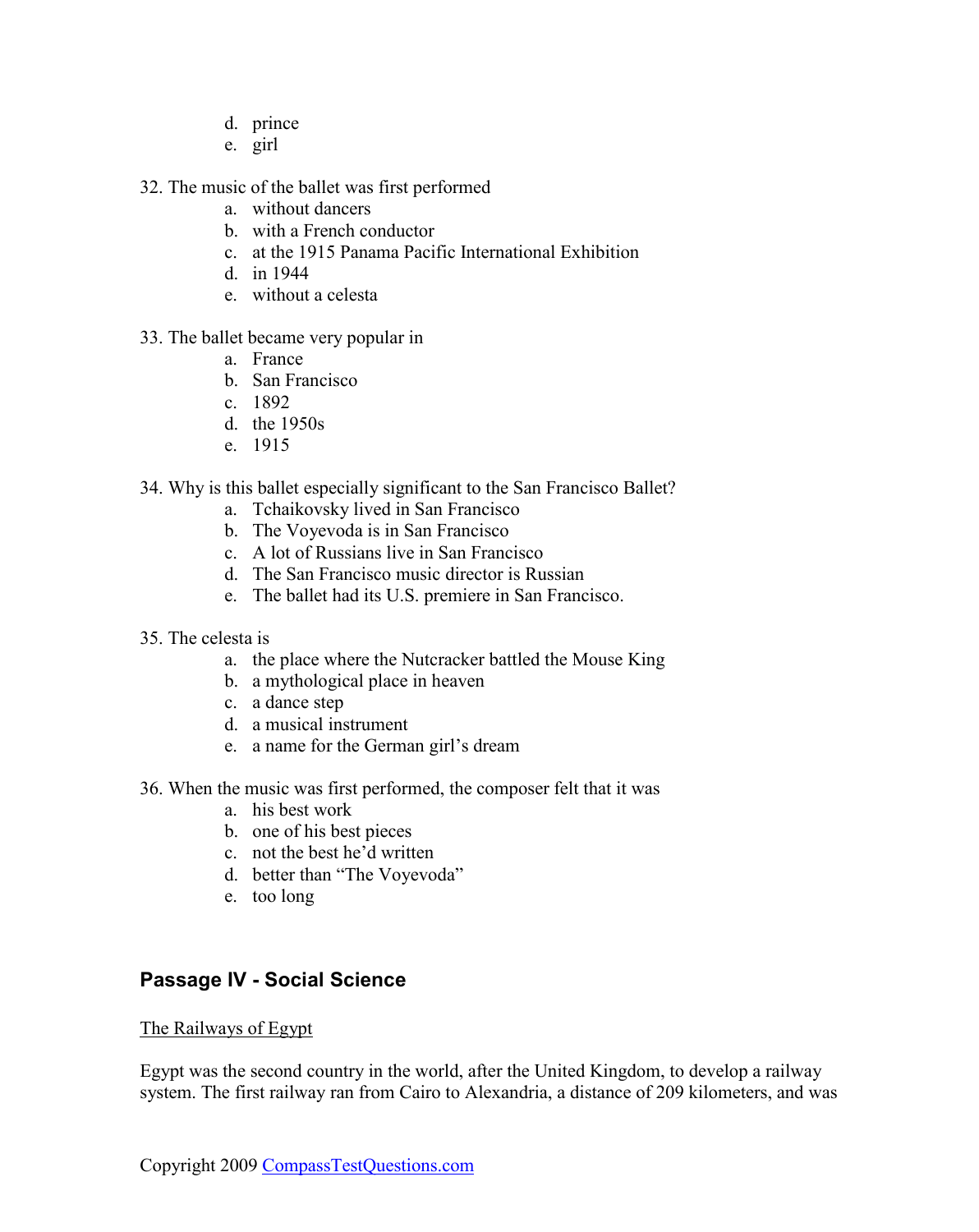<span id="page-24-0"></span>built by the British engineer Robert Stephenson from 1851 to 1856. Stephenson had been hired by the Khedive, or Viceroy, Abbas I to head the project. The British were particularly interested in the railway as a means of reaching India in the days prior to the construction of the Suez Canal.

Stephenson served as Engineer in Chief to the Egyptian State Railway Company, which eventually extended the line from Cairo onwards to Assuit and to Luxor in 1898. This was truly a massive undertaking for the times. It involved not only the laying of track, but also the construction of several bridges spanning the Nile and its tributaries. The Imbaba Bridge was constructed in 1891 to allow trains to cross the Nile near Cairo, a key step to connect Lower and Upper Egypt. The contemporary Imbaba Bridge was erected in 1924 and represents the only railway crossing of the Nile in Cairo.

A number of private companies, such as the Qena-Aswan Railway Company, were also formed during the nineteenth century and provided service to smaller cities and into the Sudan, supplying military campaigns into that region. The Palestine Railway linked El Kantara with Palestine and Lebanon. It was built in two phases during the First and Second World Wars. Commenced in 1916, it was extended to Rafah on the border with Palestine as part of campaigns against the Ottoman Empire. The route was extended along the Mediterranean coast to link with Turkish Railways in 1940 and became a vital part of the supply route for Egypt.

Today, Egyptian Railway is the backbone of passenger transportation in Egypt. It provides 800 million passenger miles each year. Air-conditioned passenger trains usually have 1st and 2nd class service, while a lower class of service is maintained at low fares as a social service. Most of the network connects the densely populated area of the Nile delta between Cairo and Alexandria, just as the first rail line did long ago.

### **Questions**

37. What is the main purpose of this passage?

- a. To attract tourists to Egypt
- b. To compare Egyptian and British railroads
- c. To recount the history of railroads in Egypt
- d. To tell the reader about Egyptian Railway
- e. To describe the rail services available in Egypt

38.What is the purpose of the first paragraph?

- a. It tells the reader who Robert Stephenson was
- b. It tells the reader who Abbas I was
- c. It places Egypt on the way from Britain to India
- d. It provides an introduction and context for the early history of rail in Egypt
- e. It introduces the United Kingdom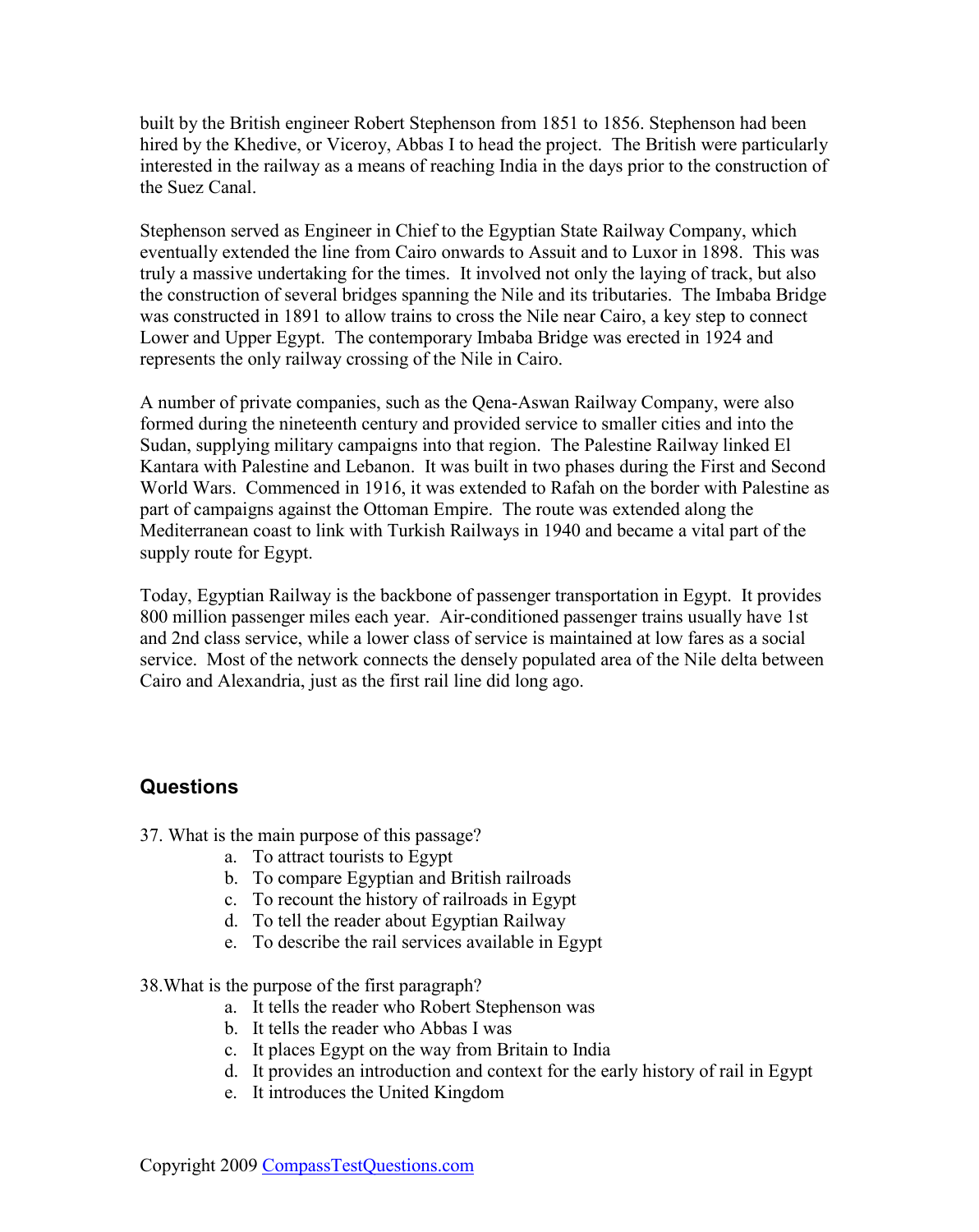- 39. The first country to build a railway was
	- a. Norway
	- b. Egypt
	- c. The United States
	- d. The United Kingdom
	- e. India

40. According to the passage, what is the meaning of *Khedive*?

- a. Viceroy
- b. Abbas I
- c. Railroad
- d. Locomotive
- e. Engineer
- 41. Why were the British interested in building a railway in Egypt?
	- a. As a means of reaching India
	- b. Many of them vacation in Egypt
	- c. To reach the Suez Canal
	- d. To link up with the railway in Palestine
	- e. So that Robert Stephenson could be Chief Engineer
- 42. When was the link from Alexandria to Cairo link completed?
	- a. 1851
	- b. 1856
	- c. 209 kilometers
	- d. 1891
	- e. 1916
- 43. What are Assuit and Luxor?
	- a. Locomotives
	- b. Egyptian deities
	- c. Viceroys
	- d. Egyptian engineers
	- e. Egyptian cities
- 44. According to the passage, the Imbaba Bridge was
	- a. an obstacle to construction of the railway
	- b. an early route to India
	- c. rebuilt in 1924
	- d. near Luxor
	- e. made of steel
- 45. The Qena-Aswan Railway Company provided service to
	- a. India
	- b. Smaller cities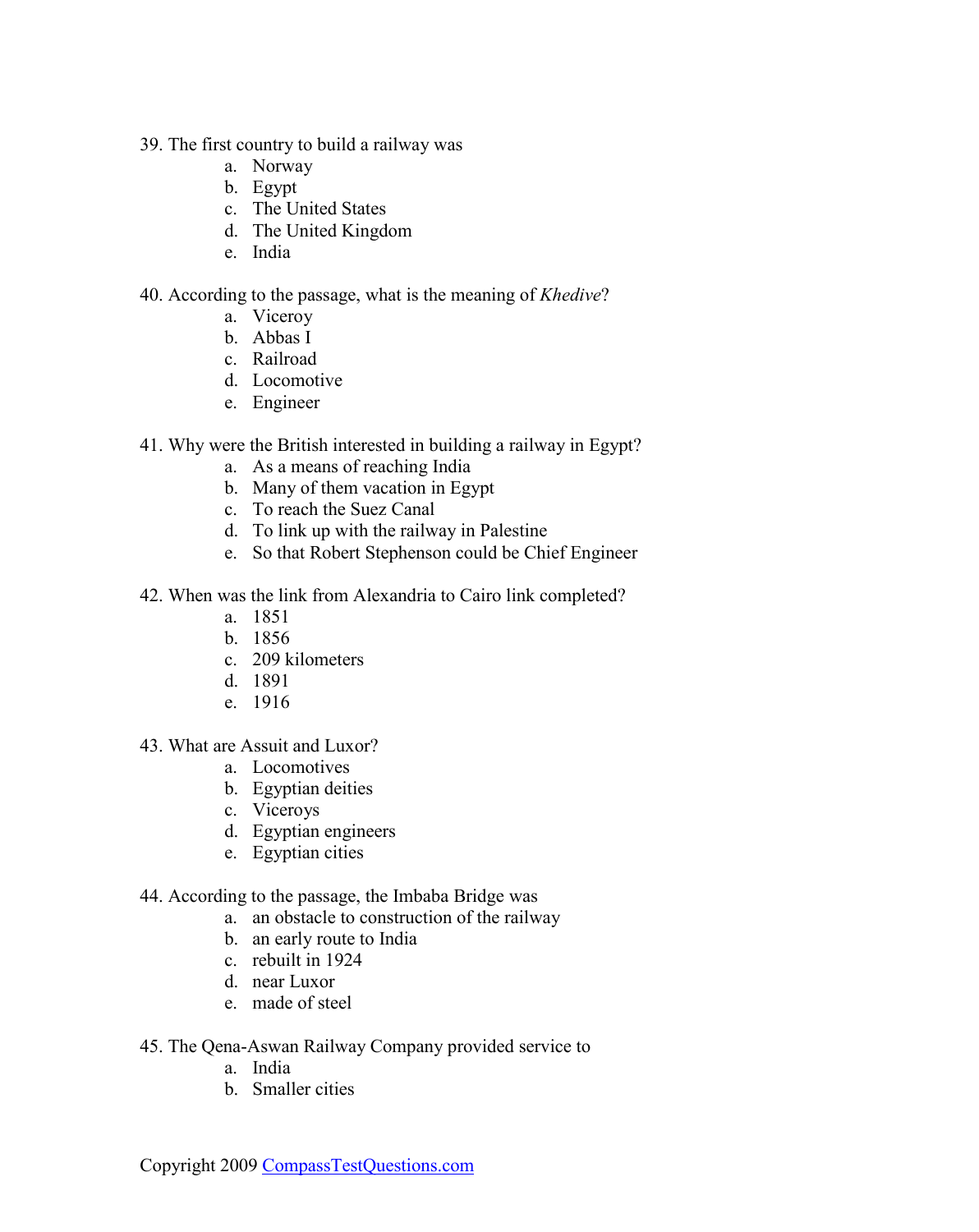- c. The Cairo suburbs
- d. Affluent Egyptians
- e. British engineers

<span id="page-26-0"></span>46. The purpose of the third paragraph is to

- a. describe the first railroad in Egypt
- b. describe the El Qantara railway
- c. show how Cairo was connected to Palestine
- d. show how the military campaigns in Sudan were supplied
- e. show how the railway system continued to develop

47. In the fourth paragraph, the word *backbone* is used to mean

- a. the spinal column
- b. strength of character
- c. a main trunk line
- d. a ridge
- e. firmness

#### 48. What is the purpose of the final paragraph?

- a. To describe the modern rail system in Egypt
- b. To tell how many passengers are carried each year
- c. To tell the reader which trains have air conditioning
- d. To compare the modern system with the one built in the nineteenth century
- e. To describe military uses of the system

### **Passage V - Natural Science**

#### Particle Accelerators

One of the most important tools in modern physics is the particle accelerator. Particle accelerators, which may also be called "atom smashers," use strong electromagnetic fields to push streams of subatomic particles—usually protons or electrons—to tremendous speeds. The collisions of these particles with atoms or other subatomic particles can tell physicists a lot about the fundamental structure of matter.

In addition to their role in basic physics, thousands of accelerators are in use around the world performing more routine applications. The particle beams they generate are used in medicine to destroy tumors and aid in medical diagnosis, and in industry to study and control manufacturing processes. In specialized accelerators known as *light sources*, the particles race around a ring to generate bright X-rays that illuminate complex biological structures and other phenomena.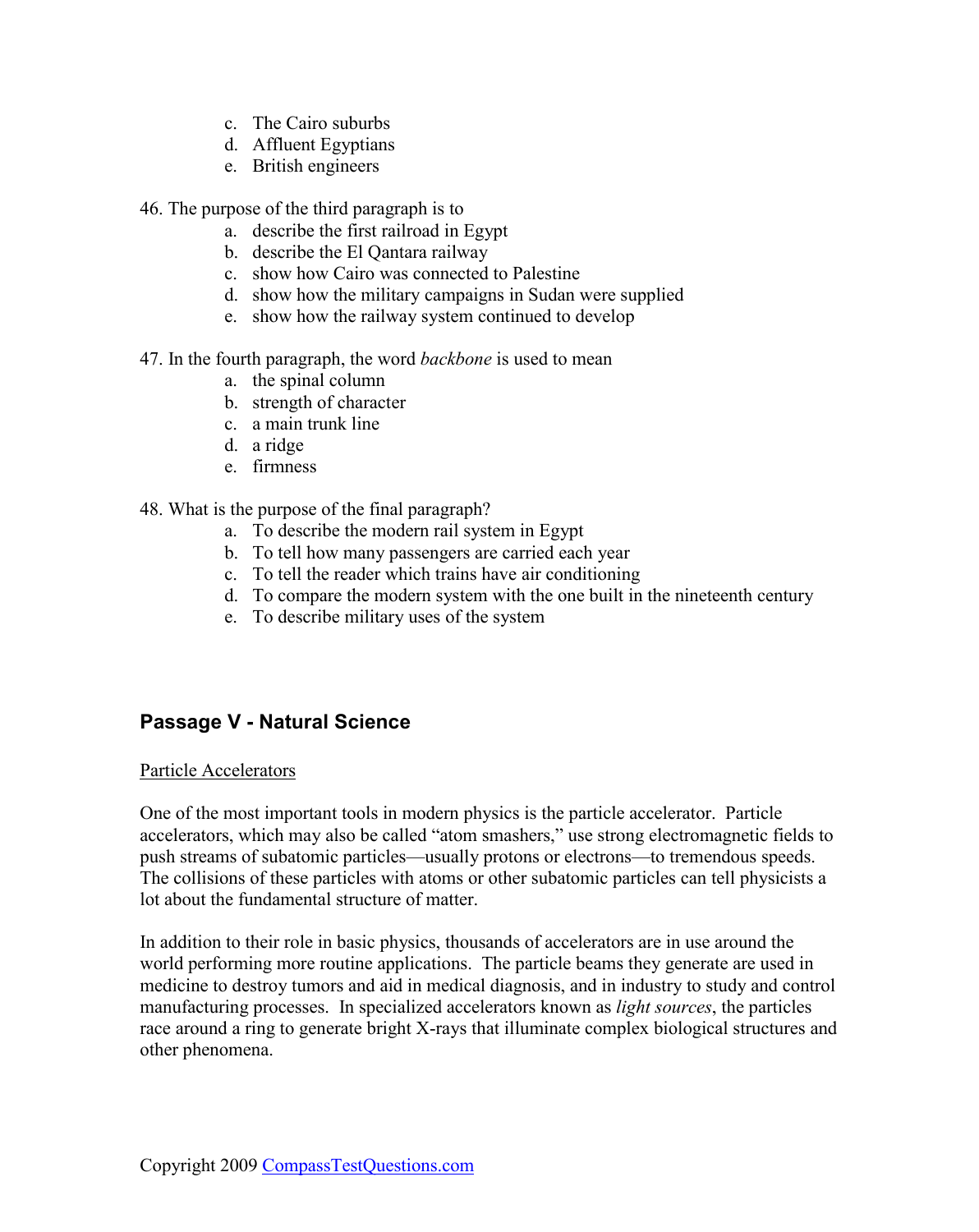<span id="page-27-0"></span>The most powerful accelerators are dedicated to basic research, advancing our knowledge of the structure of matter and the nature of the universe. These machines function as supermicroscopes and reveal the smallest constituents of matter. They may cause particles to smash stationary targets, or they may accelerate two beams to almost the speed of light and make the particles collide head-on. The particles instantly transform into energy in accordance with Einstein's famous equation,  $E=mc^2$ . Then all the energy released by the collision converts back into matter, creating new particles that may never have been seen before. By studying these new particles, physicists learn more about the nature of matter.

The higher energy an accelerator achieves, the heavier the particles it can create, and the more detailed are its studies of the laws of physics at the smallest scales. At the Tevatron accelerator at Fermilab, collisions routinely take place at an energy corresponding to two trillion volts. In the near future, the Large Hadron Collider in Europe will explore matter with seven times the Tevatron energy.

### **Questions**

- 49. What is the purpose of the first paragraph?
	- a. To provide examples of the use of particle accelerators
	- b. To give a nickname for particle accelerators
	- c. To explain what a particle accelerator is
	- d. To tell the reader what kinds of particles are accelerated in these devices
	- e. To justify the amount of money spent on particle accelerators in science
- 50. What is the main purpose of the passage?
	- a. To explain how particle accelerators work
	- b. To explain what particle accelerators are used for
	- c. To describe the Tevatron accelerator at Fermilab
	- d. To justify the Large Hadron Collider in Europe
	- e. To explain an application of Einstein's famous equation
- 51. Subatomic particles are
	- a. components of atoms
	- b. usually found underwater
	- c. convenient targets
	- d. usually found standing still
	- e. usually found in outer space
- 52. To accelerate particles, atom smashers make use of
	- a. streams of subatomic particles
	- b. internal combustion
	- c. electricity
	- d. strong electromagnetic fields
	- e. high gravity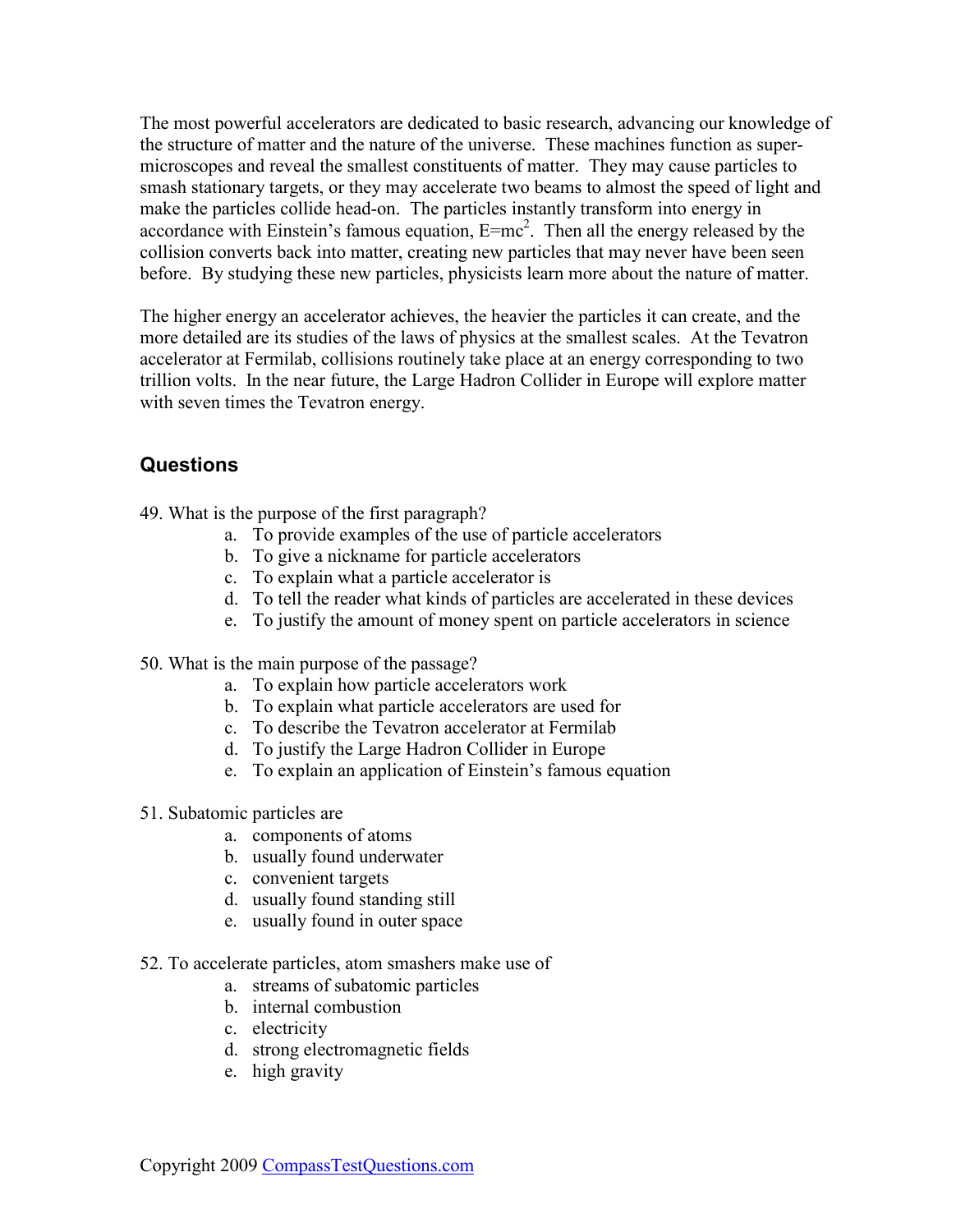- 53. What is the purpose of the second paragraph?
	- a. To provide examples of the use of particle accelerators
	- b. To give a nickname for particle accelerators
	- c. To explain what a particle accelerator is
	- d. To tell the reader what kinds of particles are accelerated in these devices
	- e. To justify the amount of money spent on particle accelerators in science
- 54. Which of the following is not a use of particle accelerators cited in the passage?
	- a. medical diagnosis
	- b. medical treatment
	- c. manufacturing
	- d. biological research
	- e. basic physics
- 55. A *light source* is
	- a. a source of illumination
	- b. a specialized accelerator used by biologists
	- c. a device used for medical treatment
	- d. a device used for medical diagnosis
	- e. a tool used by physicists

56. What is the purpose of the third paragraph?

- a. To describe how accelerators are used to study the structure of matter
- b. To explain Einstein's equation
- c. To explain how microscopes are used to study matter
- d. To explain the nature of the universe
- e. To show how accelerators are used in medicine
- 57. In the study of matter, particle accelerators first convert their targets into
	- a. subatomic particles
	- b. protons
	- c. electrons
	- d. energy
	- e. stationary targets
- 58. According to the passage, heavier particles are created by
	- a. binding smaller particles together
	- b. higher energy accelerators
	- c. protons and electrons
	- d. combining atoms
	- e. smashing stationary targets
- 59. The most powerful accelerator cited in the article is
	- a. The Tevatron accelerator at Fermilab
	- b. used for medical research
	- c. still under construction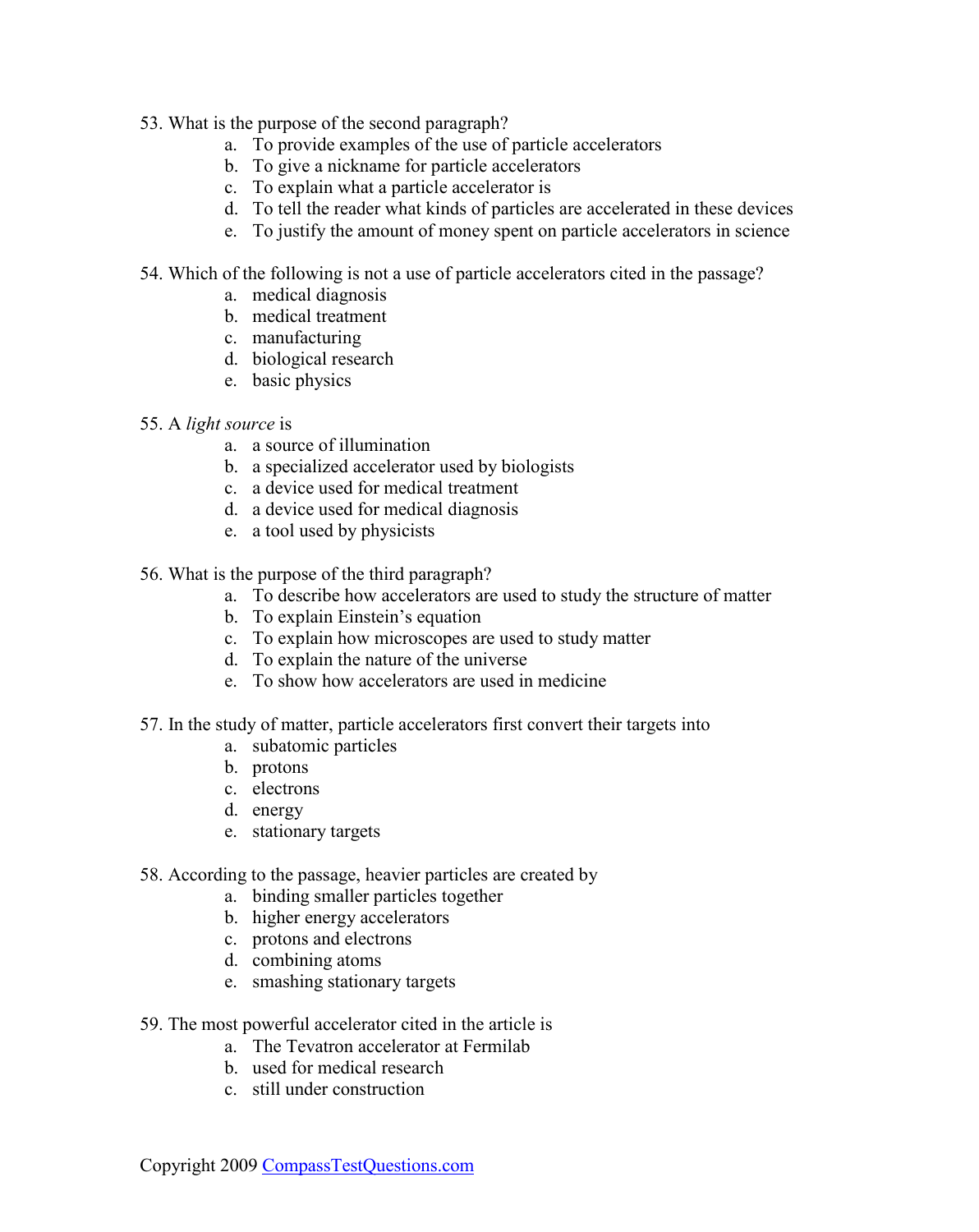- d. used to generate bright X-rays
- e. used to smash stationary targets

60. A unit of energy used in the passage is the

- a. pound
- b. joule
- c. erg
- d. volt
- e. watt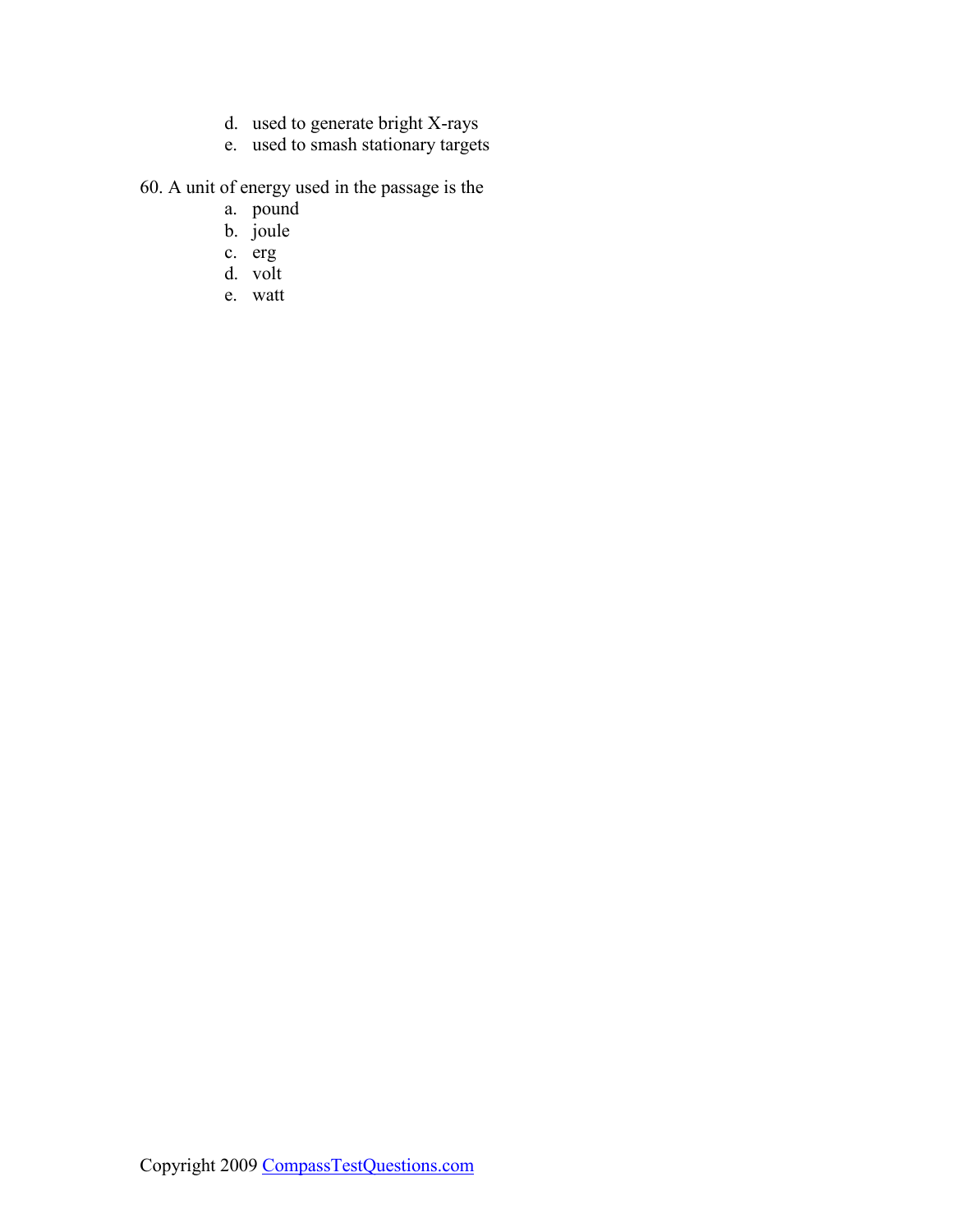# <span id="page-30-0"></span>*Writing Test*

The passages below contain several underlined sections, each of which may or may not contain an error of grammar, usage or style. For each multiple-choice question, the first choice reproduces the selection from the original passage. The other choices offer alternatives. Select the best choice from among the five choices offered for each underlined selection.

### **Passage I - Twig Frame and Vase**

(1)Looking for something to keep you busy for awhile? Here's (2)a simple way for making decorative frames and vases. (3)Firstly, (4)you'll need to get together with a few materials. (5)This is what your gonna need: (6)twigs you have to collect from the ground, cardboard for the frame, a mason jar for the vase, white glue, double sided tape, twine or raffia, scissors, a pencil, (7)a ruler, and one of your favorite pictures.

(8)Start with the picture frame; take your (9)picture, and place it on the cardboard. (10)The cardboard should be larger than your picture. (11)Than take your ruler and pencil and draw lines on the cardboard (12)about one-half to one and a half inch apart and (13)all the way around the circumference of the picture. (14)Cut out the cardboard along the pencil lines and save the center piece.

Now, (15)brake your twigs to fit along all four sides of the picture. (16)They doesn't have to be the same size. Use about three or four twigs per side, (17) making a bundle of twigs for each side of the picture frame.(18) Now, repeat that same process for the top and for the sides. (19)Once you've got the four sides ready, manufacture the frame.

Take your picture and glue it to the center of the cardboard. (20)Then, put a profusion of glue on one bundle of sticks and glue it along one side of the picture. Finish the frame by gluing the rest of the bundles around the picture.

That's it, you're finished! Now, if you want to hang it, all you have to do is make a string hanger or a cardboard easel.

### **Questions**

1.

- A. Looking for something to keep you busy for awhile?
- B. Looking for something to keep you busy for a while?
- C. Looking for something that'll keep you busy for awhile?
- D. Looking for something that will keep you busy for awhile?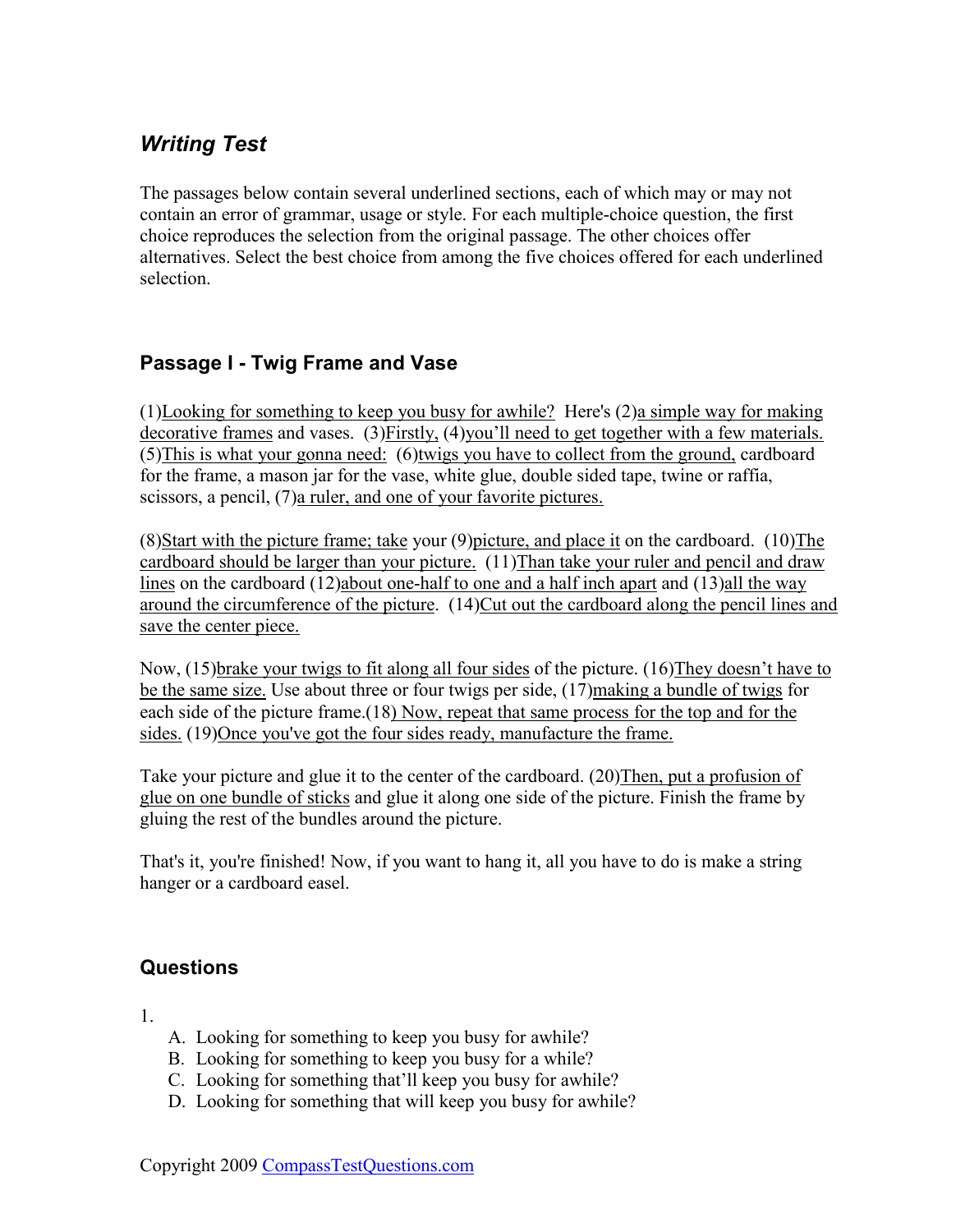E. Looking for something keeping you busy for awhile?

#### 2.

- A. a simple way for making decorative frames
- B. a simple method that one might employ to make decorative frames
- C. a simple way that making decorative frames
- D. a simple way of making decorative frames
- E. a simple way that makes decorative frames

#### 3.

- A. Firstly,
- B. In the first place,
- C. Firstly
- D. First,
- E. First

#### 4.

- A. you'll need to get together with a few materials.
- B. you will need to get together with a few materials.
- C. you shall need to get together a few materials.
- D. you must to get together with a few materials.
- E. you'll need to get together a few materials.

#### 5.

- A. This is what your gonna need:
- B. This is what your going to need:
- C. This is what you're gonna need:
- D. This is what you'll need:
- E. This is what you're gonna need;

#### 6.

- A. twigs you have to collect from the ground,
- B. twigs you've collected from the ground,
- C. twigs you've collected off of the ground,
- D. twigs you collect off the ground,
- E. twigs that you have to collect off the ground,

#### 7.

- A. a ruler, and one of your favorite pictures.
- B. a ruler and one of your favorite pictures.
- C. a ruler and, one of your favorite pictures.
- D. a ruler, and one of you're favorite pictures.
- E. a ruler, and 1 of your favorite pictures.

#### 8.

A. Start with the picture frame; take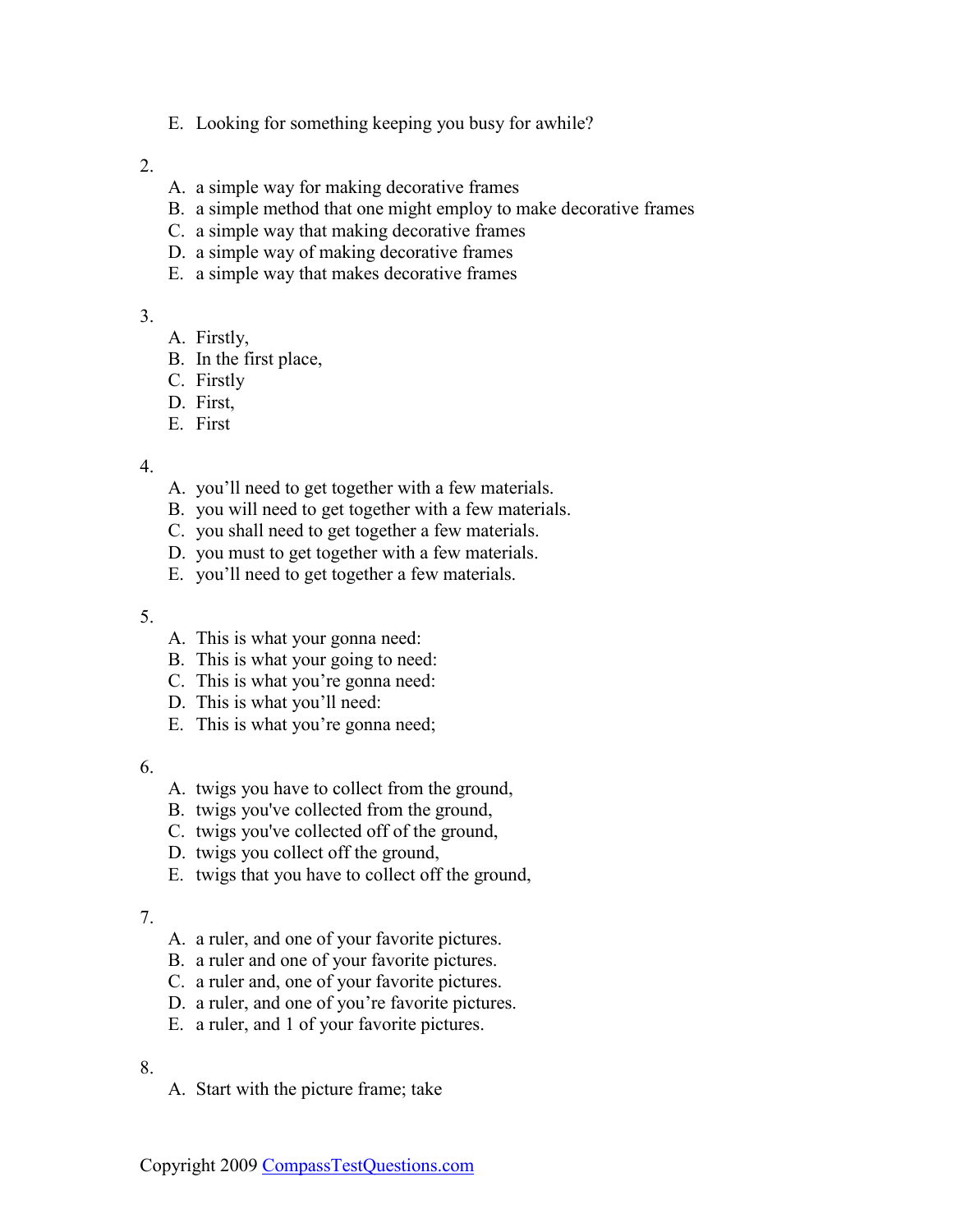- B. Starting with the picture frame; take
- C. Start with the picture frame. Take
- D. Begin with the picture frame; take
- E. Start with the frame; take

- A. picture, and place it
- B. picture and place it
- C. picture; and place it
- D. picture, and put it
- E. picture, and place them

#### 10.

- A. The cardboard should be larger than your picture.
- B. The cardboard should be more big than your picture.
- C. The cardboard should be more large than your picture.
- D. The cardboard ought be larger than your picture.
- E. The cardboard should be larger then your picture.

#### 11.

- A. Than take your ruler and pencil and draw lines
- B. Than you take your ruler and pencil and draw lines
- C. Then take your ruler and pencil and draw lines
- D. Then you take your ruler and pencil and draw lines
- E. Then taking your ruler and pencil and draw lines

### 12.

- A. about one-half to one and a half inch apart
- B. about one-half to one-and-a-half inch apart
- C. about one half or one and a half inch apart
- D. about one half to one and a half inch apart
- E. about one half to one and a half inches apart

#### 13.

- A. all the way around the circumference of the picture
- B. all the way around the picture
- C. all the way around the picture's circumference
- D. all the way round the circumference of the picture
- E. fully around the circumference of the picture

#### 14.

- A. Cut out the cardboard along the pencil lines and save the center piece.
- B. Cut the cardboard along the pencil lines and save the centerpiece.
- C. Cut out the cardboard on the pencil lines and save the center piece.
- D. Cut out the cardboard along the pencil lines and save the centerpiece.
- E. Cut the cardboard out along the pencil lines and save the center piece.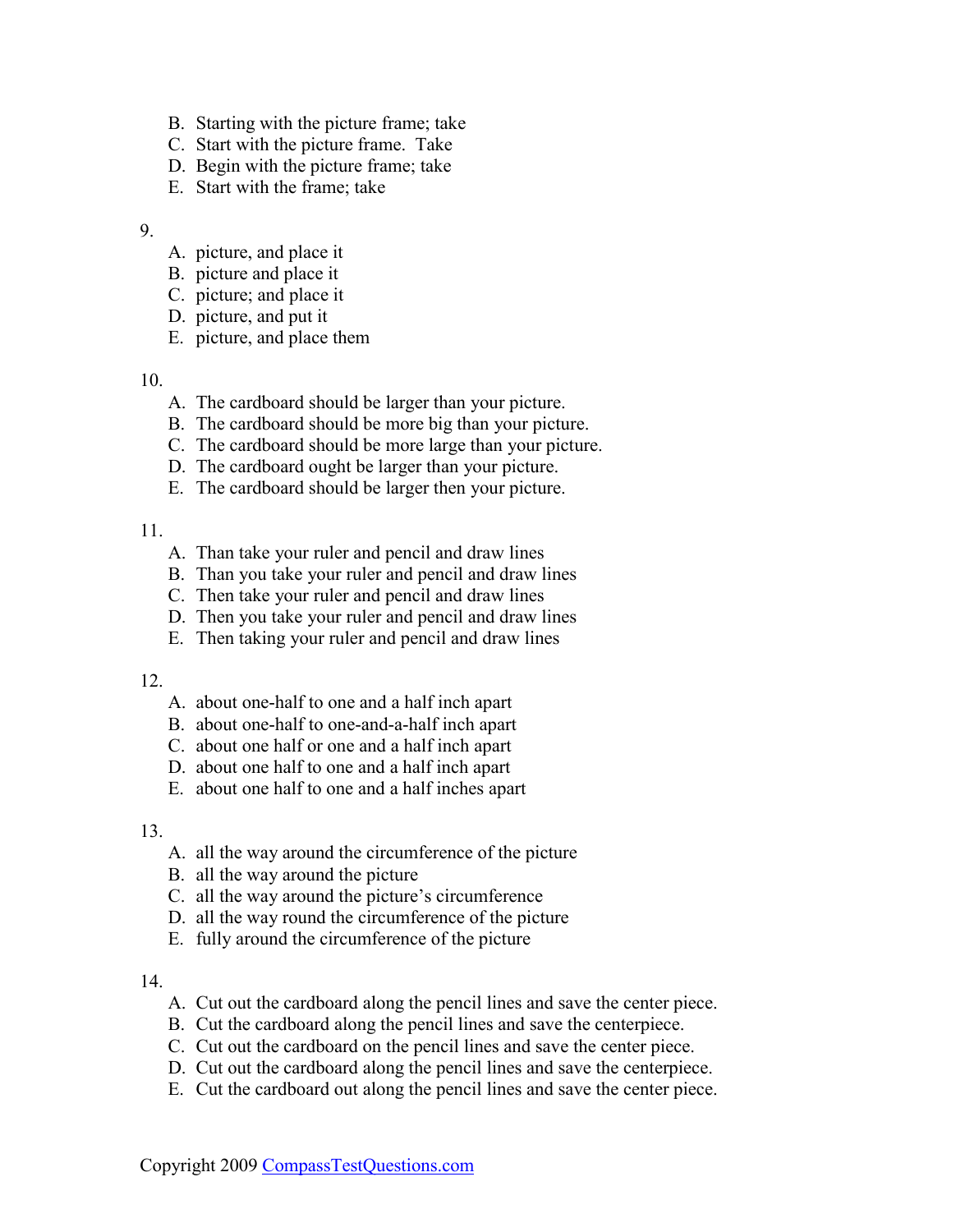- A. brake your twigs to fit along all four sides
- B. brake your twigs to fit on all four sides
- C. brake your twigs so they fit along all four sides
- D. brake your twigs so that they fit along all four sides
- E. break your twigs to fit along all four sides

#### 16.

- A. They doesn't have to be the same size.
- B. They didn't have to be the same size.
- C. They don't have to be the same size.
- D. They wouldn't have to be the same size.
- E. They can not be the same size.

#### 17.

- A. making a bundle of twigs
- B. making bundles of twigs
- C. making each bundle of twigs
- D. making one bundle of twigs
- E. making one bundle of twigs

#### 18.

- A. Now, repeat that same process for the top and for the sides.
- B. Now, repeat the process for the top and for the sides.
- C. Now, repeat that process for the top and for the sides.
- D. Now, repeat same process for the top and for the sides.
- E. (Eliminate the sentence)

#### 19.

- A. Once you've got the four sides ready, manufacture the frame.
- B. Once you've got the four sides ready manufacture the frame.
- C. Once you've got the four sides ready, assemble the frame.
- D. Once you've got the four sides ready, construct the frame.
- E. Once you've got the four sides ready, develop the frame.

#### 20.

- A. Then, put a profusion of glue on one bundle of sticks
- B. Then, put gobs of glue on one bundle of sticks
- C. Then, put much glue on one bundle of sticks
- D. Then, put plenty of glue on one bundle of sticks
- E. Then, put many glue on one bundle of sticks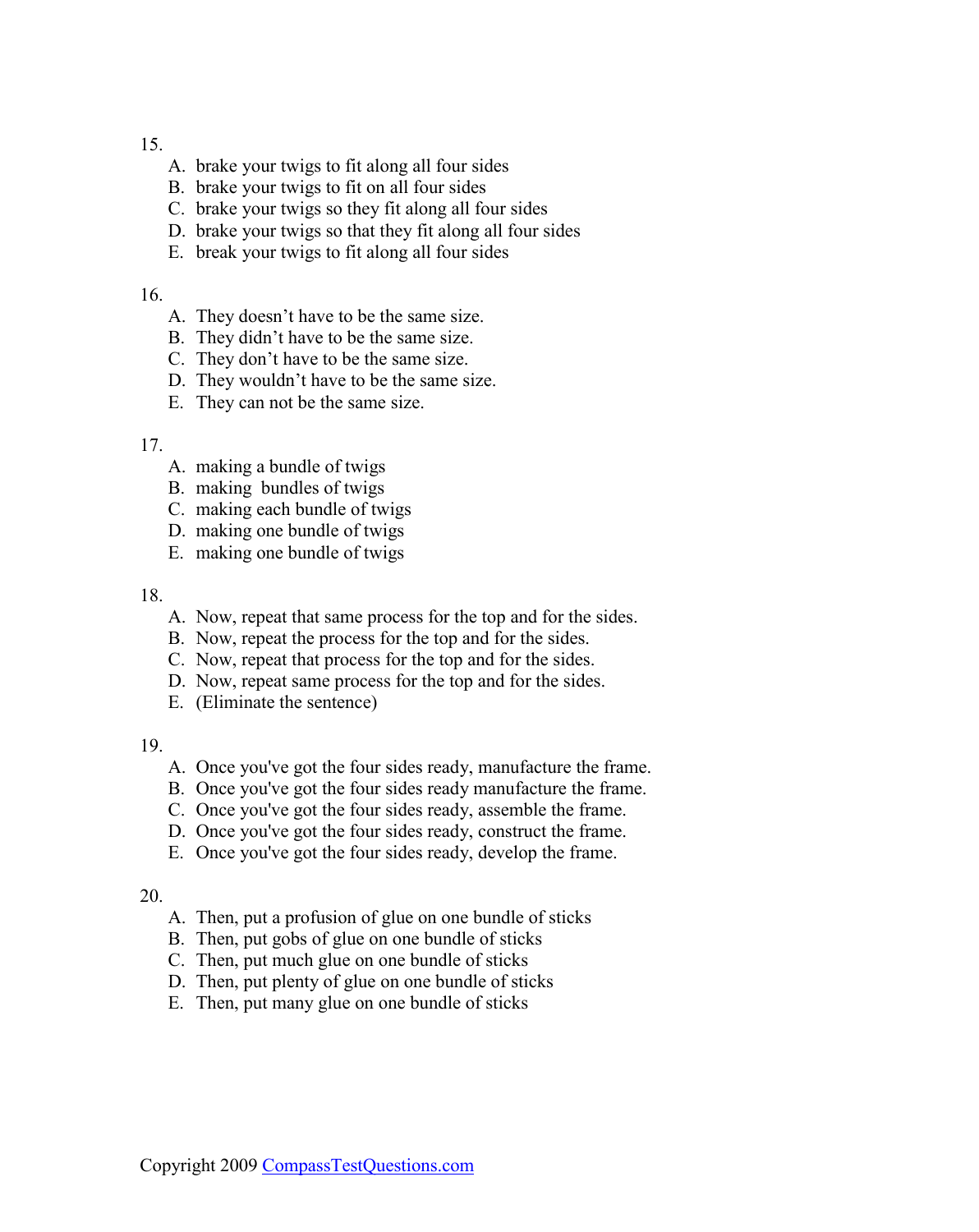### <span id="page-34-0"></span>**Passage II - Blue blocker**

(21)Teachers have long been known that teenage students do not really wake up (22)until well passed the time they physically arrive at school. (23)There's a well-known reason for this: researchers have found that (24)the teenage students blood contains (25)large amounts of the sleep hormone, melatonin. Scientists at a major university (26)are making a way of advancing the melatonin cycle (27)to help with this problem.

(28)Melatonin production follows a daily cycle: it rises at night (29)and disappears at the daylight hours. (30)It is well-known that exposing the eyes to light during the evening (31)delays melatonin's flowings start until (32)after the person went into the darkness of the bedroom. (33)Because of the students liking to stay up late (34)working on there computers or watching television, their melatonin cycle is delayed. (35)So when that happens in the morning, (36)the cycle don't end until well after they are in school.

(37)However, as it happens, it turns out that not all light causes suppression of melatonin. (38)Only blue light. This means (39)that if you wear glasses that block blue light is the same as being in darkness as far as melatonin production is concerned. (40)Putting on blue blocking glasses at 9:00 P.M. will move the daily cycle forward in time so that the melatonin flow is over before the student gets to school.

### **Questions**

21.

- A. Teachers have long been known
- B. Teachers have long been knowing
- C. Teachers have long been knowlegeable
- D. Teachers have long knew
- E. Teachers have long known

#### 22.

- A. until well passed the time
- B. until well past the time
- C. until well pass the time
- D. until well passing the time
- E. until well paste the time

#### 23.

- A. There's a well-known reason
- B. There's a well known reason
- C. There's a wellknown reason
- D. There's a good known reason
- E. There's a well-knowed reason

Copyright 2009 [CompassTestQuestions.com](http://www.compasstestquestions.com/)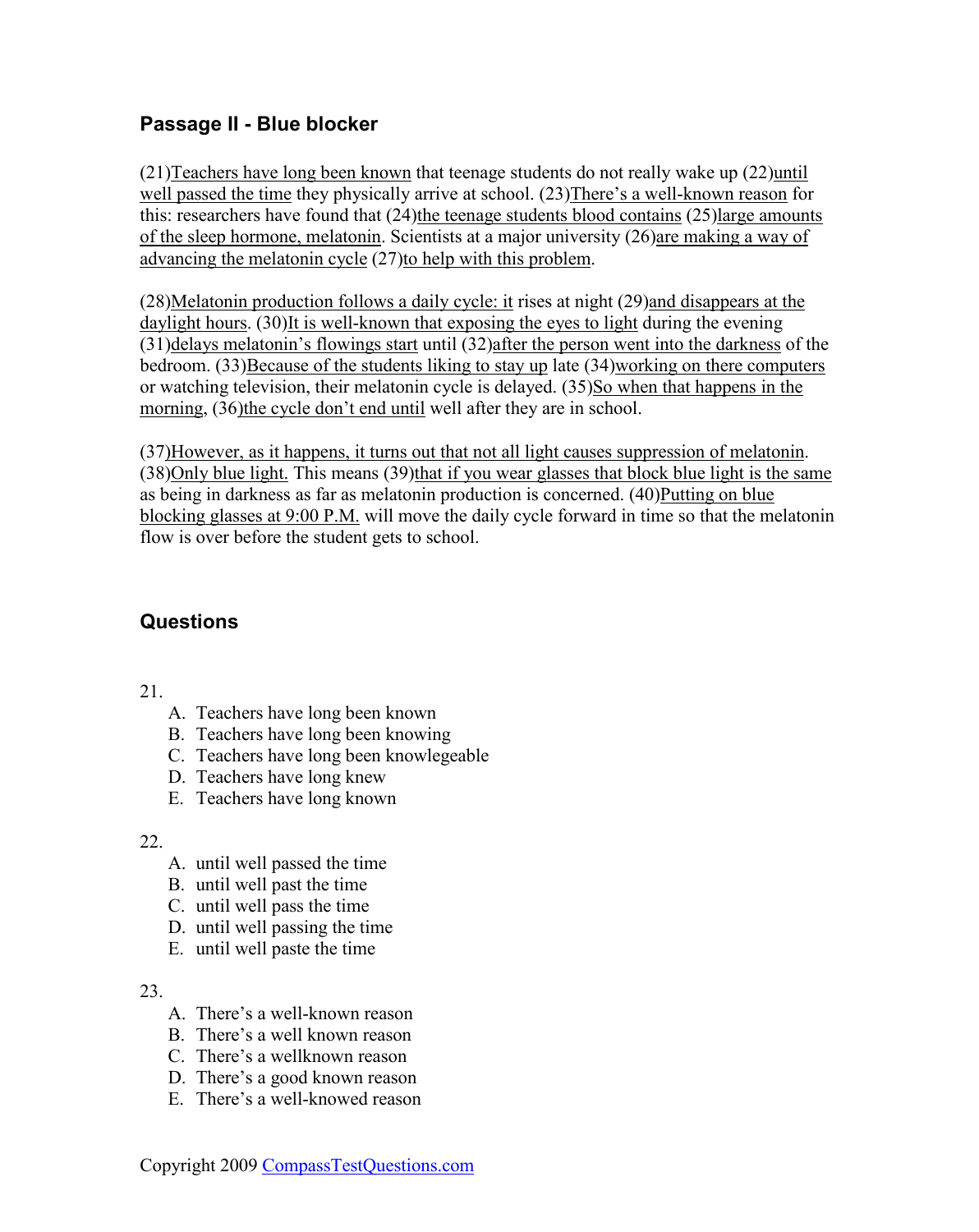- A. the students blood contains
- B. the students blood contain's
- C. the student blood contains
- D. the students blood containing
- E. the students' blood contains

#### 25.

- A. large amounts of the sleep hormone, melatonin
- B. large amounts of the sleep hormone melatonin
- C. large amount of the sleep hormone, melatonin
- D. large quantities of the sleep hormone melatonin
- E. a whole bunch of the sleep hormone, melatonin

#### 26.

- A. are making a way of advancing the melatonin cycle
- B. are developing a way of advancing the melatonin cycle
- C. are forming a way of advancing the melatonin cycle
- D. are brewing a way of advancing the melatonin cycle
- E. are causing a way of advancing the melatonin cycle

#### 27.

- A. to help with this problem
- B. to help this problem
- C. to help solve this problem
- D. to help complete this problem
- E. to help undo this problem

#### 28.

- A. Melatonin production follows a daily cycle: it
- B. Melatonin production follows a daily cycle; it
- C. Melatonin production follows a daily cycle: It
- D. Melatonin production follows a daily cycle; It
- E. Melatonin production follows a daily cycle it

#### 29.

- A. and disappears at the daylight hours
- B. and disappears while the daylight hours
- C. and disappears when the daylight hours
- D. and disappears during the daylight hours
- E. and disappears with daylight hours

30.

- A. It is well-known that exposing the eyes to light
- B. It is well-known exposing the eyes to light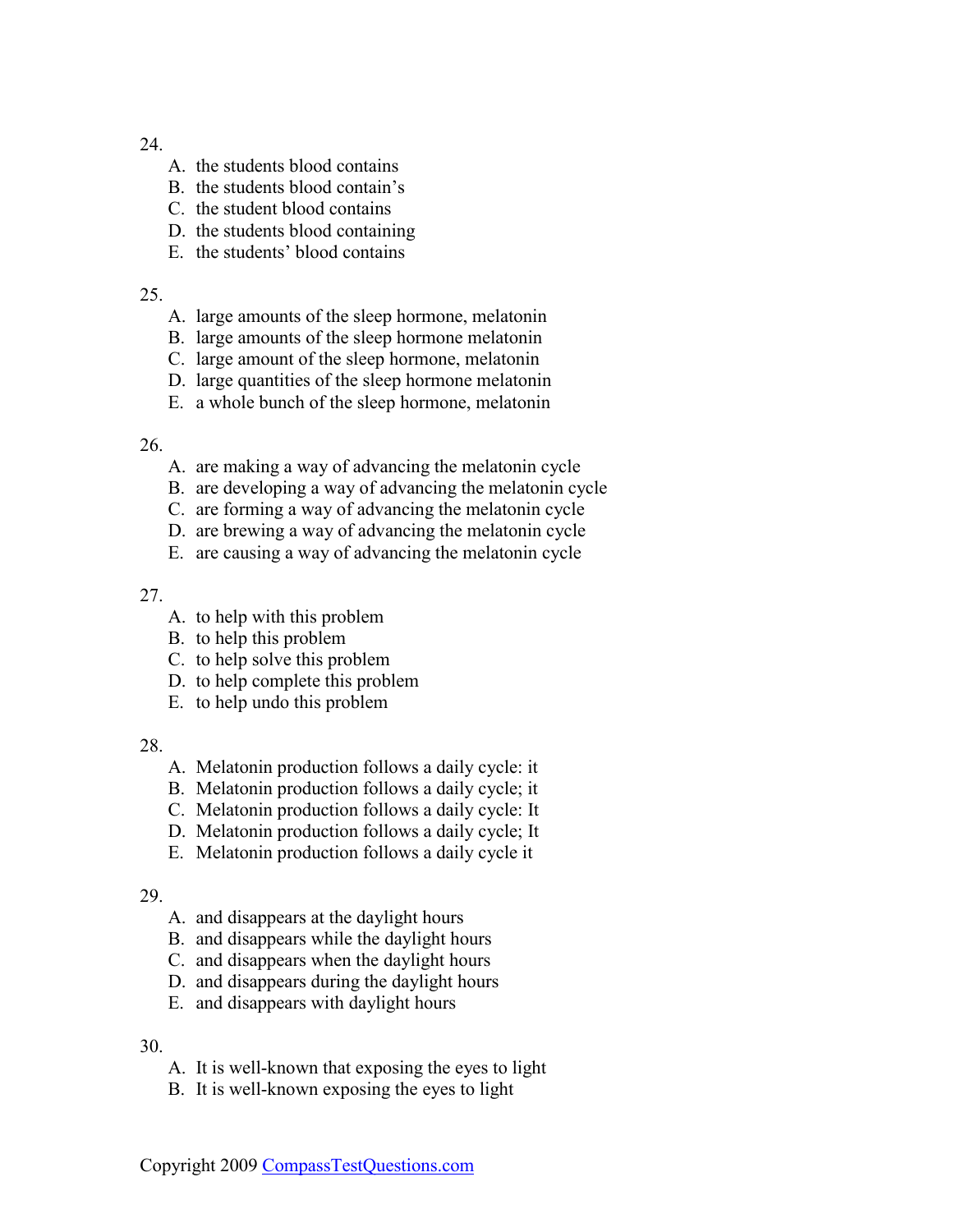- C. It is well that exposing the eyes to light
- D. It is well-known that exposing the eyes to light
- E. It is well known than exposing the eyes to light

- A. delays melatonin's flowings start
- B. delays melatonin's flowing's start
- C. delays the start of the flow of melatonin
- D. delays the start of melatonin's flowing
- E. delays melatonins flowing

#### 32.

- A. after the person went into the darkness
- B. after the person has gone into the darkness
- C. after the person gone into the darkness
- D. after the person goes into the darkness
- E. after the person go into the darkness

#### 33.

- A. Because of the students liking to stay up
- B. Because of the student's liking to stay up
- C. Because the students liked to stay up
- D. Because of the students stay up
- E. Because the students like to stay up

#### 34.

- A. working on there computers
- B. working on they're computers
- C. working on their computers
- D. working on the computers
- E. working on those computers

#### 35.

- A. So when that happens in the morning
- B. So when that happens then in the morning
- C. So, when that happens, in the morning
- D. So then, in the morning
- E. As a result, in the morning

#### 36.

- A. the cycle don't end until
- B. the cycle doesn't end until
- C. the cycle didn't end until
- D. the cycle hasn't ended until
- E. the cycle wouldn't end until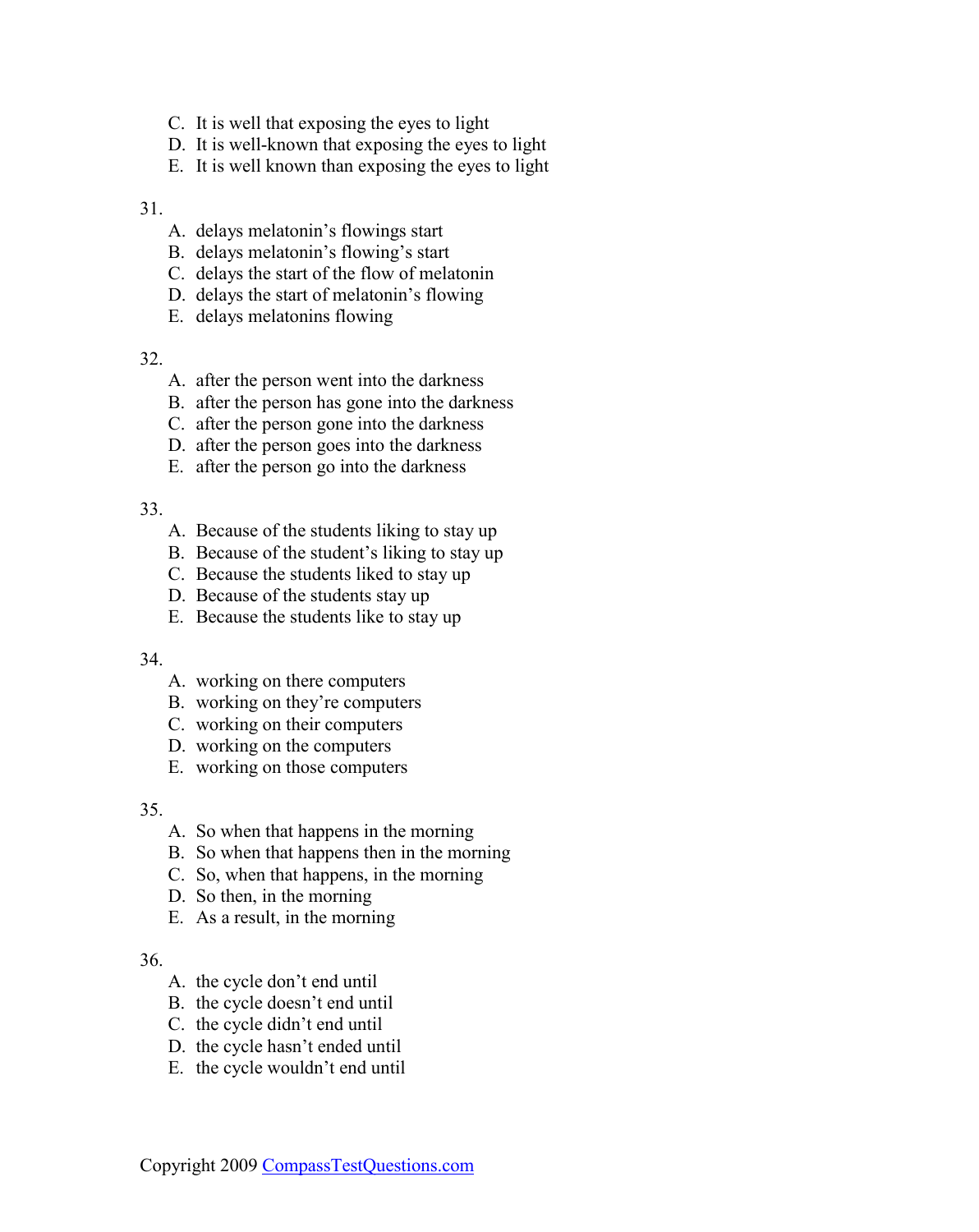- <span id="page-37-0"></span>A. However, as it happens, it turns out that not all light causes suppression of melatonin
- B. However, it turns out that not all light causes suppression of melatonin
- C. As it happens, it turns out that not all light causes suppression of melatonin
- D. But, as it happens, it turns out that not all light causes suppression of melatonin
- E. However, not all light causes suppression of melatonin

#### 38.

- A. Only blue light.
- B. Only blue light can.
- C. Only blue light could do that.
- D. Only blue light does so.
- E. Only blue light does.

#### 39.

- A. that if you wear glasses that block blue light is the same
- B. that if you wear glasses that block blue light its the same
- C. that if you wore glasses that block blue light is the same
- D. that if you wearing glasses that block blue light is the same
- E. that wearing glasses that block blue light is the same

#### 40.

- A. Putting on blue blocking glasses at 9:00 P.M.
- B. Put on blue blocking glasses at 9:00 P.M.
- C. Putting on blue-blocking glasses at 9:00 P.M.
- D. Putting blue blocking glasses on at 9:00 P.M.
- E. Putting on blue blocker glasses at 9:00 P.M.

### **Passage III - Piper Fly-In**

One of the year's highlight events is  $(41)$ coming up next month. Get ready for  $(42)$ the annual Piper Cub Fly-In which is a favorite (43)of young and old, too. (44)This annual event is the sort of 'homecoming' for Piper aircraft and (45)aviation enthusiasts, and is held at the William T. Piper Memorial Airport (46)in Lock Haven and it is right next to the old Piper factory and museum. (47)This years featured airplanes will be the J-5, PA-25 Pawnee and PA-36 Brave.

(48)You get ready for five of the most (49)fun-filled, educational and relaxing and social days of the year as the fly-in kicks off on June 17. (50)The annual fly-in has been expanded to five days this year, to accommodate (51)the many visitors who arrives (52)prior to the normal Wednesday first day. (53)Another addition to the fly-in this year will be seaplane landing services. (54)In addition to the educational forums, the daily corn boil, the nightly entertainment, the fantastic food vendors, the exhibit hall and the picnic, (55)there will be the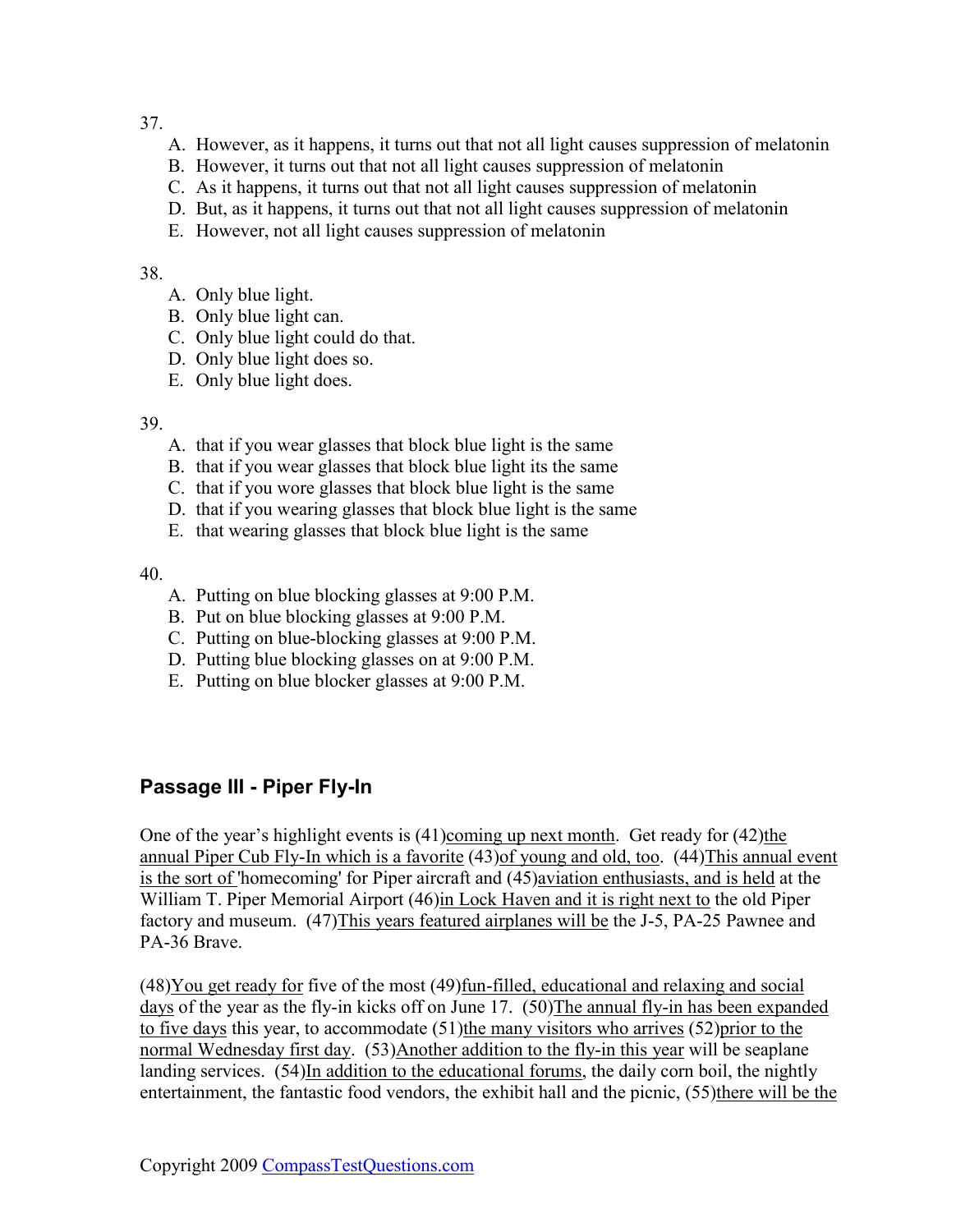<span id="page-38-0"></span>aviators (56)favorites--a spot landing contest on Thursday and (another addition!) a bomb drop contest on Friday.

(57)We'll also have a DC-3 "Gooney Bird" will be on hand (58)throughout the week to offer rides and tours in the historic aircraft. Live entertainment has been lined up for all five nights of the fly-in, (59)and Joe's Cub Restaurant is open for your enjoyment. (60)Come early if you're planning on camping, as campground spaces fill quickly. If you plan on flying in, have a look at the Air Ops procedures which are presented in the newsletter.

### **Questions**

41.

- A. coming up next month
- B. imminent next month
- C. impending next month
- D. forthcoming next month
- E. prospective next month

42.

- A. the annual Piper Cub Fly-In which is a favorite
- B. the annual Piper Cub Fly-In, which is a favorite
- C. the annual Piper Cub Fly-In is a favorite
- D. the annual Piper Cub Fly-In now is a favorite
- E. the annual Piper Cub Fly-In still is a favorite

#### 43.

- A. of young and old, too
- B. of young, and old, too
- C. of young and old, alike
- D. of young and old alike
- E. of young and old, also

44.

- A. This annual event is the sort of
- B. This annual event is the kind of
- C. This annual event is a sort of
- D. This annual event is one sort of
- E. This annual event is any sort of

45.

- A. aviation enthusiasts, and is held
- B. aviation enthusiasts and is held
- C. aviation enthusiasts; and is held
- D. aviation enthusiasts: and is held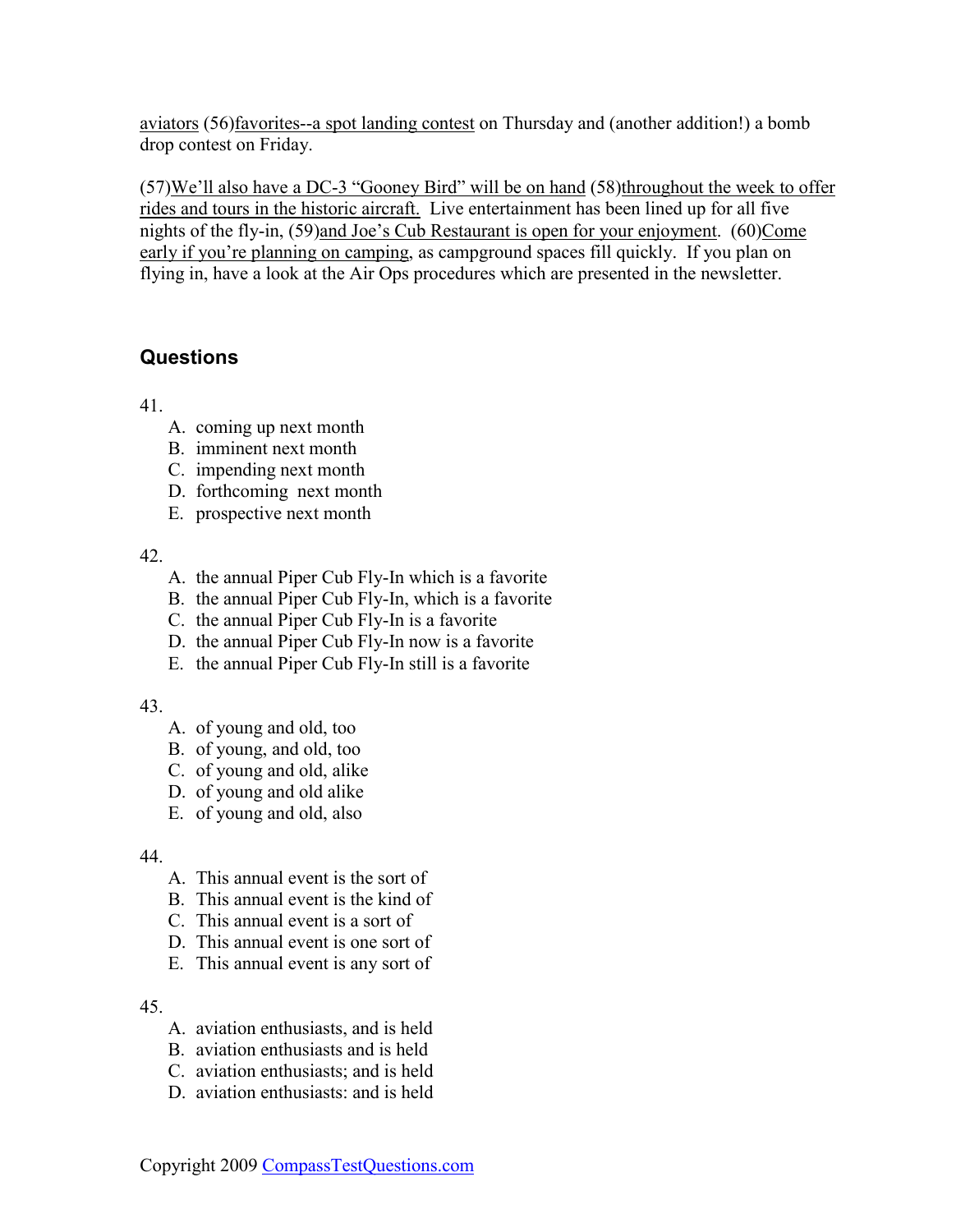E. aviation enthusiasts - and is held

46.

- A. in Lock Haven and it is right next to
- B. in Lock Haven. It is right next to
- C. in Lock Haven and it's right next to
- D. in Lock Haven and its right next to
- E. in Lock Haven, right next to

47.

- A. This years featured airplanes will be
- B. This years featured airplanes are
- C. This years featured airplane's will be
- D. This year's featured airplanes will be
- E. This years' featured airplanes will be

#### 48.

- A. You get ready for
- B. You got ready for
- C. You ready for
- D. You get prepared for
- E. Get ready for

#### 49.

- A. fun-filled, educational and relaxing and social days
- B. fun-filled, educational and relaxing, and social days
- C. fun-filled, educational, relaxing and social days
- D. fun-filled, educational, relaxing, social days
- E. fun filled, educational and relaxing and social days

50.

- A. The annual fly-in has been expanded to five days
- B. The annual fly-in has been aggrandized to five days
- C. The annual fly-in has been dilated to five days
- D. The annual fly-in has been grown to five days
- E. The annual fly-in has been protracted to five days

#### 51.

- A. the many visitors who arrives
- B. the many visitors who gets there
- C. the many visitors who comes
- D. the many visitors who arrive
- E. the many visitors that arrives

#### 52.

A. prior to the normal Wednesday first day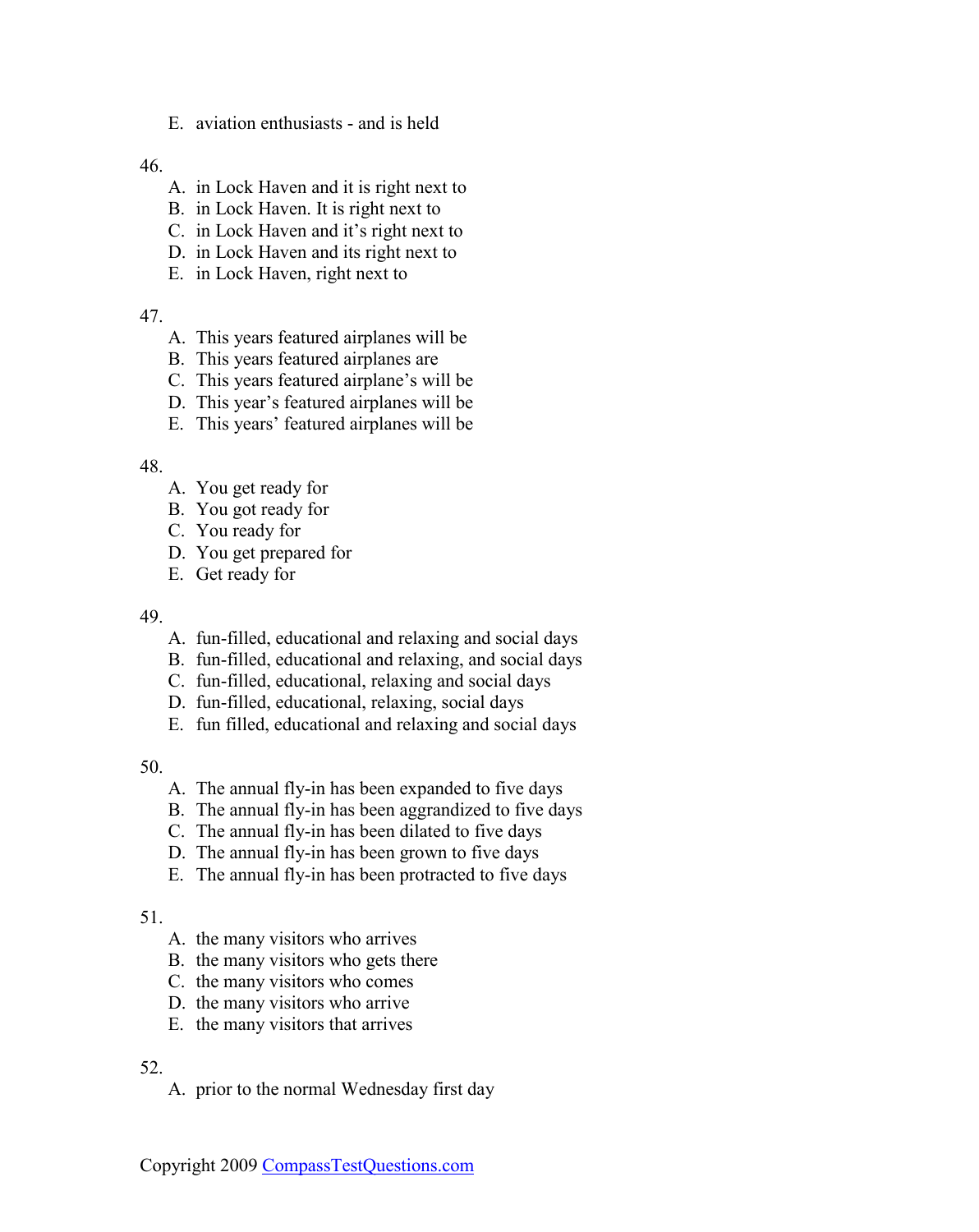- B. prior to the normal first day Wednesday
- C. prior to the normal first Wednesday day
- D. prior to the normal first day on Wednesday
- E. prior to the normal first Wednesday

- A. Another addition to the fly-in this year
- B. Another addition this year
- C. Another addition to the fly-in
- D. Another addition to the fly-in, this year
- E. Another addition to it this year

#### 54.

- A. In addition to the educational forums
- B. Additional to the educational forums
- C. Extraneous to the educational forums
- D. Superfluous to the educational forums
- E. Ancillary to the educational forums

#### 55.

- A. there will be the aviators
- B. there will be the aviator's
- C. there will be the aviators'
- D. their will be the aviators
- E. there will be the aviator

#### 56.

- A. favorites--a spot landing contest
- B. favorites: a spot landing contest
- C. favorites; a spot landing contest
- D. favorites, a spot landing contest
- E. favorites a spot landing contest

#### 57.

- A. We'll also have a DC-3 "Gooney Bird" will be on hand
- B. Also have a DC-3 "Gooney Bird" will be on hand
- C. Also, we'll have a DC-3 "Gooney Bird" will be on hand
- D. We'll also have on hand a DC-3 "Gooney Bird" will be
- E. We'll also have a DC-3 "Gooney Bird" on hand

#### 58.

- A. throughout the week to offer rides and tours in the historic aircraft.
- B. throughout the week, to offer rides and tours in the historic aircraft.
- C. throughout the week. Rides and tours will be offered in the historic aircraft.
- D. throughout the week offering rides and tours in the historic aircraft.
- E. throughout the week which offers rides and tours in the historic aircraft.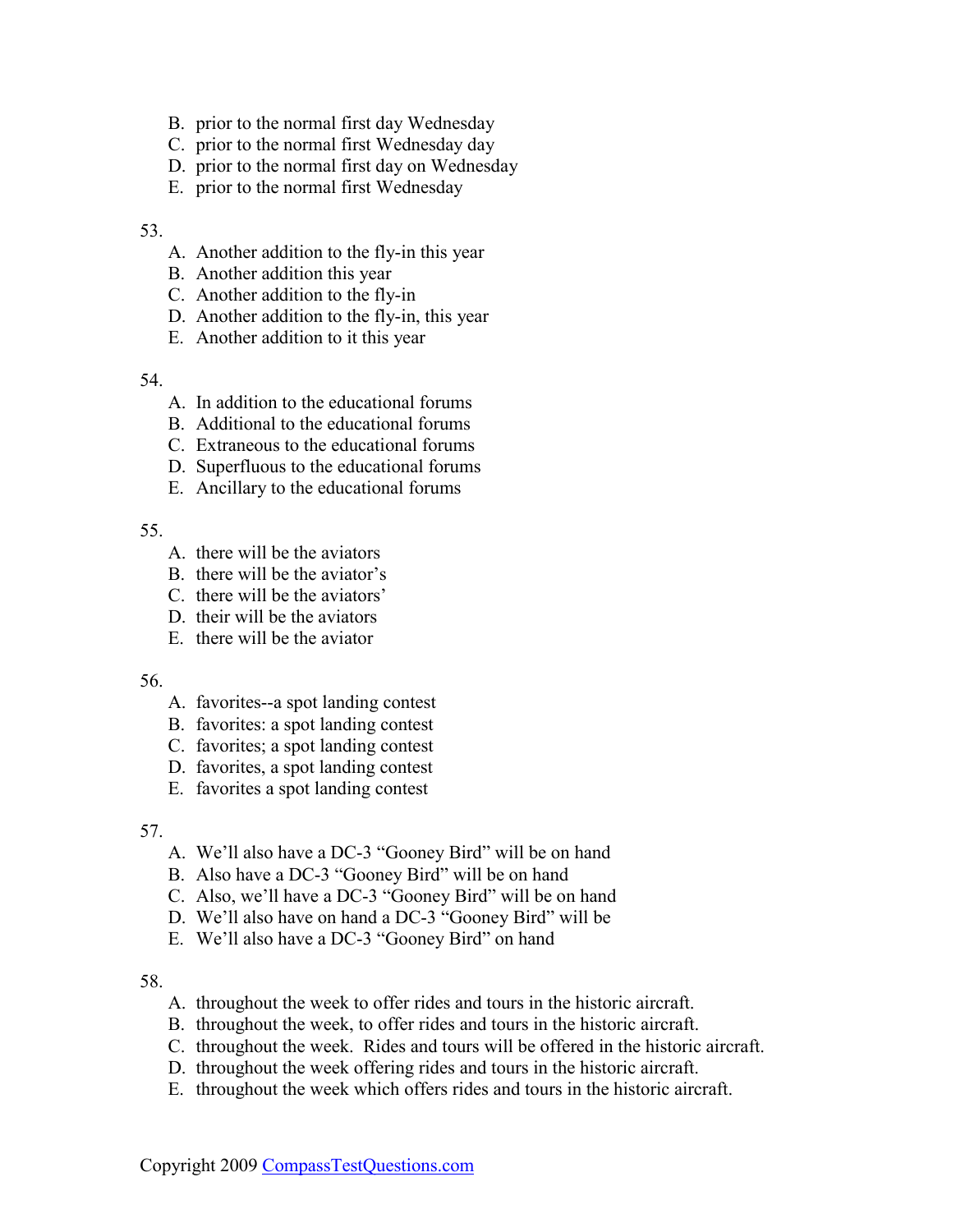- A. and Joe's Cub Restaurant is open for your enjoyment
- B. and Joe's Cub Restaurant will be open for your enjoyment
- C. and, Joe's Cub Restaurant is open for your enjoyment
- D. and Joe's Cub Restaurant is open for you're enjoyment
- E. and Joe's Cub Restaurant is opened for your enjoyment

#### 60.

- A. Come early if you're planning on camping
- B. Come early if your planning on camping
- C. Come early if you planning on camping
- D. Come early if you planned on camping
- E. Come early if plan on camping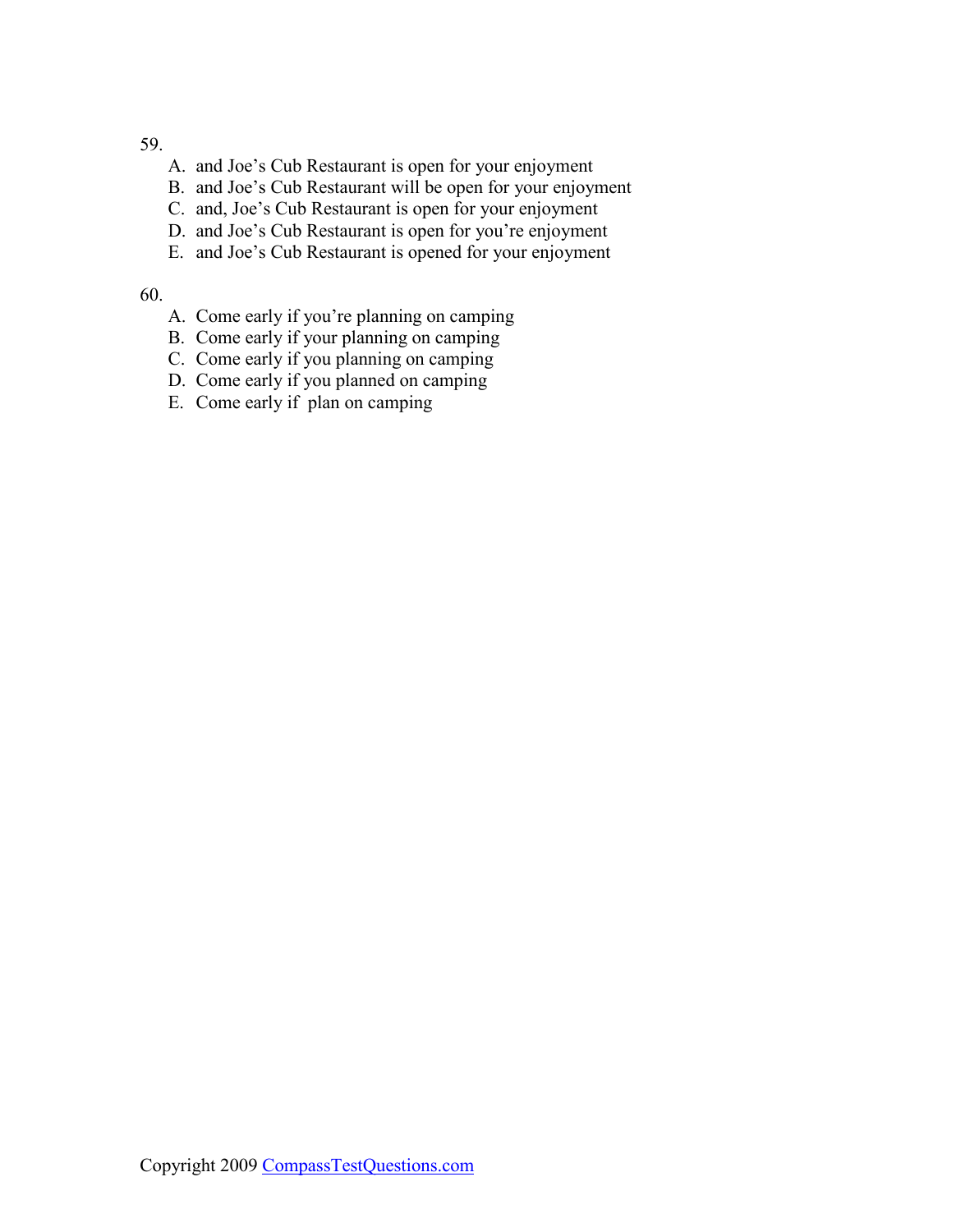# <span id="page-42-0"></span>*Answers: Mathematics*

|  | A. Numerical Skills / Pre-Algebra |  |  |  |
|--|-----------------------------------|--|--|--|
|--|-----------------------------------|--|--|--|

| <b>Item Number</b> | <b>Correct Answer</b> | <b>Content Category</b>   |
|--------------------|-----------------------|---------------------------|
|                    | C                     | Operations with fractions |
| $\overline{2}$ .   | A                     | Operations with decimals  |
| 3.                 | B                     | Operations with fractions |
| 4.                 | D                     | Operations with integers  |
| 5.                 | $\mathcal{C}$         | Exponents                 |
| 6.                 | E                     | Exponents                 |
| 7.                 | $\mathcal{C}$         | Percentages               |
| 8.                 | A                     | Percentages               |
| 9.                 | D                     | Operations with decimals  |
| 10.                | $\mathcal{C}$         | Ratios and proportions    |
| 11.                | $\mathcal{C}$         | Averages                  |
| $\overline{12}$ .  | D                     | Operations with fractions |
| 13.                | A                     | Ratios and proportions    |
| 14.                | D                     | Averages                  |
| 15.                | $\mathcal{C}$         | Percentages               |

### B. Algebra

|                 | <b>Item Number   Correct Answer</b> | <b>Content Category</b>                        |
|-----------------|-------------------------------------|------------------------------------------------|
| 16              | D                                   | Substituting values into algebraic expressions |
| 17              | A                                   | Substituting values into algebraic expressions |
| 18              | $\mathcal{C}$                       | Setting up algebraic equations                 |
| 19              | D                                   | Setting up algebraic equations                 |
| 20              | D                                   | Basic operations with polynomials              |
| 21              | B                                   | Basic operations with polynomials              |
| 22              | E                                   | Factoring polynomials                          |
| 23              | E                                   | Factoring polynomials                          |
| 24              | D                                   | Linear equations in two variables              |
| $\overline{25}$ | B                                   | Linear equations in one variable               |
| 26              | A                                   | Linear equations in one variable               |
| 27              | D                                   | Exponents                                      |
| $\overline{28}$ | A                                   | Exponents                                      |
| 29              | B                                   | Exponents                                      |
| 30              | $\subset$                           | Rational expressions                           |

# C. College Algebra

|  | Item Number   Correct Answer   Content Category |
|--|-------------------------------------------------|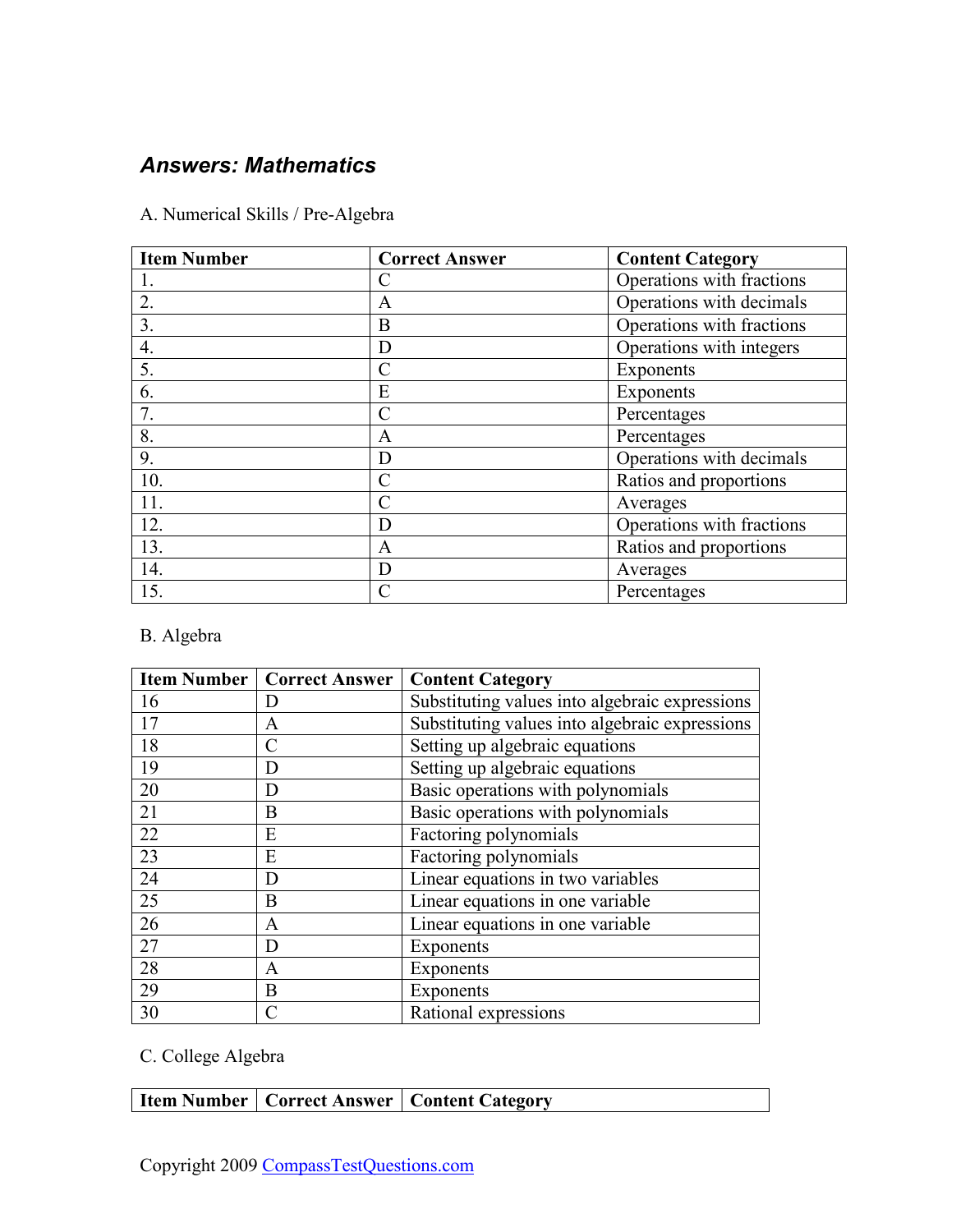| 31  |   | Arithmetic and geometric sequences and series |
|-----|---|-----------------------------------------------|
| 32  |   | Functions                                     |
| 33  | A | <b>Functions</b>                              |
| 34  | Α | Systems of equations                          |
| 35  |   | Exponents                                     |
| 36  |   | Exponents                                     |
| 37  | E | Matrices                                      |
| 38. |   | Matrices                                      |
| 39  | В | Complex numbers                               |
| 40  |   | Functions                                     |

# D. Geometry

|     | <b>Item Number   Correct Answer</b> | <b>Content Category</b>    |
|-----|-------------------------------------|----------------------------|
| 41. | В                                   | Perimeter of circle        |
| 42. | D                                   | Two-dimensional concepts   |
| 43. | Α                                   | Circles and chords         |
| 44. | D                                   | Circles and tangents       |
| 45. | A                                   | Interior angles            |
| 46. | B                                   | Three-dimensional concepts |
| 47. | E                                   | Area of triangle           |
| 48. | A                                   | Area of rectangle          |
| 49. | B                                   | Circles and arcs           |
| 50. |                                     | Equilateral triangle       |

# E. Trigonometry

|     | <b>Item Number   Correct Answer</b> | <b>Content Category</b> |
|-----|-------------------------------------|-------------------------|
| 51. | В                                   | Trigonometric functions |
| 52. | А                                   | Right triangles         |
| 53. | В                                   | Special angles          |
| 54. | C                                   | Pythagorean theorem     |
| 55. | В                                   | Special angles          |
| 56. | E                                   | Circular functions      |
| 57. | D                                   | Trigonometric functions |
| 58. | В                                   | Trigonometric functions |
| 59. | $\subset$                           | Trigonometric functions |
| 60. | ◯                                   | Right triangles         |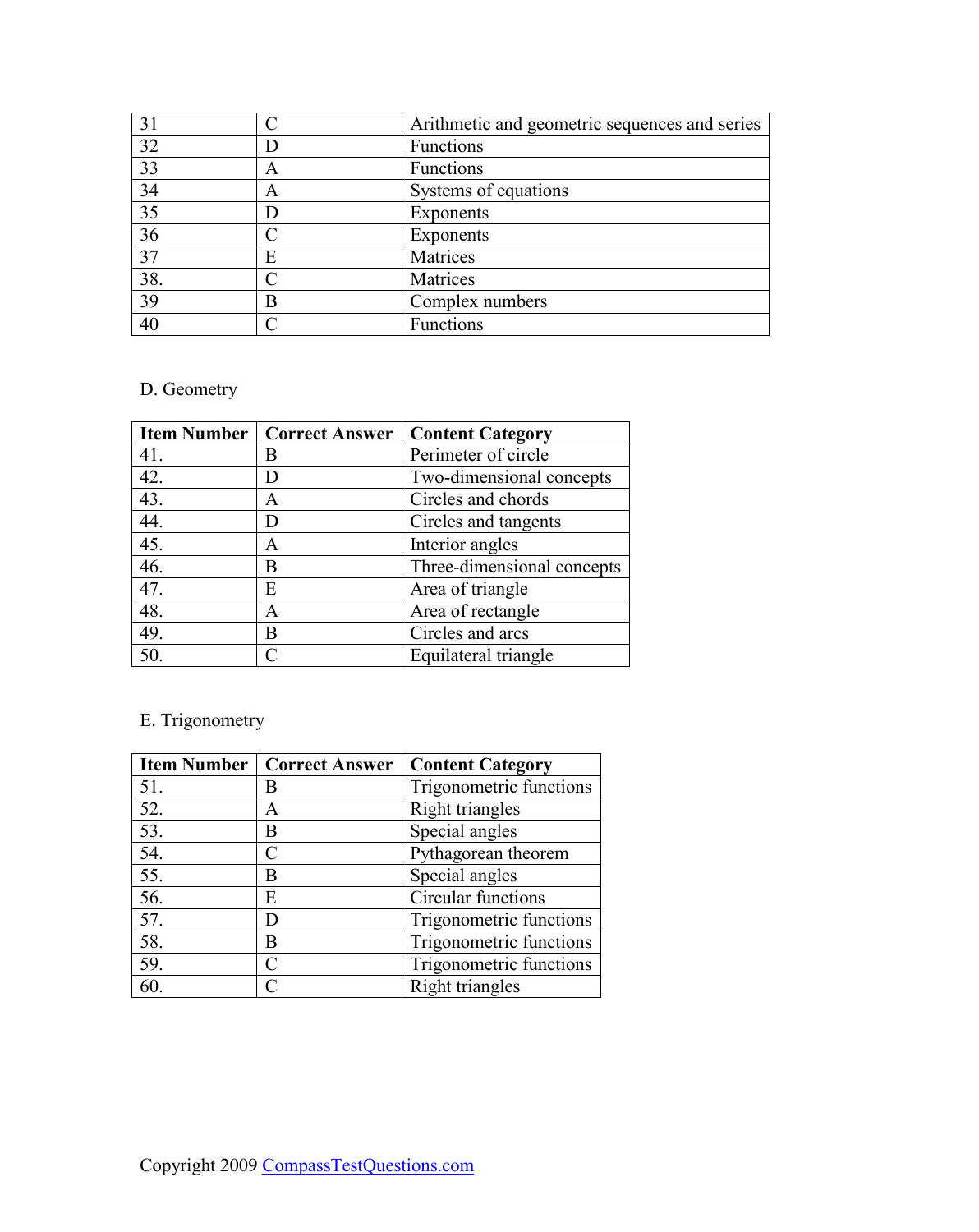# <span id="page-44-0"></span>*Reading Test Answers*

|    | <b>Item Number   Correct Answer  </b> | <b>Content Category</b>                  |
|----|---------------------------------------|------------------------------------------|
|    | B                                     | Recognizing the main idea of a passage   |
|    | A                                     | Recognizing the main idea of a paragraph |
|    | E                                     | Vocabulary and usage                     |
|    |                                       | Understanding the structure of a passage |
|    |                                       | Recognizing significant details          |
|    | A                                     | Recognizing significant details          |
|    |                                       | Drawing conclusions from facts given     |
|    | В                                     | Recognizing significant details          |
|    | A                                     | Drawing conclusions from facts given     |
| 10 |                                       | Drawing conclusions from facts given     |
| 11 | A                                     | Recognizing significant details          |
| 12 | E                                     | Recognizing significant details          |

Passage I - Practical Reading How to Remove the Bones from Poultry

Passage II - Prose Fiction O'Rourke

|    | <b>Item Number   Correct Answer  </b> | <b>Content Category</b>              |
|----|---------------------------------------|--------------------------------------|
| 13 | A                                     | Vocabulary                           |
| 14 | C                                     | Drawing conclusions from facts given |
| 15 | C                                     | Vocabulary                           |
| 16 | В                                     | Inferring meaning from facts given   |
| 17 | Е                                     | Drawing conclusions from facts given |
| 18 | D                                     | Inferring meaning from facts given   |
| 19 | Α                                     | Drawing conclusions from facts given |
| 20 | $\subset$                             | Vocabulary                           |
| 21 | D                                     | Vocabulary                           |
| 22 | A                                     | Vocabulary                           |
| 23 | C                                     | Drawing conclusions from facts given |
| 24 | В                                     | Drawing conclusions from facts given |

Passage III - Humanities The Nutcracker

|      | <b>Item Number   Correct Answer   Content Category</b> |
|------|--------------------------------------------------------|
| ں کے | Recognizing the main idea of a paragraph               |
|      | Recognizing the main idea of a passage                 |
|      | Vocabulary                                             |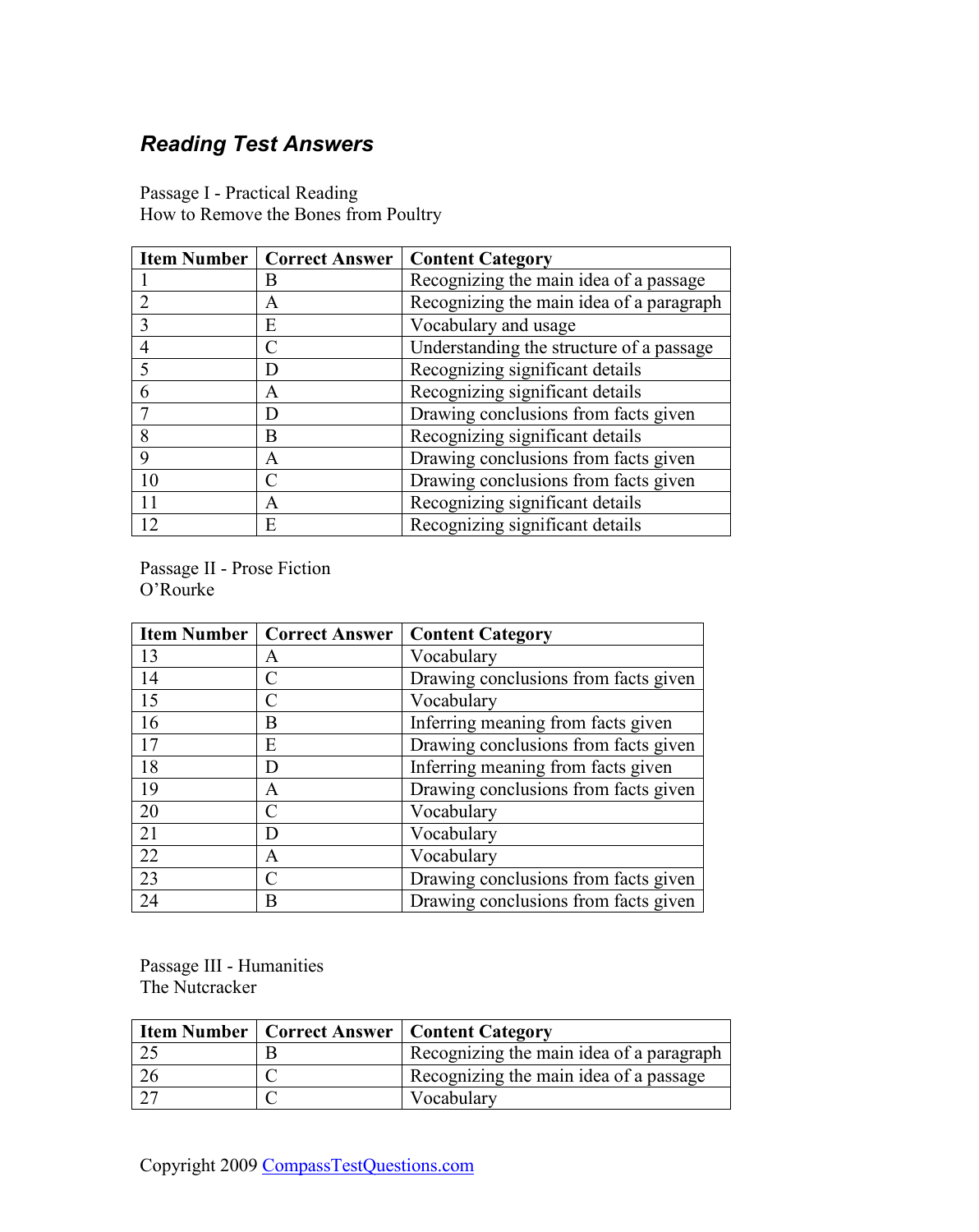| 28              | E | Recognizing significant details      |
|-----------------|---|--------------------------------------|
| 29              |   | Recognizing significant details      |
| $\overline{30}$ | A | Recognizing significant details      |
| 31              |   | Recognizing significant details      |
| $\overline{32}$ | A | Drawing conclusions from facts given |
| 33              |   | Recognizing significant details      |
| $\overline{34}$ | E | Recognizing significant details      |
| $\overline{35}$ |   | Vocabulary                           |
| 36              |   | Drawing conclusions from facts given |

Passage IV - Social Science The Railways of Egypt

|    | <b>Item Number   Correct Answer</b> | <b>Content Category</b>                  |
|----|-------------------------------------|------------------------------------------|
| 37 |                                     | Recognizing the main idea of a passage   |
| 38 |                                     | Recognizing the main idea of a paragraph |
| 39 | I)                                  | Recognizing significant details          |
| 40 | A                                   | Inferring meaning from facts given       |
| 41 | A                                   | Recognizing significant details          |
| 42 | B                                   | Recognizing significant details          |
| 43 | E                                   | Inferring meaning from facts given       |
| 44 |                                     | Inferring meaning from facts given       |
| 45 | B                                   | Recognizing significant details          |
| 46 | Е                                   | Recognizing the main idea of a paragraph |
| 47 |                                     | Vocabulary                               |
| 48 | A                                   | Recognizing the main idea of a paragraph |

Passage V - Natural Science Particle Accelerators

|    | <b>Item Number   Correct Answer</b> | <b>Content Category</b>                  |
|----|-------------------------------------|------------------------------------------|
| 49 |                                     | Recognizing the main idea of a paragraph |
| 50 | В                                   | Recognizing the main idea of a passage   |
| 51 | A                                   | Vocabulary                               |
| 52 |                                     | Recognizing significant details          |
| 53 | A                                   | Recognizing the main idea of a paragraph |
| 54 | E                                   | Recognizing significant details          |
| 55 | В                                   | Inferring meaning from facts given       |
| 56 | А                                   | Recognizing the main idea of a paragraph |
| 57 |                                     | Recognizing significant details          |
| 58 | В                                   | Recognizing significant details          |
| 59 |                                     | Inferring meaning from facts given       |
| 60 |                                     | Recognizing significant details          |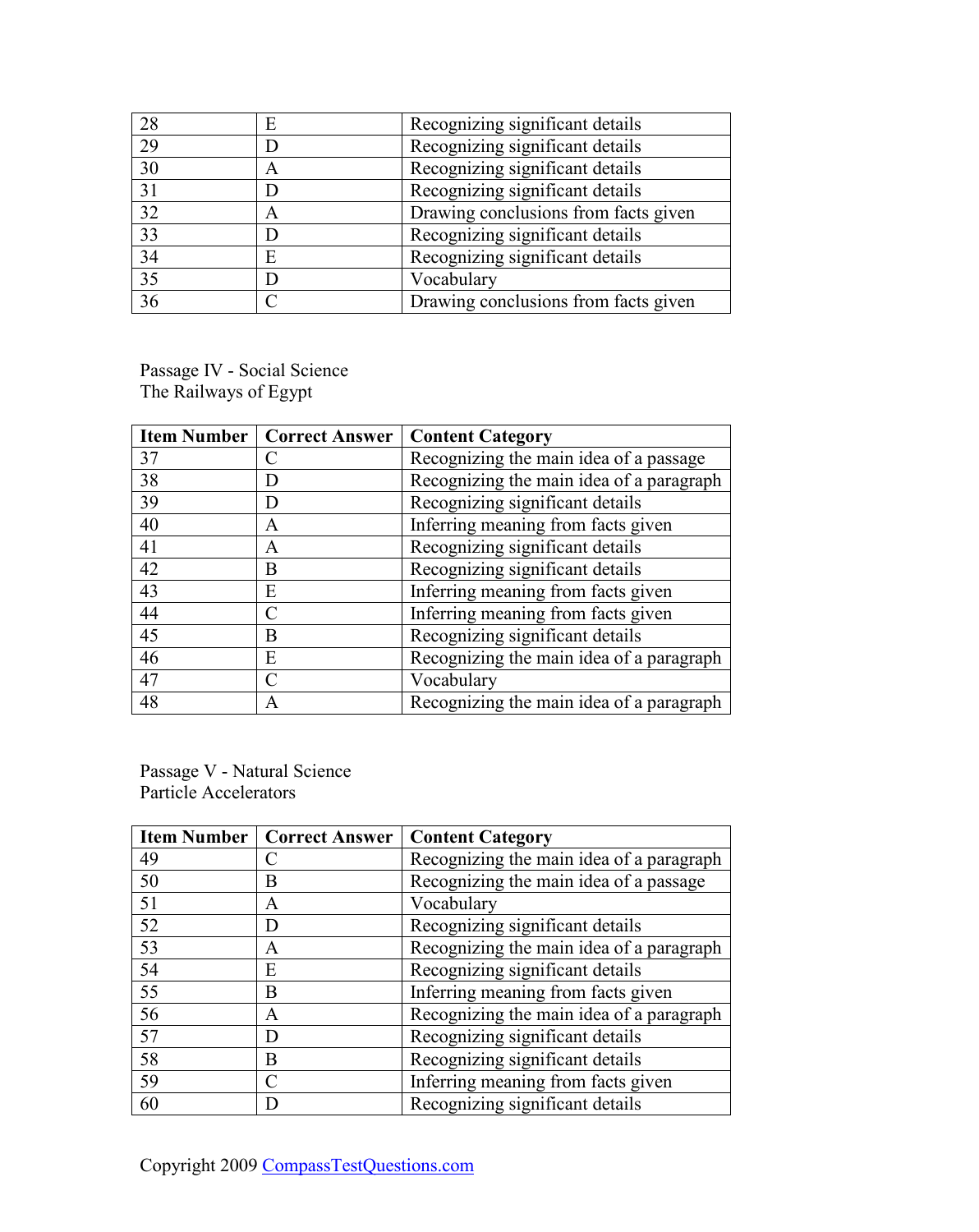### <span id="page-46-0"></span>**Reading Test Answers in Narrative Format**

Passage I - Practical Reading How to Remove the Bones from Poultry

- 1. The correct answer is B. The passage gives a detailed method for de-boning a bird. Although it mentions Turducken, that is not the main application for the method.
- 2. The correct answer is A. The paragraph provides an introduction, mentioning types of recipe that call for de-boned bird and convincing the reader that the method is not difficult.
- 3. The correct answer is E. "Daunting" and "formidable" both describe things that test one's courage or that are discouraging.
- 4. The correct answer is C. The passage gives detailed instructions for a procedure in a step-by-step format.
- 5. The correct answer is D. The passage informs us that de-boned birds are more tender after cooking. Although it also mentions that more stuffing will be required, this is not presented as an advantage.
- 6. The correct answer is A. The second paragraph informs us that the procedure is begun with a cut the length of the back.
- 7. The correct answer is D. The tendons are cut and the thigh bones are later removed. The wing bones, however, are left in place.
- 8. The correct answer is B. The tendons are cut and the thigh bones are later removed. The wing bones and drumsticks, however, are left in place
- 9. The correct answer is A. The passage describes the curved shape of upholstery needles when indicating that they work well for this process.
- 10. The correct answer is C. Since de-boned birds have additional space within them that was once taken up by the bones, more stuffing is required to fill them.
- 11. The correct answer is A. The passage tells us that Turducken is made up of these three types of poultry.
- 12. The correct answer is E. The final sentence of the passage tells us that Turducken is a Thanksgiving specialty.

Passage II - Prose Fiction O'Rourke

- 13. The correct answer is A. "Round-shouldered" suggests a bookish individual stooped from many years of office work.
- 14. The correct answer is C. The sentence goes on to say that Constantin cannot be bothered to notice anything less important than an international crisis.
- 15. The correct answer is C. This is an expression meaning a sanctuary, and in the passage it refers to Constantin's private office.
- 16. The correct answer is B. While Constantin may not be thinking specifically of the Gulf, the passage tells us that he is usually preoccupied with things of great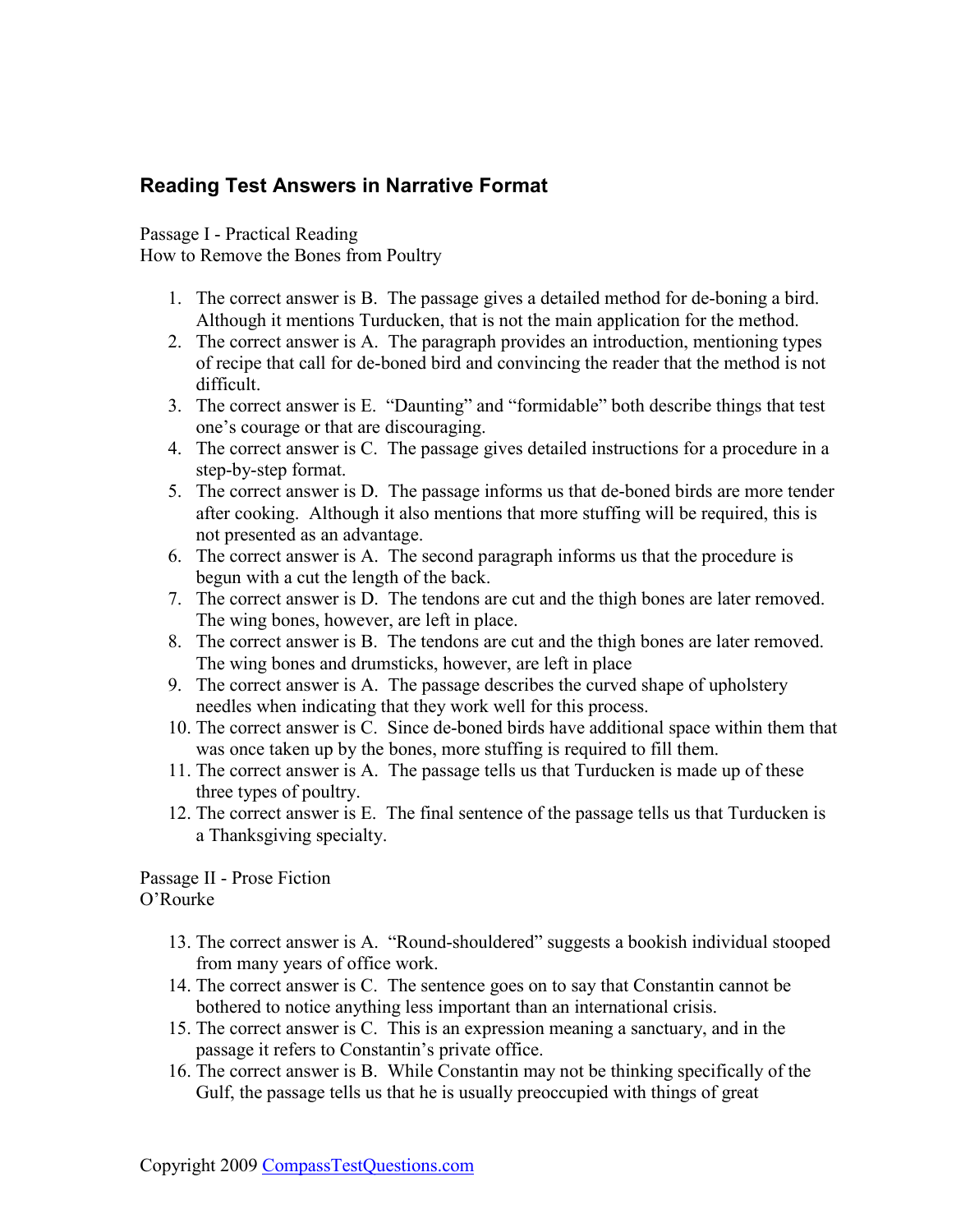importance and the author is suggesting that this is the case as he walks through the outer office.

- 17. The correct answer is E. The passage describes the desire of a young reporter for a good assignment, so that The Sentinel is, no doubt, the name of his newspaper.
- 18. The correct answer is D. O'Rourke is talking about stories that Jenkins has covered recently when he mentions the factory fire and the bus crash.
- 19. The correct answer is A. Jenkins wants a mission with adventure and danger in it. He has covered minor stories for the paper. These details show him to be romantic and relatively new at the trade.
- 20. The correct answer is C. O'Rourke is mocking Jenkins' romantic notions when he uses this word.
- 21. The correct answer is D. The expression "to think furiously" means to think fiercely or in an agitated manner. It does not imply anger.
- 22. The correct answer is A. The expression is used to describe an attraction to other people which is useful and, in this case, may help Jenkins get close to Corval.
- 23. The correct answer is C. Jenkins brings up the physical harm that Corval has done to Benson, and is suddenly concerned about the nature of the mission.
- 24. The correct answer is B. Benson is described as being associated with The Telegraph, which is apparently another newspaper.

Passage III - Humanities

The Nutcracker

- 25. The correct answer is B. This first paragraph is an introduction which, as in most reviews, provides a capsule summary of the author's opinion of the production. In this case, the opinion is positive as the author says that the ballet company "truly makes the dance its own".
- 26. The correct answer is C. The passage provides details of the short story upon which the ballet is based, and a brief history of the composer's presentations of the piece.
- 27. The correct answer is C. To *complement* means to make something complete or to add to it. It should not be confused with the verb spelled with the letter *i*, to *compliment*, meaning to provide praise.
- 28. The correct answer is E. This detail is provided as part of the performance credits in the first paragraph.
- 29. The correct answer is D. Although the story was first written by Hoffman, the passage tells us that Petipa first choreographed a revision written by Alexander Dumas.
- 30. The correct answer is A. The passage tells us that the San Francisco Ballet has reset the story during the 1915 Panama Pacific International Exhibition.
- 31. The correct answer is D. The passage tells us that the story is about a girl who dreams about a Nutcracker Prince and a battle with the King of Mice.
- 32. The correct answer is A. The passage tells us that the music was first performed as a concert performance that preceded the dance premiere. Tchaikovsky, a Russian, was conducting.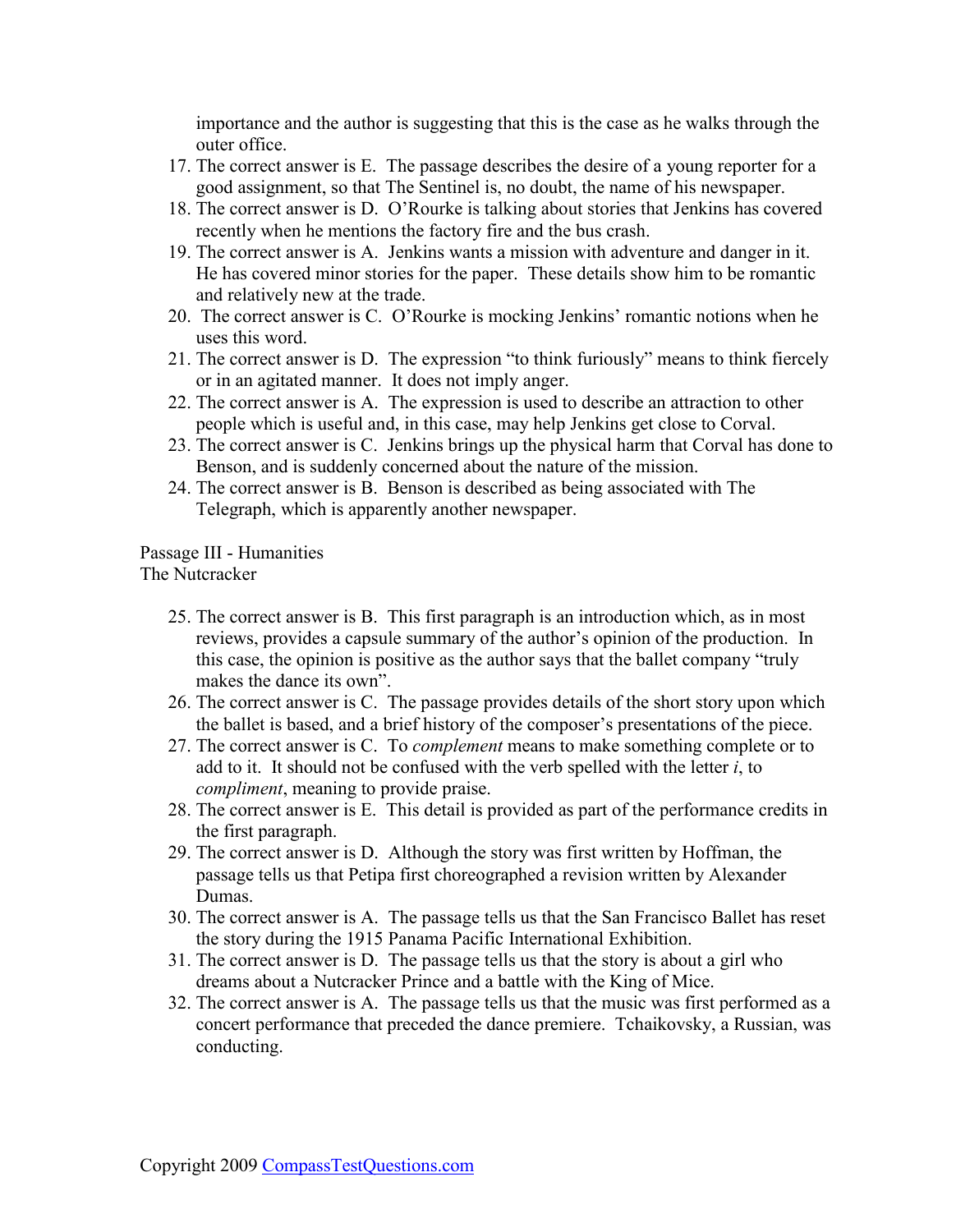- 33. The correct answer is D. Although the music became popular at its premiere in 1892, the passage tells us that the complete ballet did not achieve its great popularity until around the mid-1950s.
- 34. The correct answer is E. The passage tells us that the ballet holds a special significance for San Francisco ensemble it had its U.S. premiere there in 1944.
- 35. The correct answer is D. The passage tells us that the celesta is best known as the featured solo instrument in the "Dance of the Sugar Plum Fairy" from Act II.
- 36. The correct answer is C. The text tells us that Tchaikovsky did not feel that this was among his best work, although it has become one of the most performed works he ever wrote.

Passage IV - Social Science The Railways of Egypt

- 37. The correct answer is C. Although the final paragraph describes Egyptian Railway and the services it provides, the main topic of the text throughout the passage is a description of the history of rail travel in the country.
- 38. The correct answer is D. The first paragraph gives some interesting facts about rail in Egypt, and establishes the importance of the subject as Egypt was the second country in the world to develop a rail system.
- 39. The correct answer is D. The first paragraph reveals that Egypt was the second country, after the United Kingdom, to develop rail.
- 40. The correct answer is A. The word is defined in passing, between commas, in the text.
- 41. The correct answer is A. The text tells us that the British needed a way to reach India before the Suez Canal was built.
- 42. The correct answer is B. The text tells us that the Cairo-to-Alexandria portion was built from 1851 to 1856.
- 43. The correct answer is E. Since the railway was extended from Cairo to Assuit and Luxor, these must be cities.
- 44. The correct answer is C. The text tells us that the contemporary Imbaba bridge was erected in 1924, and since it was first erected in 1891, this was a re-building.
- 45. The correct answer is B. According to the text, this and other private companies provided service to smaller cities and into the Sudan.
- 46. The correct answer is E. This paragraph describes a number of additional railroads that were built after the first line from Cairo to Alexandria.
- 47. The correct answer is C. Here, the word is used metaphorically and represents a main line with other lines branching off from it.
- 48. The correct answer is A. The paragraph describes the modern rail system. Only the last sentence includes a comparison to the early system.

Passage V - Natural Science Particle Accelerators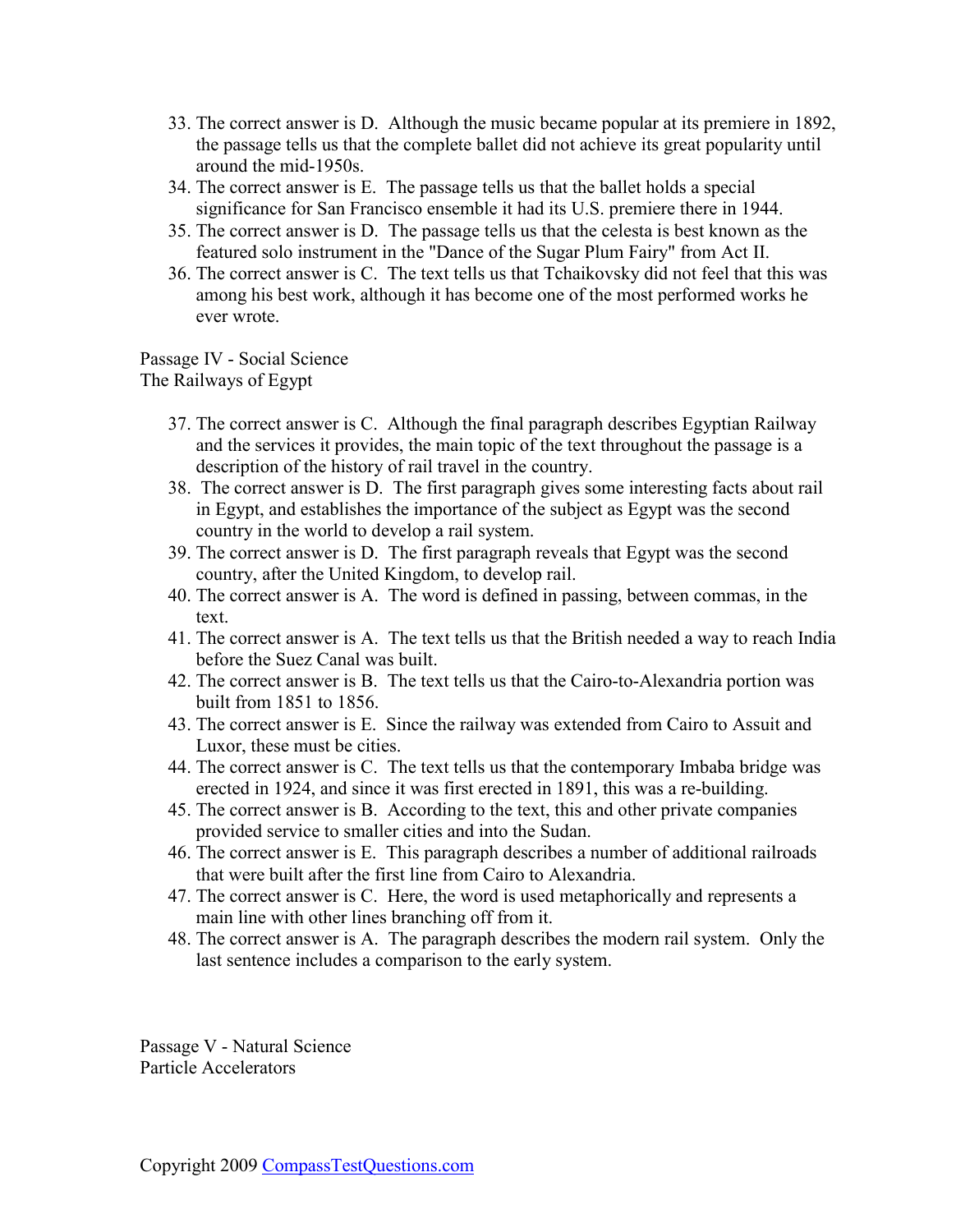- <span id="page-49-0"></span>49. The correct answer is C. The paragraph introduces the passage by explaining what particle accelerators are. It also provides a nickname and gives examples of the kinds of particles accelerated, but these are not the main purpose of the paragraph.
- 50. The correct answer is B. The passage provides a simple explanation of how accelerators work, but its main focus is on describing the various applications.
- 51. The correct answer is A *Subatomic* means "smaller than the atom". The text gives examples: protons and electrons.
- 52. The correct answer is D. The first paragraph informs us that atom smashers use strong electromagnetic fields to push streams of subatomic particles to tremendous speeds.
- 53. The correct answer is A. In this paragraph, various industrial, medical, and scientific uses of accelerators are identified.
- 54. The correct answer is E. Applications in basic physics are described subsequently in the passage, not in this paragraph.
- 55. The correct answer is B. The text tells us that the light source is a specialized accelerator used for the study of biological structures.
- 56. The correct answer is A. This paragraph describes how the most powerful accelerators are used to break matter into its component particles and how these are studied by physicists.
- 57. The correct answer is D. The third paragraph describes how colliding particles are first transformed into energy then converted back into new particles.
- 58. The correct answer is B. The text tells us that the higher energy an accelerator achieves, the heavier the particles it can create.
- 59. The correct answer is C. The article states that the Large Hadron Collider in Europe will explore matter in the near future. Therefore it must still be under construction.
- 60. The correct answer is D. The fourth paragraph describes the energy of the Tevatron accelerator in volts.

### *Writing Test Answers*

Passage I

| <b>Item Number   Correct Answer  </b> | <b>Content Category</b>                 |
|---------------------------------------|-----------------------------------------|
| В                                     | Editing and revising effectively        |
|                                       | Maintaining the level of style and tone |
|                                       | Editing and revising effectively        |
| Е                                     | Editing and revising effectively        |
|                                       | Editing and revising effectively        |
| B                                     | Observing usage conventions             |
| A                                     | Punctuating lists correctly             |
|                                       | Punctuating relationships and sequences |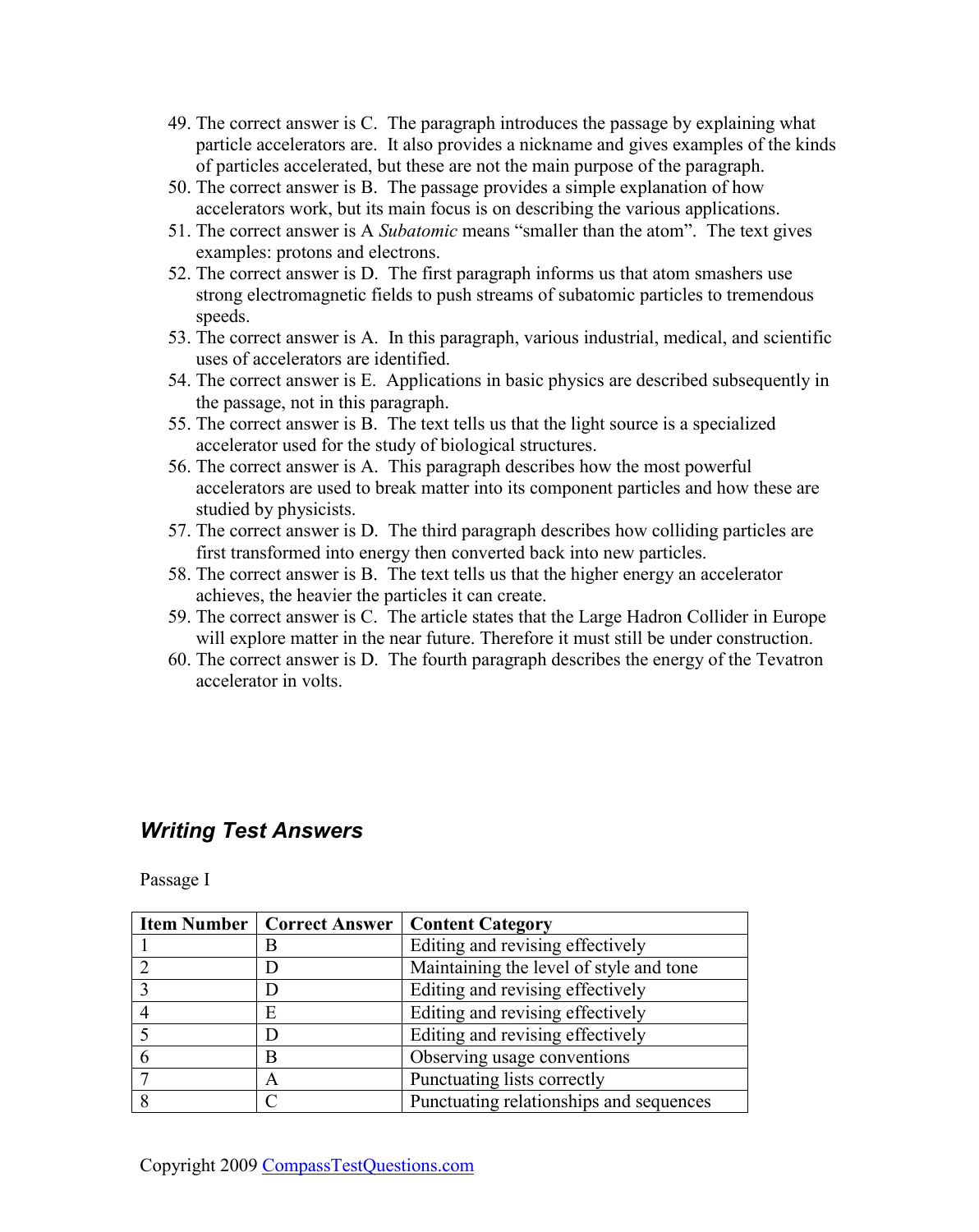|                 | В | Avoiding unnecessary punctuation           |
|-----------------|---|--------------------------------------------|
| 10              | A | Editing and revising effectively           |
| 11              |   | Maintaining consistency of style           |
| 12              | Е | Assuring grammatical agreement             |
| $\overline{13}$ | Β | Avoiding redundancy                        |
| 14              | A | Observing usage conventions                |
| 15              | E | Editing and revising effectively           |
| 16              |   | Assuring grammatical agreement             |
| 17              | B | Assuring grammatical agreement             |
| 18              | E | Avoiding redundancy                        |
| 19              |   | Choosing words to fit meaning and function |
| 20              |   | Maintaining the level of style and tone    |

Passage II

| <b>Item Number</b> | <b>Correct Answer</b>   | <b>Content Category</b>                 |
|--------------------|-------------------------|-----------------------------------------|
| 21                 | Е                       | Tense                                   |
| 22                 | B                       | Editing and revising effectively        |
| 23                 | A                       | Punctuating relationships and sequences |
| 24                 | E                       | Punctuating relationships and sequences |
| $\overline{25}$    | A                       | Punctuating relationships and sequences |
| 26                 | B                       | Choosing words to fit meaning and form  |
| 27                 | C                       | Choosing words to fit meaning and form  |
| 28                 | A                       | Punctuating breaks in thought           |
| 29                 | D                       | Relating clauses                        |
| 30                 | $\mathcal{C}_{0}^{(n)}$ | Editing and revising effectively        |
| 31                 | C                       | Maintaining the level of style and tone |
| 32                 | B                       | Tense                                   |
| 33                 | E                       | Observing usage conventions             |
| 34                 | $\mathcal{C}$           | Editing and revising effectively        |
| 35                 | E                       | Maintaining the level of style and tone |
| 36                 | B                       | Tense                                   |
| 37                 | E                       | Avoiding redundancy                     |
| 38                 | D                       | Observing usage conventions             |
| 39                 | E                       | Assuring grammatical agreement          |
| 40                 | C                       | Punctuating relationships and sequences |

Passage III

|                | <b>Item Number   Correct Answer   Content Category</b> |
|----------------|--------------------------------------------------------|
| 4 <sub>1</sub> | Choosing words to fit meaning and form                 |
| 42             | Punctuating breaks in thought                          |
| 43             | Observing usage conventions                            |
| 44             | Editing and revising effectively                       |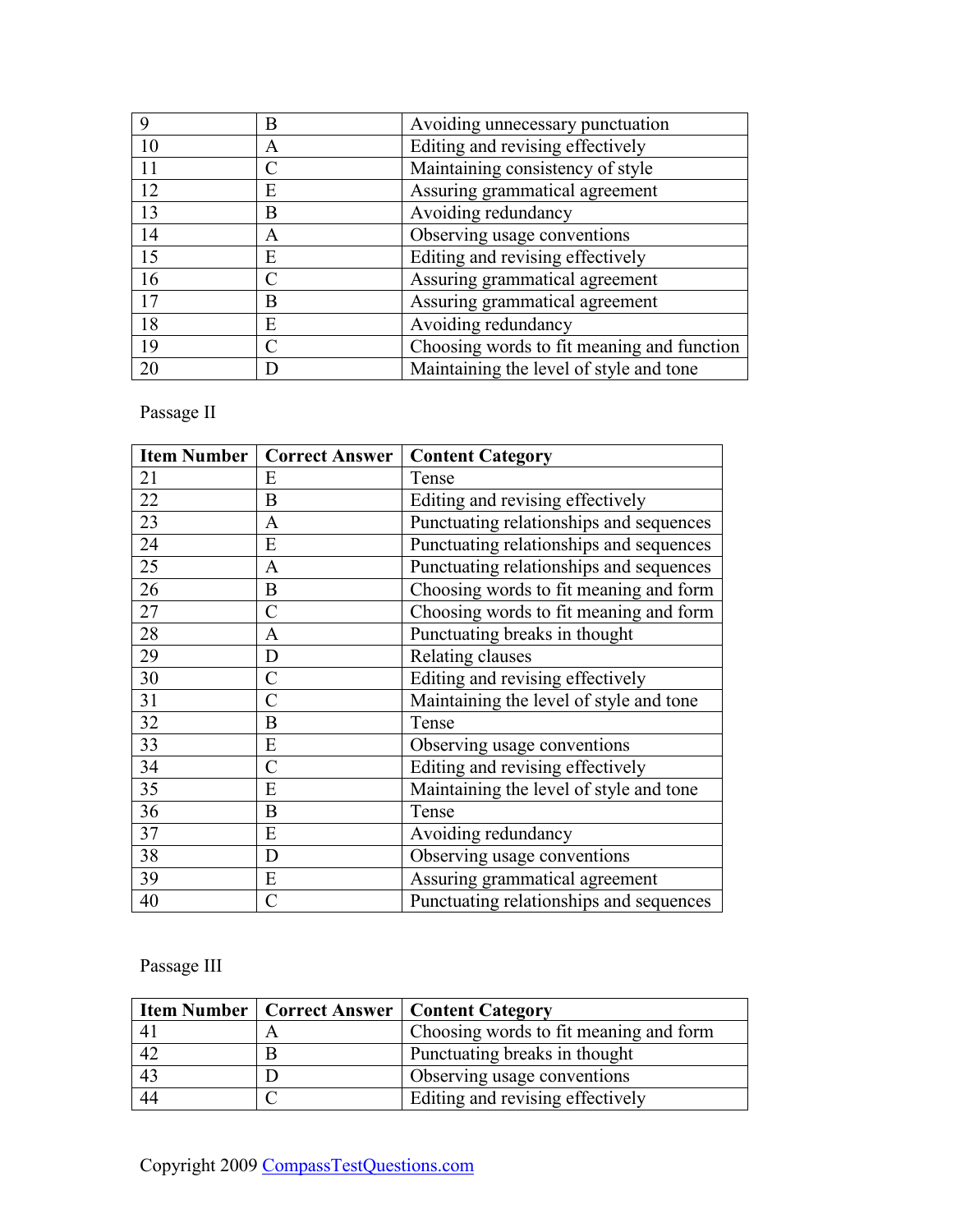<span id="page-51-0"></span>

| 45              | В             | Avoiding unnecessary punctuation           |
|-----------------|---------------|--------------------------------------------|
| 46              | E             | Managing sentence elements effectively     |
| 47              | D             | Editing and revising effectively           |
| 48              | E             | Maintaining the level of style and tone    |
| 49              | $\mathcal{C}$ | Punctuating relationships and sequences    |
| 50              | A             | Choosing words to fit meaning and function |
| 51              | D             | Assuring grammatical agreement             |
| $\overline{52}$ | D             | Managing sentence elements effectively     |
| $\overline{53}$ | B             | Avoiding redundancy                        |
| $\overline{54}$ | A             | Choosing words to fit meaning and form     |
| $\overline{55}$ | $\subset$     | Editing and revising effectively           |
| 56              | B             | Punctuating relationships and sequences    |
| 57              | E             | Editing and revising effectively           |
| $\overline{58}$ | $\subset$     | Making decisions about cohesion devices    |
| 59              | B             | Tense                                      |
| 60              | A             | Editing and revising effectively           |

### **Writing Test Answers in Narrative Format**

Passage I

- 1. The correct answer is B. "Awhile", an adverb, is never preceded by a preposition such as *for*, but the two-word form "a while" may be preceded by a preposition.
- 2. The correct answer is D. Although choice B is correct, it is overly formal and not in tune with the overall casual tone of the passage.
- 3. The correct answer is D. Used here as an adverb, "first" is set off by a comma. While "firstly" is formally correct, it is awkward phrasing.
- 4. The correct answer is E. Choice C is also correct, but is overly formal for the one of this passage.
- 5. The correct answer is D. In choice B, the possessive "your" is used in place of the correct contraction "you're", but "gonna" is slang usage.
- 6. The correct answer is B, which is the most succinctly phrased. The original displays a particularly awkward use of the verb phrase "have to", which is totally unnecessary.
- 7. The correct answer is A. Use of the comma here (series comma) maintains consistency in the presentation of a series of items.
- 8. The correct answer is C. The thoughts expressed are independent and should be presented in two separate sentences.
- 9. The correct answer is B. The second part of the sentence is a dependent clause with no subject. It should not be separated by a comma.
- 10. The correct answer is A. The word "then" in choice E means "at that time" and is not the relative conjunction sought here. The comparatives in the other choices are all incorrect or awkwardly phrased.
- 11. The correct answer is C. Choice D breaks with the imperative tense used throughout the passage. Choices A and B are incorrect as explained for Question 10.
- 12. The correct answer is E. A portion of the subject, "one and a half", is plural and calls for the plural verb.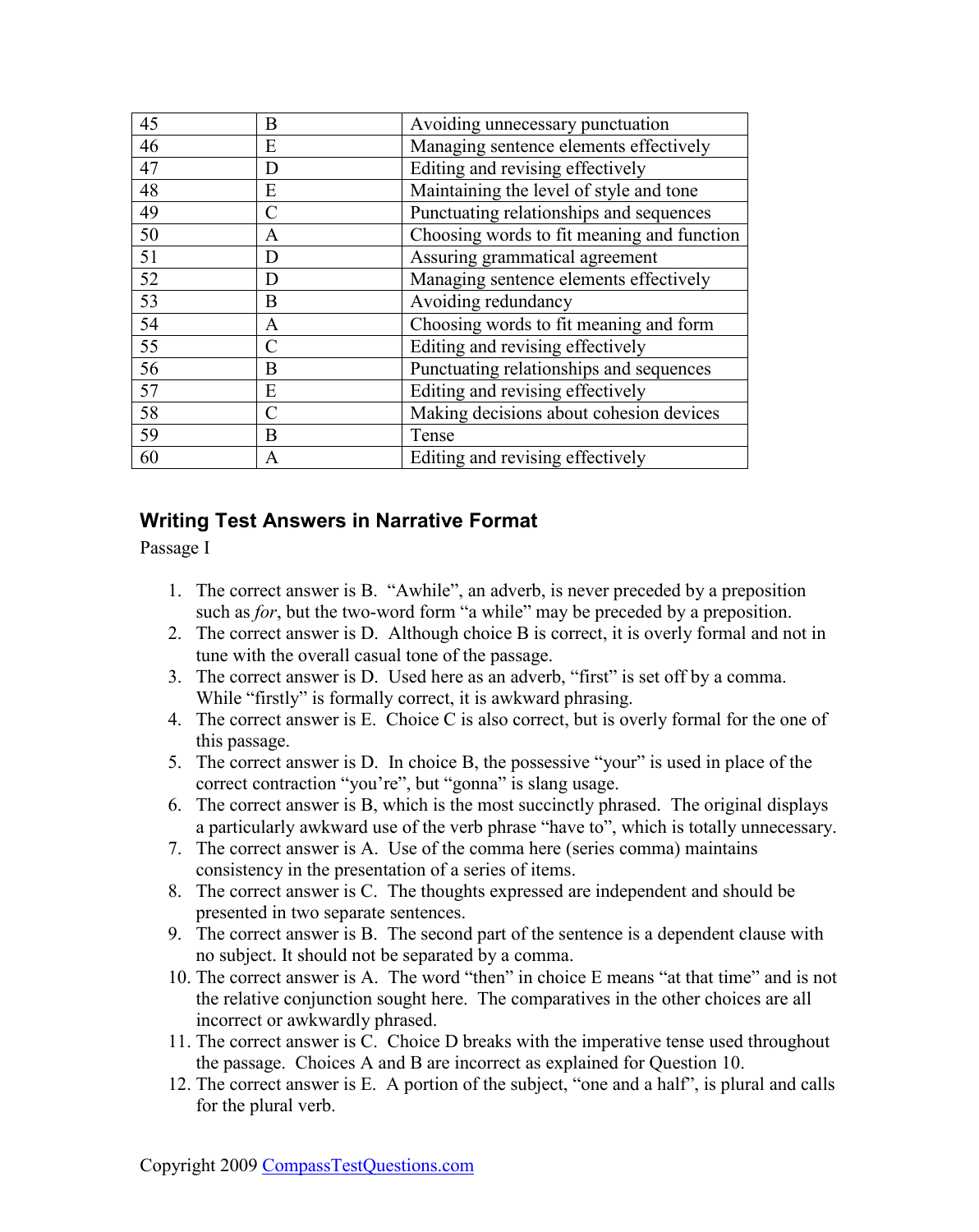- 13. The correct answer is B. "Circumference" has the same meaning as "all the way around", making the original phrasing redundant.
- 14. The correct answer is A. In choices B and D, "centerpiece" used as one word has the meaning of an ornamental object used in a central position, not the remaining piece. Choice A is also phrased more precisely than choices C or E.
- 15. The correct choice is E. The spelling "brake" refers to the act of slowing or stopping and is incorrect here.
- 16. The correct answer is C, in which the third-person, present tense contraction of the verb agrees with the plural subject.
- 17. The correct answer is B. Since a bundle is to be made for each side of the frame, the plural must be used when describing the operation for all four sides.
- 18. The correct answer is E. The preceding sentence clearly indicated that twigs were to be bundled for all four sides, so that this sentence is completely unnecessary.
- 19. The correct answer is C. "Assemble" has the meaning of putting something together from parts that have been prepared. The other choices have a more industrial connotation and are not as appropriate in the context of this passage.
- 20. The correct answer is D. "Profusion", in the original, is similar in meaning but far more formal than the tone of the remainder of the passage.

#### Passage II

- 21. The correct answer is E, using the present perfect of the verb "to know".
- 22. The correct answer is B. In this usage,"past" is a preposition with the meaning "later than", not a form of the verb "to pass", as represented in the other choices.
- 23. The correct answer is A. When a compound modifier appears before a term, the compound modifier is generally hyphenated to prevent any possible misunderstanding.
- 24. The correct answer is E. The form "student's" is the possessive, whereas the original shows the plural form of the noun.
- 25. The correct answer is A. When is word is defined, as "melatonin" is here, by a preceding clause, it is generally set off by a comma.
- 26. The correct answer is B. "Develop" has the meaning of bringing something to a more advanced or effective state, as required for this sentence. The other words are either awkward or slightly different in meaning, such as "make", which has the meaning of forming something out of raw materials.
- 27. The correct answer is C. This version is stronger and more precise than the original. The other choices change the meaning of the sentence.
- 28. The correct answer is A. The colon is preferred to the semicolon when it introduces a syntactical-deductive, that is, the logical consequence of a fact stated before. In this case, it is not followed by a capitalized letter.
- 29. The correct answer is D. The preposition "during" has the meaning "throughout the duration or existence of", and is the most appropriate in this instance.
- 30. The correct answer is C. In this case, "well known" is not a compound modifier as in Question 23, but is an adverb-verb pair and is not hyphenated.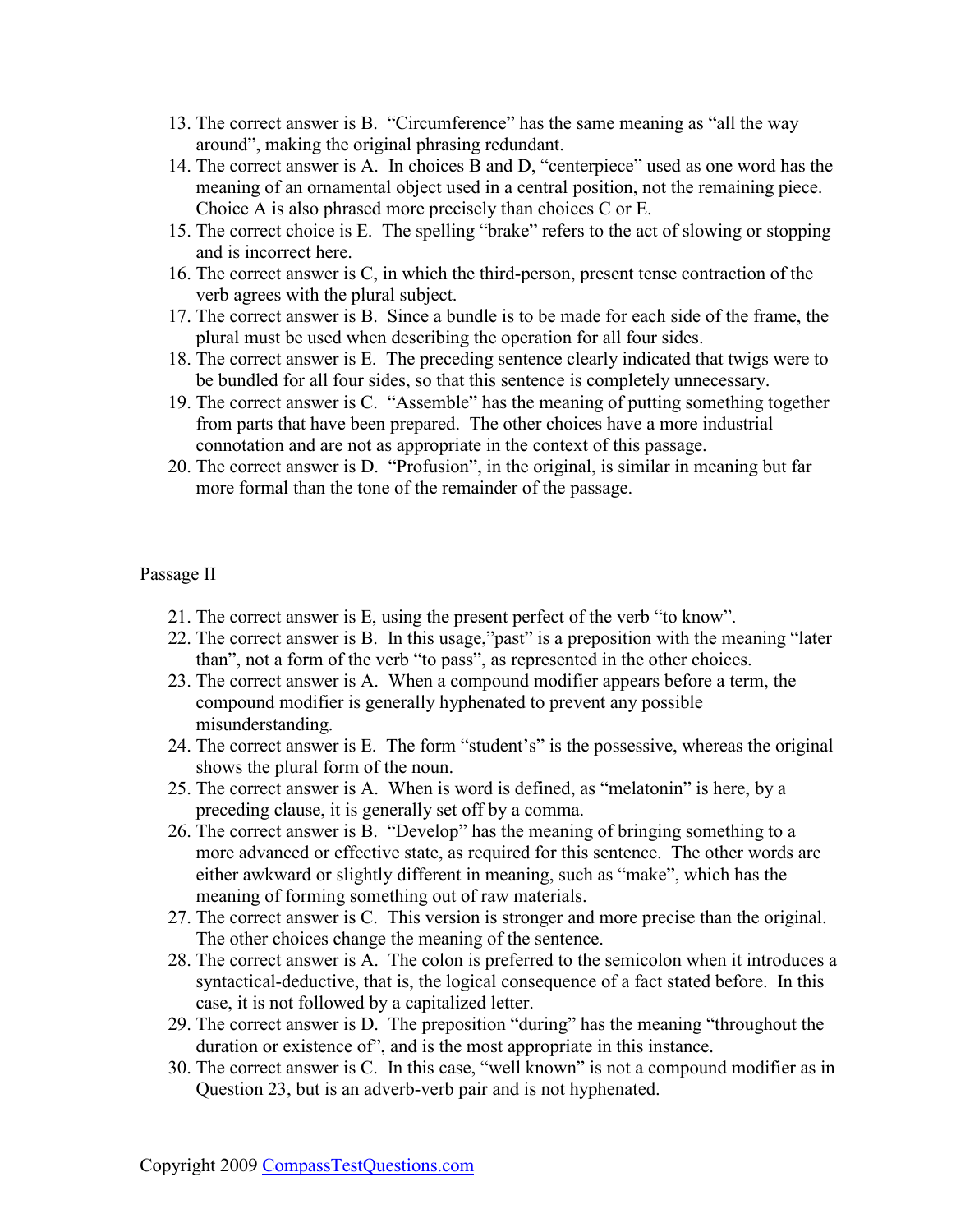- 31. The correct answer is C. Choices B and D are awkwardly phrased. Choices A and E use the plural in place of the possessive.
- 32. The correct answer is B, which uses the present perfect of the verb "to go".
- 33. The correct answer is E. When the clause beginning with "Because of" becomes the subject, as in the original, the phrase following it must be possessive, as in choice B. However, choice B is singular, and the plural is called for here since the sentence applies to all students. It is best to avoid the issue entirely as done in choice E.
- 34. The correct answer is C, using the possessive form of the pronoun "they".
- 35. The correct answer is E. Choices C and D are grammatically correct, but do not maintain the formal style of the rest of the passage.
- 36. The correct answer is B, using the present tense as throughout the passage.
- 37. The correct answer is E. The gratuitous repetition of separating clauses in the other choices is redundant and makes the passage read poorly.
- 38. The correct answer is D. The original is not a sentence, as it lacks a verb. Choices B and E are informal usage, inappropriate for this passage.
- 39. The correct answer is E. In choice B, "its" is the possessive, not the required contraction "it's", meaning "it is".
- 40. The correct answer is C. When a compound modifier appears before a term, the compound modifier is generally hyphenated to prevent any possible misunderstanding.

#### Passage III

- 41. The correct answer is A. The expression "coming up" is most in line with the informal tone of the passage, whereas the other choices are much more formal.
- 42. The correct answer is B. The clause following the comma is independent, the pronoun "which" functioning as its subject.
- 43. The correct answer is D, in which a well-known colloquial expression is used to accentuate the folksy tone of the passage.
- 44. The correct answer is C, using the indefinite article. Use of the definite article "the", as in the original, is inappropriate before a vague expression such as "sort of" unless a comparison is being made.
- 45. The correct answer is B. The clause following the comma in the original is dependent as it lacks a subject, and therefore no comma is employed.
- 46. The correct answer is E, in which the location of the hangar is further described in an adjectival clause. The original is a run-on sentence. While choice B is formally correct, it gives a mere detail a sentence of its own, creating a break in the flow of the passage.
- 47. The correct answer is D, utilizing the possessive form.
- 48. The correct answer is E. Here the imperative is used as a call to action, in keeping with the publicity-oriented tone of the passage.
- 49. The correct answer is C, where the conjunction "and" is used only once, to introduce the final item in a list.